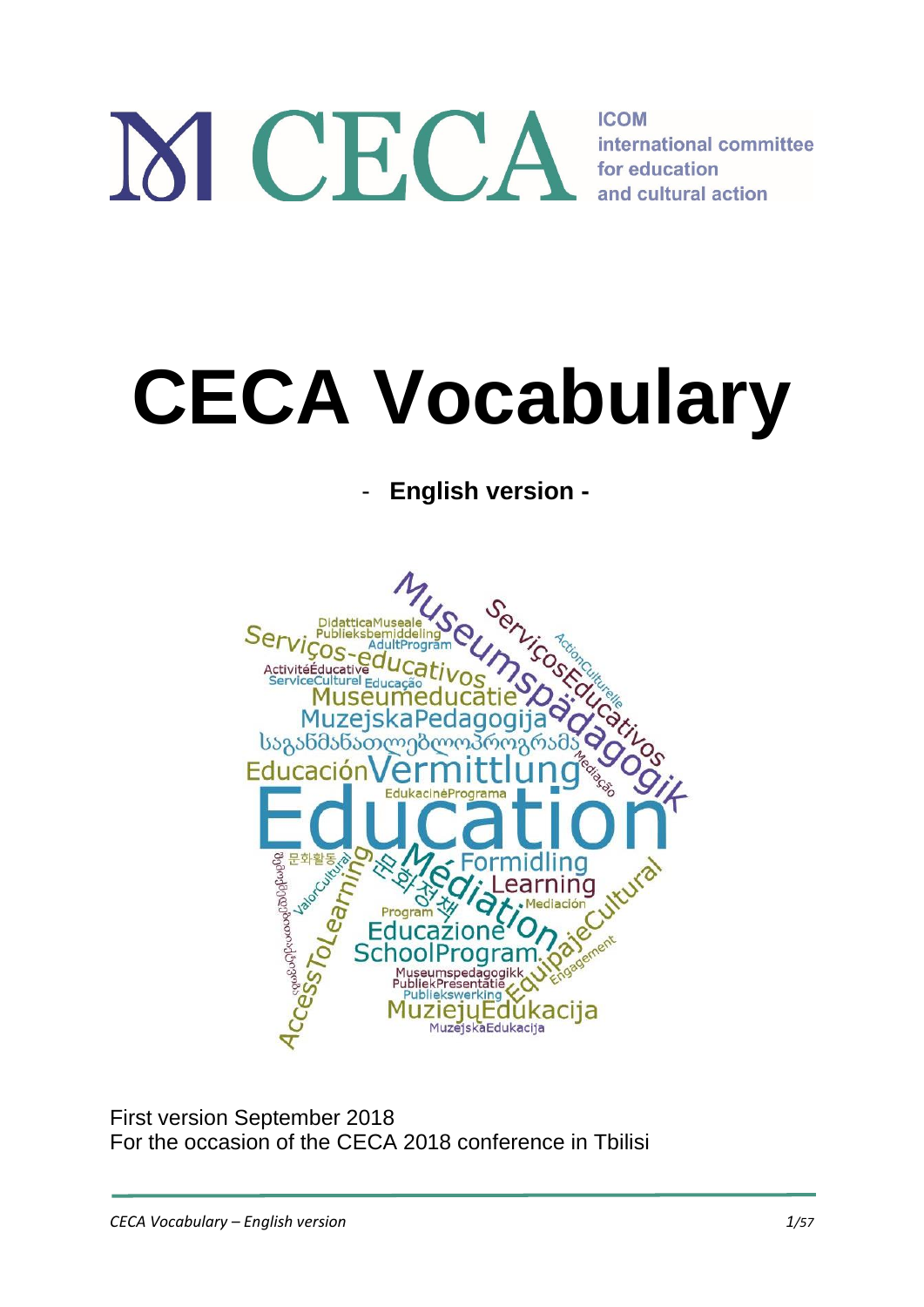# **Introduction to the CECA Vocabulary**

This document offers an overview of the words used to indicate the work of museum educators – or whatever they are called today – in several countries.

For each country represented you will find

- the main words used to describe our work
- the dominant word(s) used to describe our profession

#### **This Vocabulary is not just about words!**

Words have different meanings in each country and over time, so it is easy to get stuck in endless semantic discussions. The main purpose of this Vocabulary is getting a step further, since the way we use words also explains a lot about the way we think and work. **It reflects the views on museum education in each country**. And it shows the variety in our profession around the world.

#### **Background**

This Vocabulary was collected in the light of a study into the background of CECA's name, containing two concepts: education and cultural action. Most members have quite a fair understanding of 'education', but not many can clearly explain 'cultural action'. So CECA started a special project looking for old and new meanings of education and cultural action. This is done in several ways since 2016: Facebook surveys, poster presentations and workshops were held[. ICOM Education](https://drive.google.com/file/d/1EErtwOgLOiMfKe7cOBBAFWINIvPTmoAy/view) 28 is entirely dedicated to the theme, as well as the [CECA 2018 annual conference](https://www.ceca2018.ge/) in Tbilisi.

#### **'Disclaimer'**

Many CECA-National Correspondents and some individual members contributed to the composition of this vocabulary. We thank all of them!

In some cases a group of members cooperated in defining the best possible answers for their country, in other cases it is the result of a single members' opinion. So in most cases you get an impression of the vocabulary in this specific country, but it cannot represent the professional community that operates in the field.

In this Vocabulary, we had to use translations in order to describe and understand the words given in other languages. But translations are very tricky. Even when they sound the same, their meaning, nuance and subtleties may vary from one language to the other. Each word 'feels' different for someone in another context, so please be aware of that.

#### **Not finished yet…**

The Vocabulary is dynamic: we hope to be able to add more countries in the future, improvements can be made for the countries represented. Please contribute by using the format in Appendix 1 or by sending an email to Arja van Veldhuizen.

Arja van Veldhuizen

CECA Board member responsible for special projects [arjavanveldhuizen@gmail.com](mailto:arjavanveldhuizen@gmail.com)

September 2018

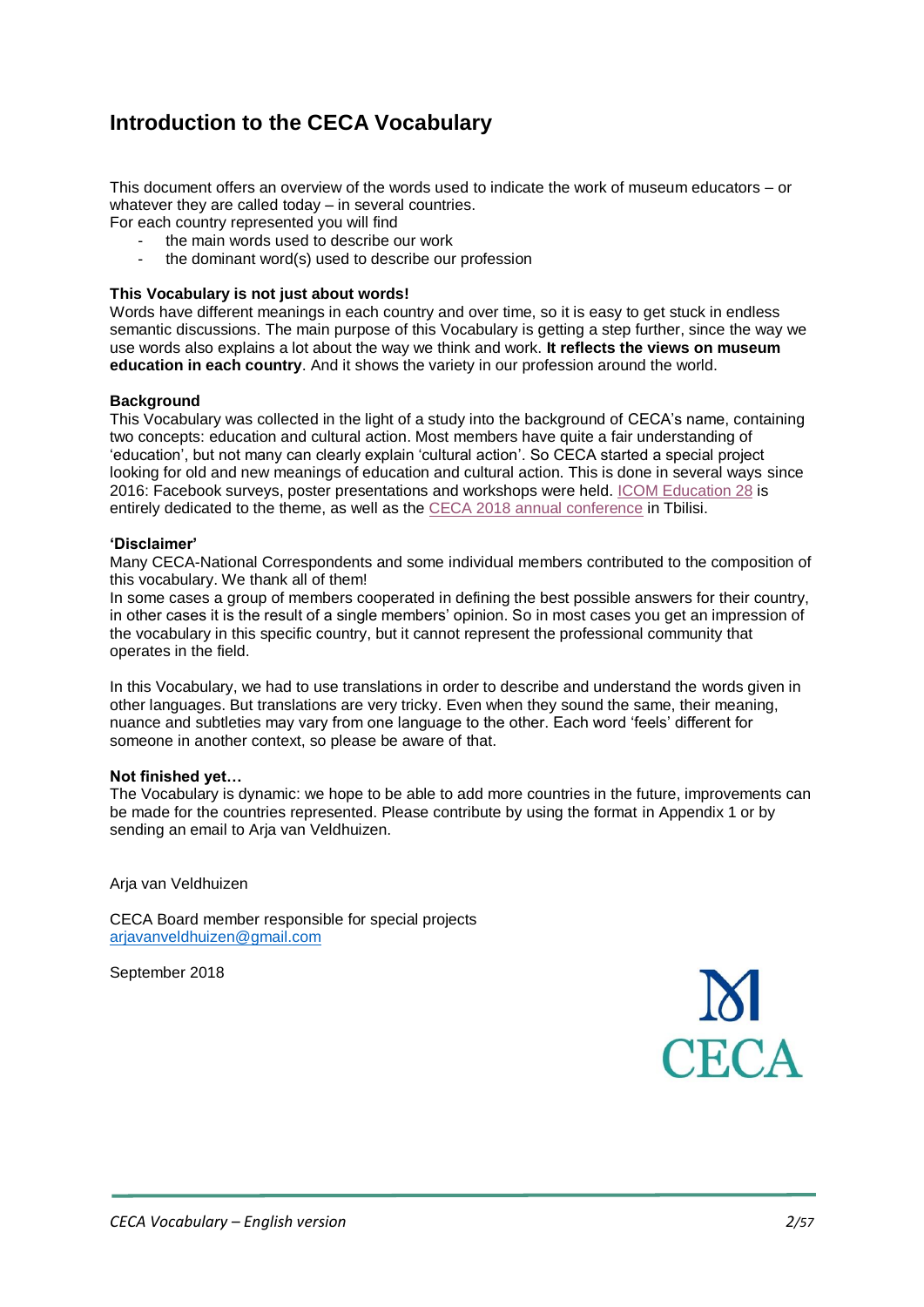# **Index**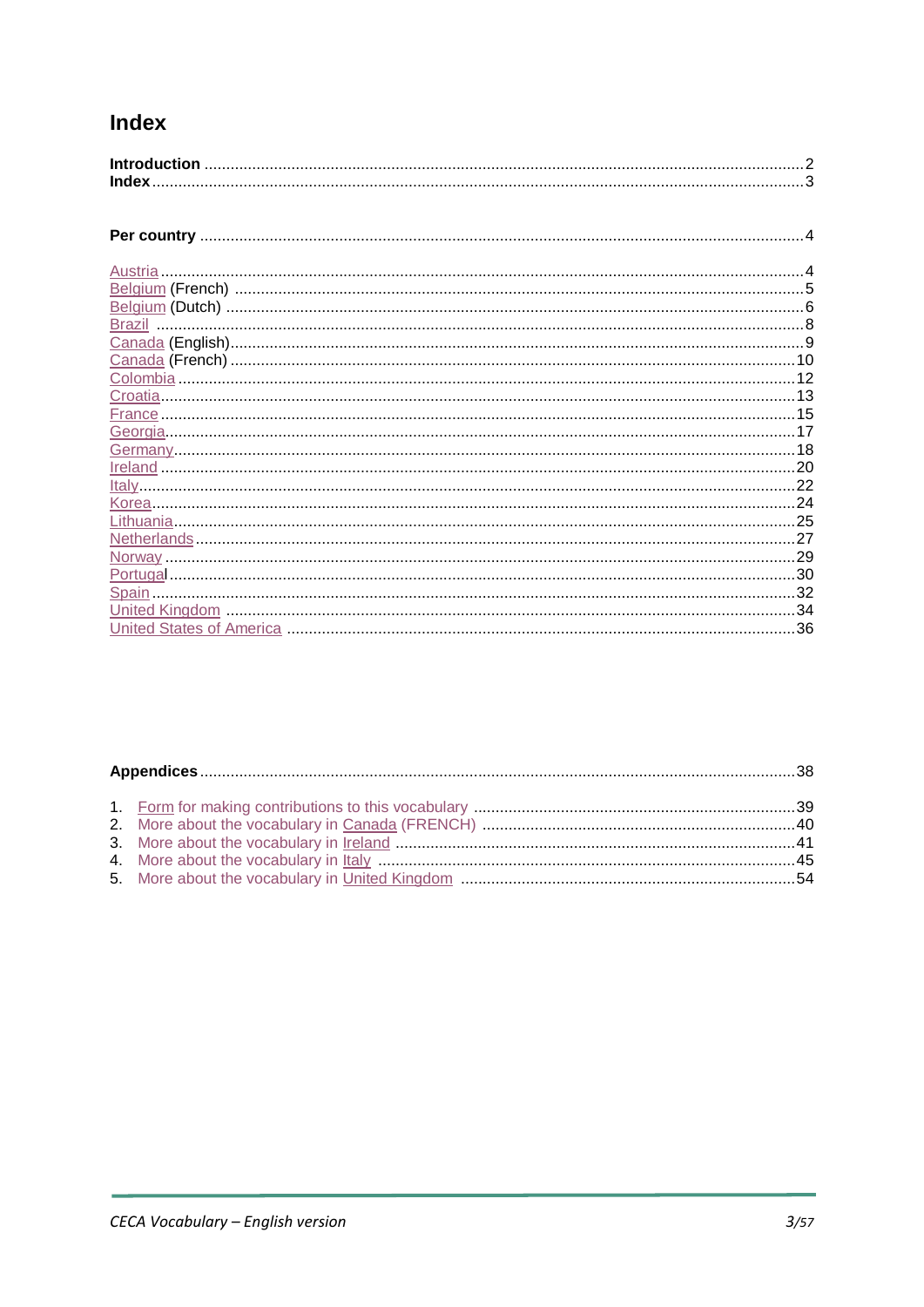# <span id="page-3-0"></span>**Country: Austria**

Language: German Input by Wencke Maderbacher, CECA-National Correspondent

## **1. Words/terms you use in your language**

**Word 1** (in your own language - German): Kulturvermittlung **Word 1** (in English): facilitating or mediating art/culture

Short description:

Kulturvermittlung describes the cultural action in museums, art intuitions or historic places and involves the whole spectrum of work – conceptual, guiding, evaluating etc.

**Word 2** (in your own language - German): Museumspädagogik **Word 2** (in English): Museums pedagogy

Short description:

Museums pedagogy is the old fashioned word for Kulturvermittlung and seldom in use. It refers cultural action exclusively to children and education instead of learning.

#### **2. Describing your profession**

**Title of profession** in German: Kunst- / KulturvermittlerIn

Short description of what this means:

Art- or cultural facilitator or mediator. We are connecting museums' themes and topics with the audiences. In Austria we define in which kind of museum you're working – there are art, culture, but also nature or history facilitators.

Important: the German language differs in gender, 80% of the Austrian facilitators are women, and therefore it's very important to show this in the written language, f.e. through the ending –In

#### **3. Additional comments & thoughts**

None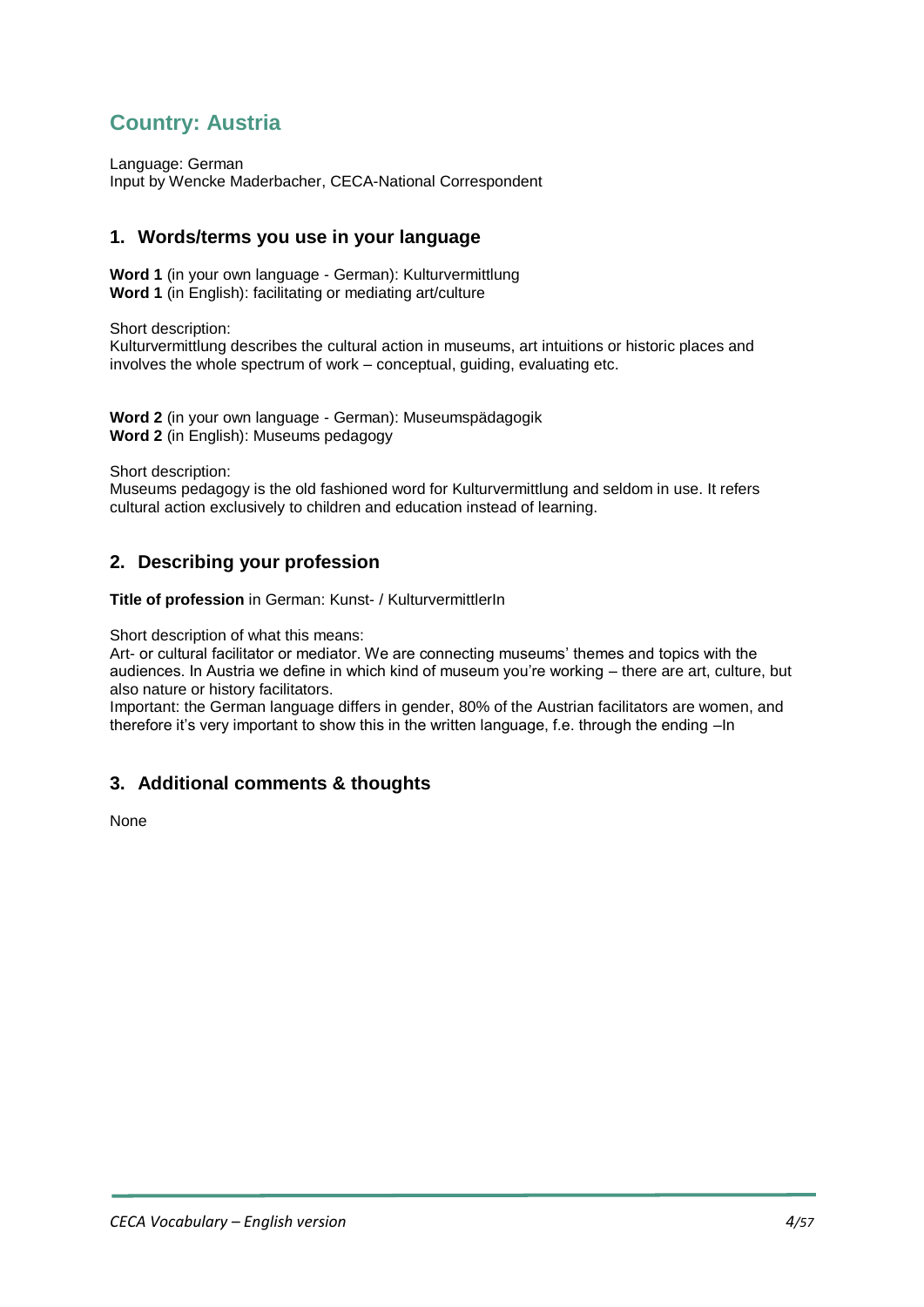# <span id="page-4-0"></span>**Country: Belgium (FRENCH)**

Language: French

Input by Nicole Gesché-Koning, acting and former CECA-National Correspondent

## **1. Words/terms you use in your language**

**Word 1** (in your own language - French): Education / Service éducatif **Word 1** (in English): Education, Education service

Short description:

A quick survey through different museum websites in the French speaking part of Belgium reveal that Education as such does not always appear anymore as a special heading but appears under the heading activities or service to the public

**Word 2** (in your own language - French): Service culturel **Word 2** (in English): Cultural service

Short description: The same as above.

**Word 3** (in your own language - French): Médiation culturelle **Word 3** (in English): cultural mediation / facilitating

Short description: The same as above but with other words.

**Word 4** (in your own language - French): Service des publics **Word 4** (in English): audience services

Short description: The same as above but encompasses also communication.

# **2. Describing your profession**

**Title of profession** in French: various: guide-conférencier, collaborateur pédagogique, collaborateur scientifique

Short description of what this means:

All these words refer to the English word museum educator and encompass guided tours, workshops, lectures for various publics from individuals (children to adults and diaabled) to school children and groups

#### **3. Additional comments & thoughts**

See page 6 page for Dutch speaking Belgium.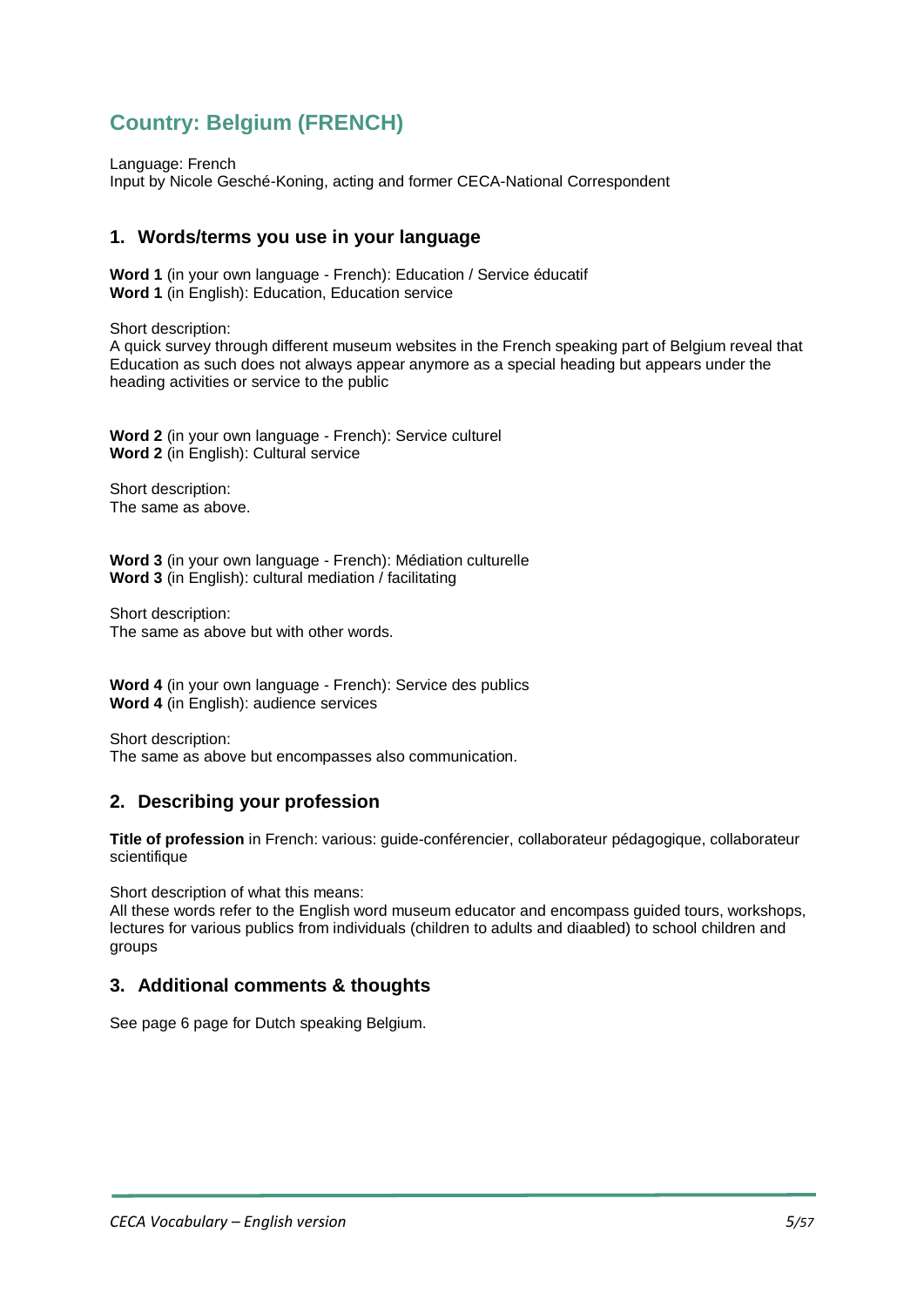# <span id="page-5-0"></span>**Country: Belgium (DUTCH)**

Language: Dutch

Input by Nicole Gesché-Koning, acting and former CECA-National Correspondent, with additions by Hildegarde van Genegten (FARO)

## **1. Words/terms you use in your language**

**Word 1** (in your own language - Dutch): Educatie / educatief aanbod **Word 1** (in English): Education, Educational offers

Short description: Traditionally museum educators work for all types of audiences, from schools and individual children to adults and disabled.

**Word 2** (in your own language - Dutch): Publieksbemiddeling **Word 2** (in English): mediating for audiences

Short description:

This term often is used for what is happening in the museum itself, like guided tours, museum texts, workshops etc.

The word 'bemiddeling' seems to follow the French trend linked to the words 'médiation culturelle'.

**Word 3** (in your own language - Dutch): Publiekswerking **Word 3** (in English): Working for the audiences

Short description:

'Publiekswerking' has a wider meaning, it also includes activities outside the museum walls, outreachprogrammes (for example sessions by museum staff in a school or in a home for elderly people, care institute etc.).

**Word 4** (in your own language - Dutch): Participatie **Word 4** (in English): participation

Short description: To involve citizens / participants / the audience in co-creation processes museums.

# **2. Describing your profession**

**Title of profession** in Dutch: various, like: educatief medewerker, publieksmedewerker, medewerker publiekswerking or medewerker publieksbemiddeling.

Short description of what this means:

'Educatief medewerker' is the traditional job title, the other three are more defined in the term of the public: working for or facilitating your audiences.

#### **3. Additional comments & thoughts**

The Dutch speaking Belgium museum educators recently were inspired by what is happening in UK and US. There were study trips to these countries, because the museums there had a longer experience with reducing support by the government, which makes it even more necessary to define the relevance and added value of museums. The Belgium colleagues were also looking how museums in especially cities were dealing with minorities and vulnerable groups in society and the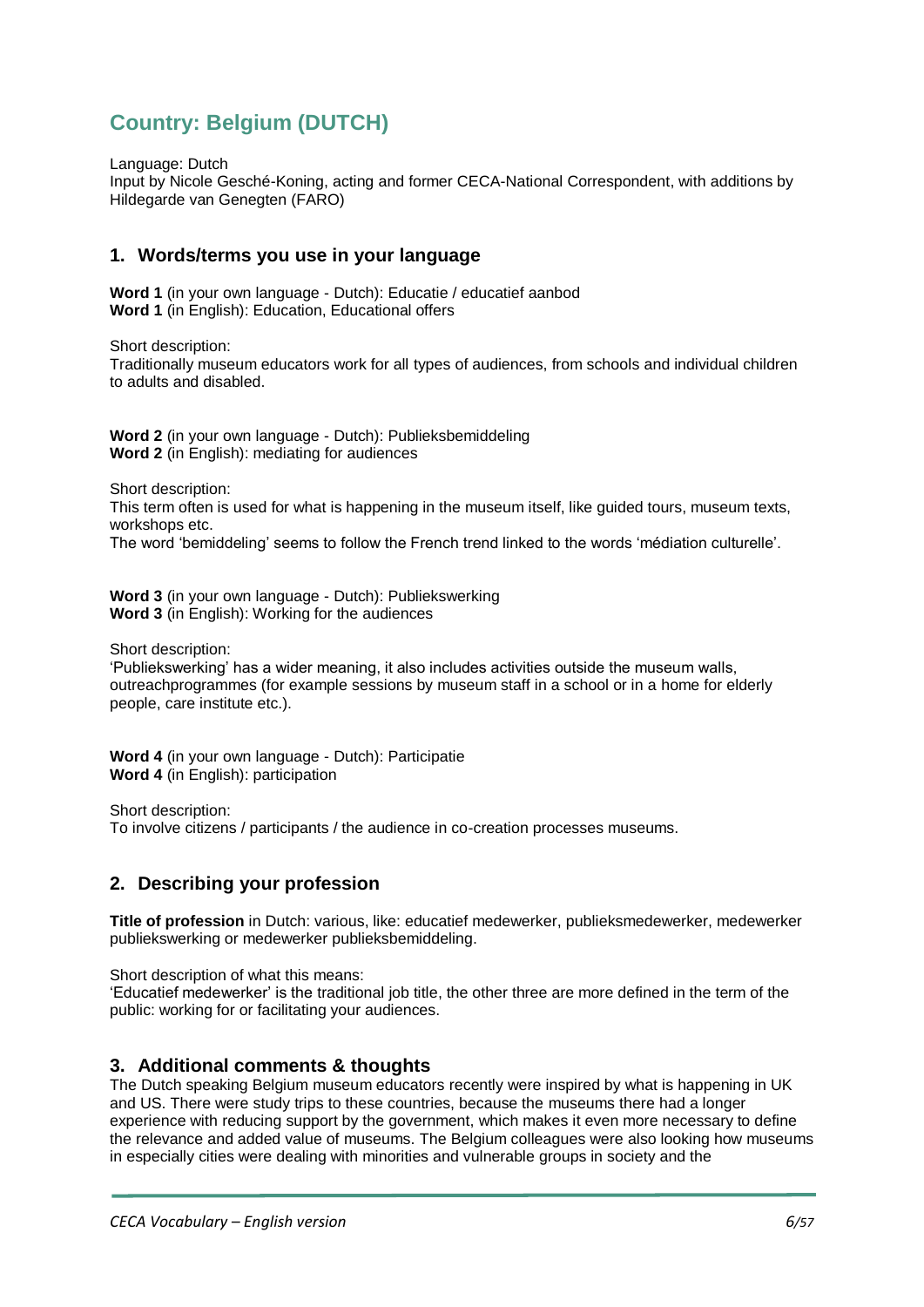accompanying socio-economic challenges. What role can museums play under these circumstances? The Belgium museum educators applied the outcomes of these trips in their own work afterwards. See page 5 for French speaking Belgium.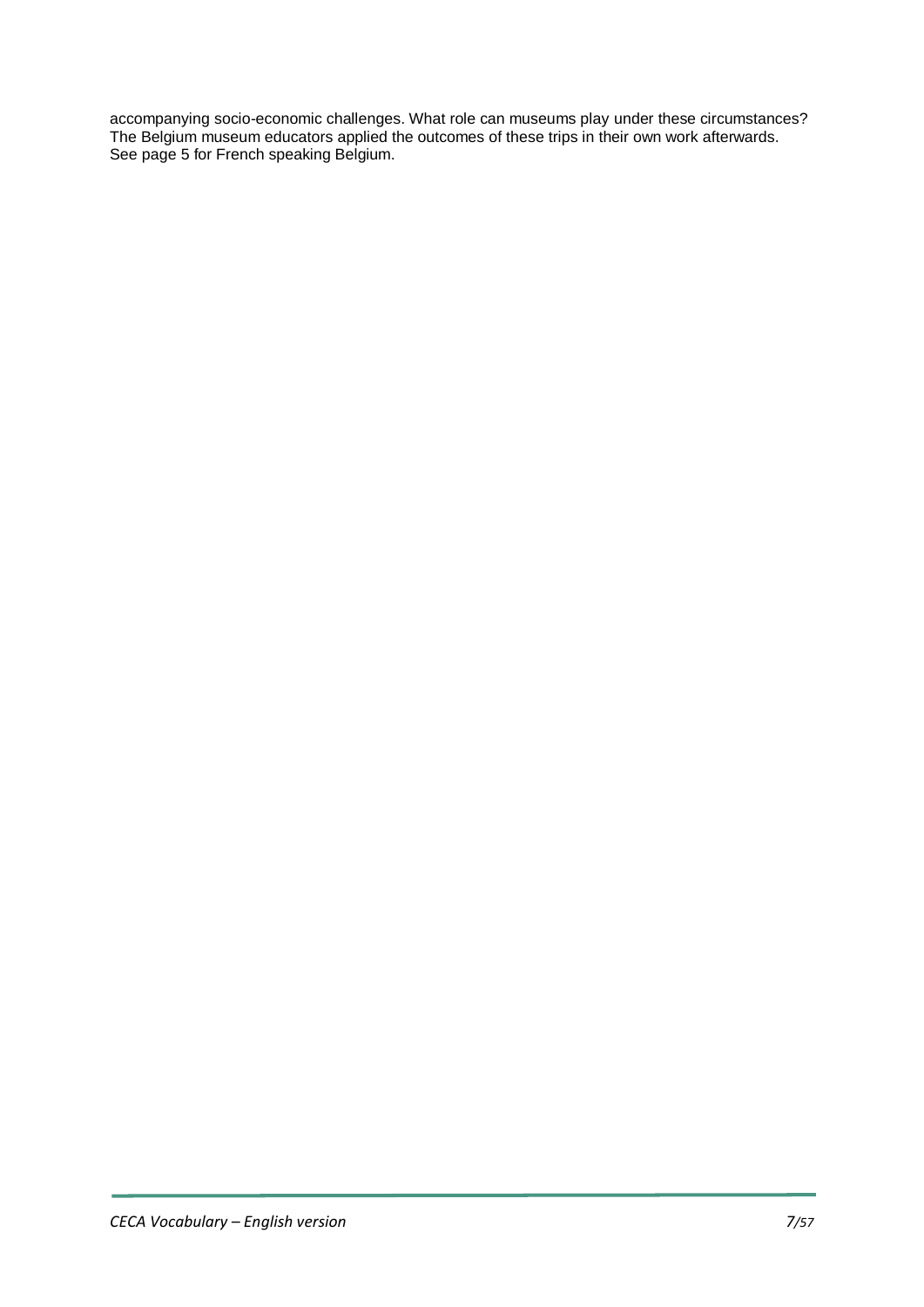# <span id="page-7-0"></span>**Country: Brazil**

Language: Portuguese

Input by group during workshop in Lisbon, 26. April 2018, additions by Adriana Mortara Almeida

## **1. Words/terms you use in your language**

**Word 1** (in your own language - Portuguese): Serviços educativos / Educativo **Word 1** (in English): Educational service

Short description:

Guided tours and programs for schools and other target groups, and some activities connected with cultural action.

The 'service' promotes educational activities for all kinds of audiences (students, families, staff, disabled people etc.). These activities may include conferences, guides tours, theatre, storytelling, games, dance, drawing, and others, in the museum or outside the walls.

**Word 2** (in your own language - Portuguese): Mediação **Word 2** (in English): Mediation

Short description:

Based on the educational process, is more focused on the relationship between mediator and visitors. It is the educational process in which the educator builds a relationship between the exhibition (the content, the objects, the artworks, the texts etc.) and the visitor.

**Word 3** (in your own language - Portuguese): Acessibilidade **Word 3** (in English): Accessibility

Short description:

To make the museum accessible for different target group with special needs in wider sense (different kinds of accessibility).

**Word 4** (in your own language - Portuguese): Oficina **Word 4** (in English): Workshop

Short description:

Educational activity in which the audience may do hands-on, games and other participatory activities.

# **2. Describing your profession**

**Title of profession** in Portuguese: Mediador / Educador

Short description of what this means: Mediator (or educator) is the person responsible for ensure the educative process and to establish the connection between to scientific core of museum collections and the pedagogical approach to different visitors

#### **3. Additional comments & thoughts**

In Brazil there isn't a carreer for museum educators. The title, the salaries and contracts vary a lot. In 2017 it was approved by the Ministry of Culture a National Program of Museum Education (PNEM).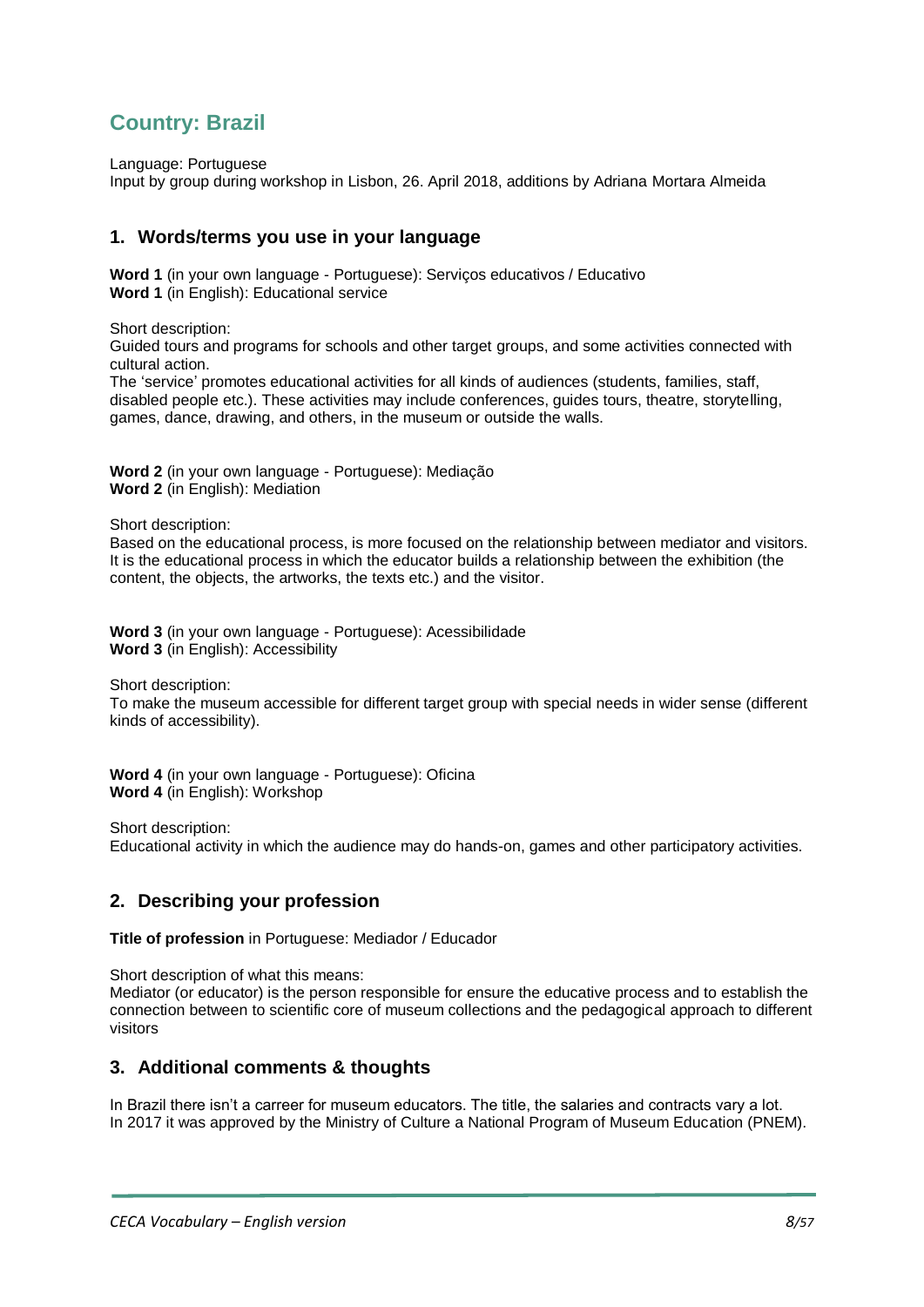# <span id="page-8-0"></span>**Country: Canada (ENG)**

Language: English Input by Mary Pinkoski

## **1. Words/terms you use in your language**

**Word 1** (in your own language - English): School programs **Word 1** (in English): School programs

Short description: Programs that are booked by schools that take place in informal learning sites, such as museums.

**Word 2** (in your own language - English): Adult programming **Word 2** (in English): Adult programming

Short description: Programs in informal learning sites (museums) that are designed solely for adult audiences.

**Word 3** (in your own language - English): (Costumed) (Historical) Interpretation **Word 3** (in English): (Costumed) (Historical) Interpretation

Short description:

Any interpretive activity (tours, historical role-play, historical skill demonstration) that happens in a museum. The words 'costumed' and 'historical' are often added as qualifiers to interpretation depending on the setting.

**Word 4** (in your own language - English): Tour guide **Word 4** (in English): Tour guide

Short description:

Usually specific to a role that defines the practice of giving tours (which encompasses a specific interpretation activity), but can also include other educational activities.

# **2. Describing your profession**

#### **Title of profession in Canada**: Museum Educator

Short description of what this means:

I chose museum educator because I think that is the most universally known definition of the education work (tours, school programs, adult programs, interpretation) that I have done in museums. But some of the official titles I have also held that encompass this work are: tour guide, school programmer, school and structured programmer, interpreter, historical interpreter, and costumed historical interpreter.

# **3. Additional comments & thoughts**

See page 10 for French speaking Canada And see [ICOM Education 28,](https://drive.google.com/file/d/1EErtwOgLOiMfKe7cOBBAFWINIvPTmoAy/view) p. 89-108.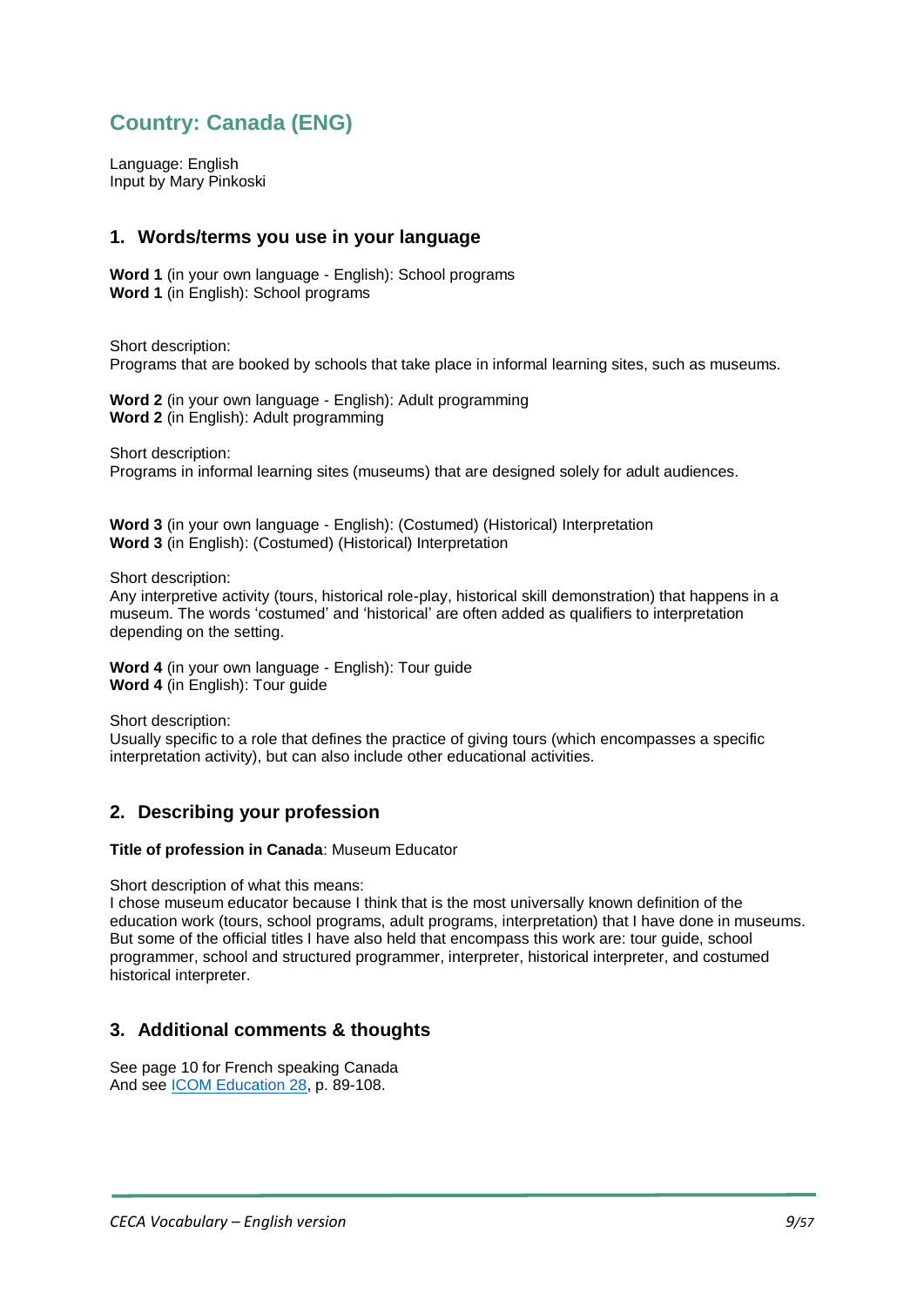# <span id="page-9-0"></span>**Country: Canada (FRENCH)**

Language: French Input by Katy Tari from the Pointe-à-Callière Museum in Montréal

## **1. Words/terms you use in your language**

**Word 1** (in your own language - French): *Médiation / Médiation culturelle* **Word 1** (in English): (Cultural) mediation

Short description:

*Activités et actions permettant de créer une relation et une interaction entre le Musée et ses visiteurs. Vise la démocratisation et l'accessibilité culturelle*

Activities and actions allowing to create a relationship and interaction between the Museum and its visitors. Aims for democratization and cultural accessibility

**Word 2** (in your own language -French): Activité éducative **Word 2** (in English): Educational activity

Short description:

*Une activité dirigée immersive et interactive, qui a un objectif d'apprentissage, présentée dans le milieu de la culture et des musées.*

An immersive and interactive guided activity, with a learning objective, presented in the context of culture and museums.

**Word 3** (in your own language -French): Visite éducative **Word 3** (in English): Educational visit

Short description:

*Visite guidée, avec un objectif d'acquisition d'apprentissage et de connaissances, présentée dans le milieu de la culture et des musées.*

Guided tour, with the objective of acquiring learning and knowledge, presented in the context of culture and museums.

**Word 4** (in your own language -French): Interprétation **Word 4** (in English): Interpretation

Short description: Action permettant de favoriser et de démocratiser l'accessibilité de la culture et des Musées

Action allowing to promote and democratize the accessibility of culture and museums

# **2. Describing your profession**

**Title of profession** in French: Responsable des programmes éducatifs Responsible for educational programs

Short description of what this means:

Planifier, organiser, contrôler et évaluer les programmes éducatifs afin d'optimiser leur fonctionnement. Superviser le personnel éducatif. Gérer et assurer le développement de la clientèle et du budget, développer des partenariats.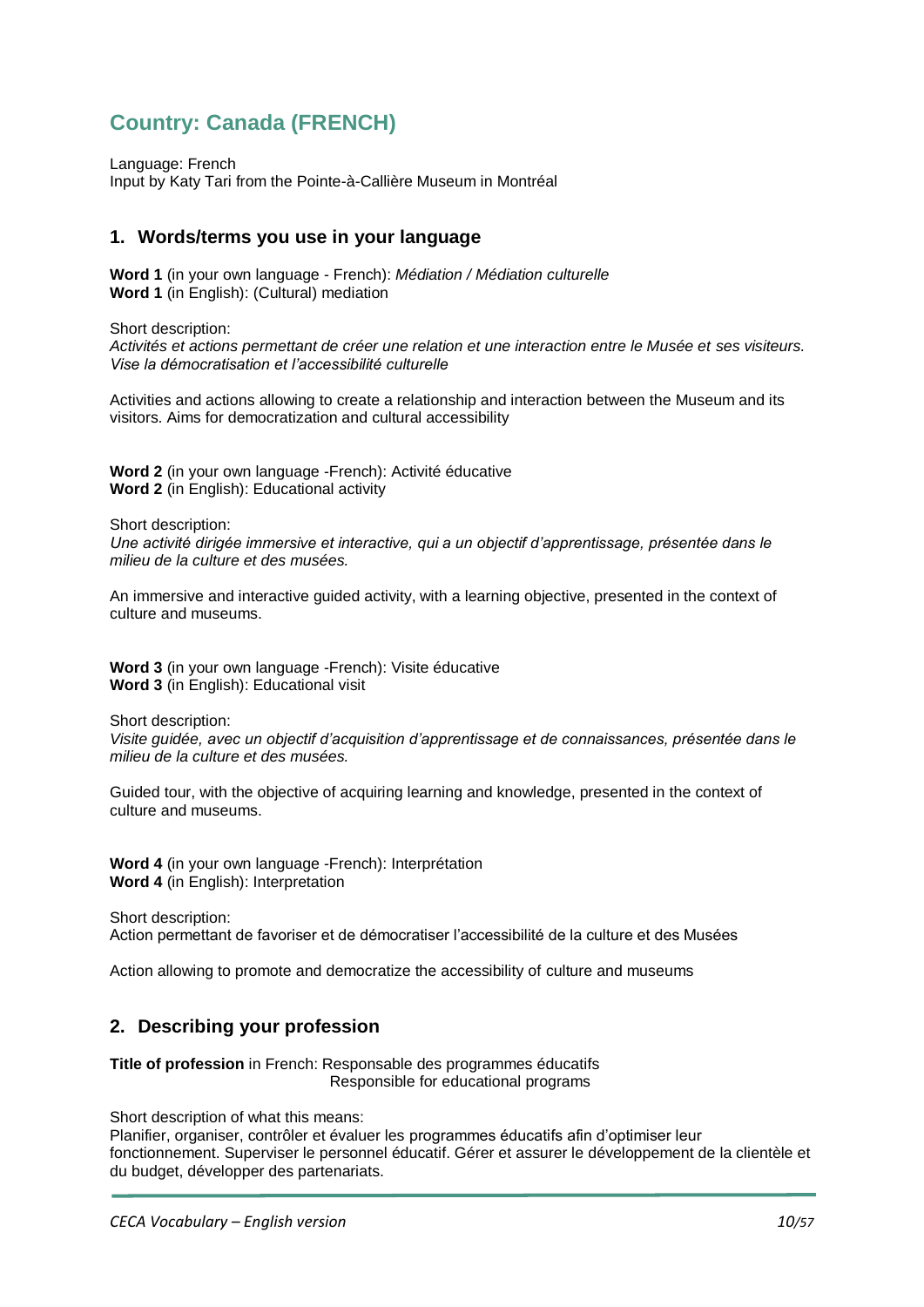Plan, organize, control and evaluate educational programs to optimize their operation. Supervise educational staff. Manage and ensure customer and budget development, develop partnerships.

## **3. Additional comments & thoughts**

See appendix 2 for four more words. See page 9 for English speaking Canada. And see [ICOM Education 28,](https://drive.google.com/file/d/1EErtwOgLOiMfKe7cOBBAFWINIvPTmoAy/view) p. 109-128.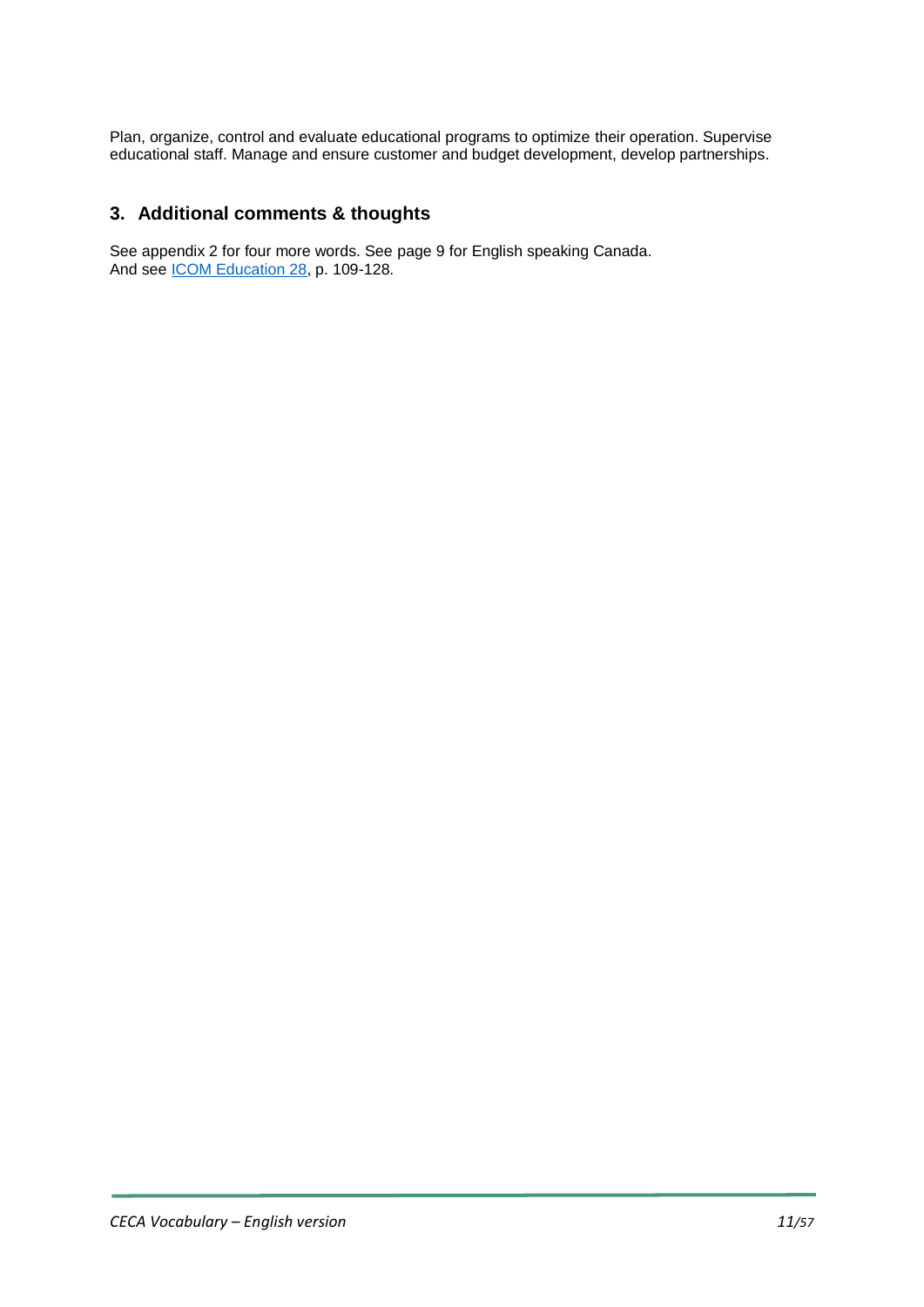# <span id="page-11-0"></span>**Country: Colombia**

Language: Spanish

Input by Olimpia Niglio, Pontificia Facoltà Teologica 'Marianum' ISSR , Vaticano

#### **1. Words/terms you use in your language**

**Word 1** (in your own language - Spanish): Equipaje Cultural **Word 1** (in English): Cultural Baggage

Short description: Set of skills specific to the training of people working in education and in the protection of Cultural Heritage (tangible and intangible).

**Word 2** (in your own language - Spanish): Valor cultural **Word 2** (in English): Cultural Value

Short description:

Entity proper to a good that belongs to the community and that reflects the ideals that constitute the foundation of the memory and identity of a country.

**Word 3** (in your own language - Spanish): Reciclaje **Word 3** (in English): recycling, sustainability

Short description:

Compatible reuse, reuse of material elements that have a cultural value for the community and that allow to continue valuing the past.

**Word 4** (in your own language - Spanish): Istancia Cultural **Word 4** (in English): cultural institution

Short description:

Ethical act that moves and justifies human activities and can be analyzed on the basis of the historical considerations that have produced it, but does not request justifying theoretical references.

#### **2. Describing your profession**

**Title of profession** in Spanish: [unknown]

Short description of what this means: According to mrs. Olimpia Niglio there are no CECA-members in Colombia she could consult.

#### **3. Additional comments & thoughts**

None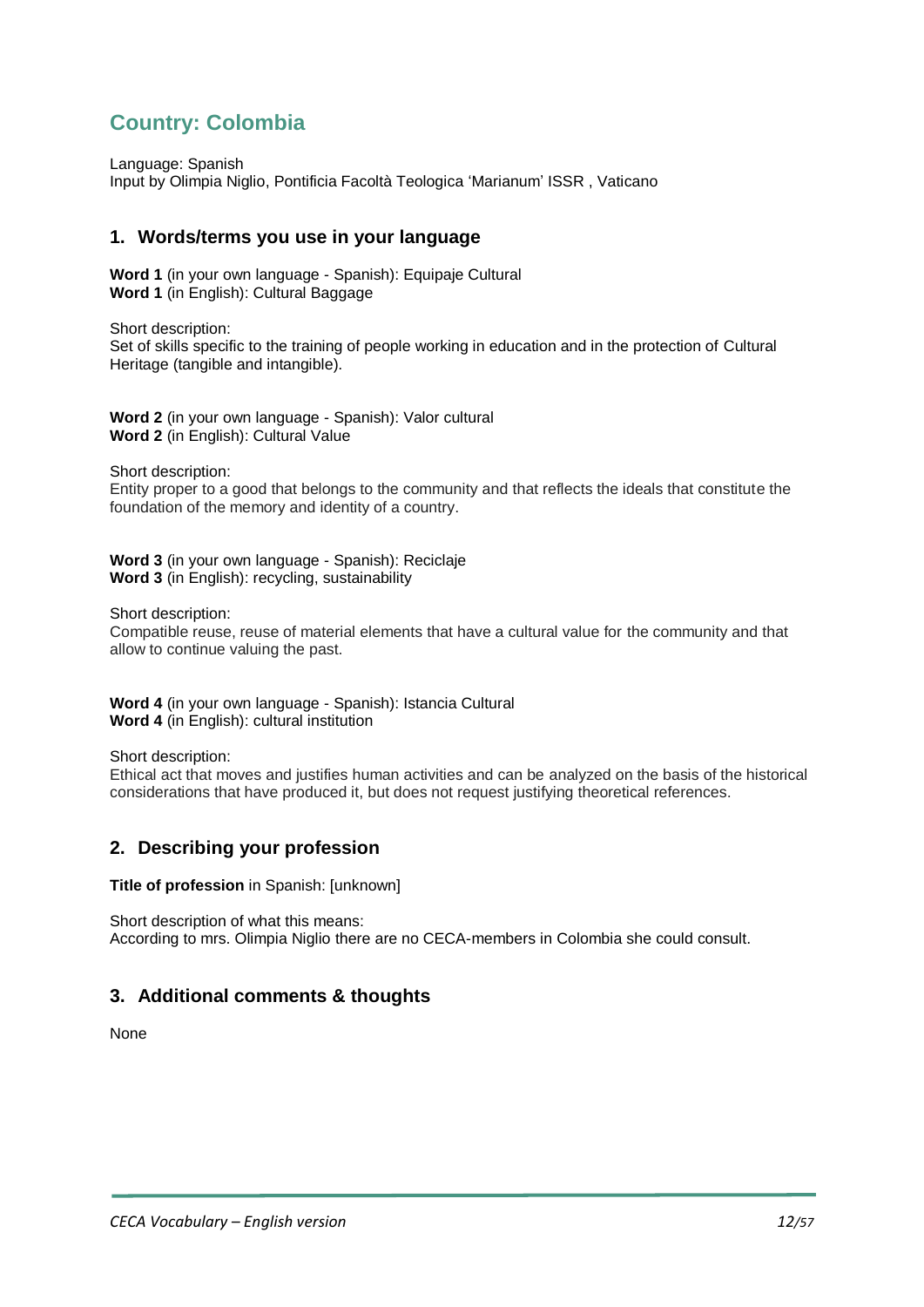# <span id="page-12-0"></span>**Country: Croatia**

Language: Croatian Input by Zeljka Jelavic, CECA-National Correspondent

# **1. Words/terms you use in your language**

**Word 1** (in your own language - Croatian): muzejska pedagogija **Word 1** (in English): museum pedagogy

Short description:

Teaching about the richness of the museum objects and their stories. The task is to mediate between museum objects and visitors, ensure tactile, visual, auditory transmission of information. Every kind of activity offered to school classes as well as to other visitor groups in the museum.

**Word 2** (in your own language - Croatian): muzejska edukacija **Word 2** (in English): Museum education

Short description:

The term is used in the same meaning as museum pedagogy. In practical sense there is no difference between work of museum pedagogue and museum educator. The term Cjeloživotno učenje (lifelong learning) learning is used with museum education.more and more often, to indicate that museums can play a role to enrich the life of people in all ages.

# **2. Describing your profession**

| Title of profession in Croatian: | muzejski pedagog (male gender, written in museum law)<br>muzejska pedagoginja (female gender)<br>(museum pedagogue in English) |
|----------------------------------|--------------------------------------------------------------------------------------------------------------------------------|
|                                  | muzejski edukator - used by some colleagues<br>(museum educator in English)                                                    |

Short description of what this means:

Museum pedagogues are running the museum education in a museum, both for school groups as for other target groups. Traditionally the focus was on school groups, nowadays to different age and social groups. Croatian language is gender sensitive. Majority of museum educators are women. Most frequently used terminology is: :Museum pedagogue does museum pedagogy. Museum pedagogue does museum education.

# **3. Additional comments & thoughts**

Since 1998 museum pedagogue is recognised as museum professional within Museum law. Museum pedagogue is official term. Although it is named museum pedagogue works with all age and social groups. In Croatia roughly more than 50% of visitors are school and pre-school children, in some museums even 70%

The word museum pedagogy reveals the historical connections with Central European countries and German language in development of pedagogy as a discipline, where 'Museumspädagog' has been the common name for a museum educator. It reflects the importance of teaching audiences, making them into a more informed and therefor better citizen.

The museum field in Croatia has traditionally been influenced by German publications and academic traditions. In contemporary era it is mostly influenced by English and Anglo-Saxon perspective, which is reflected in translation of Croatian terms. When translated into English, Croatian word for museum pedagogy is translated by 'museum education'.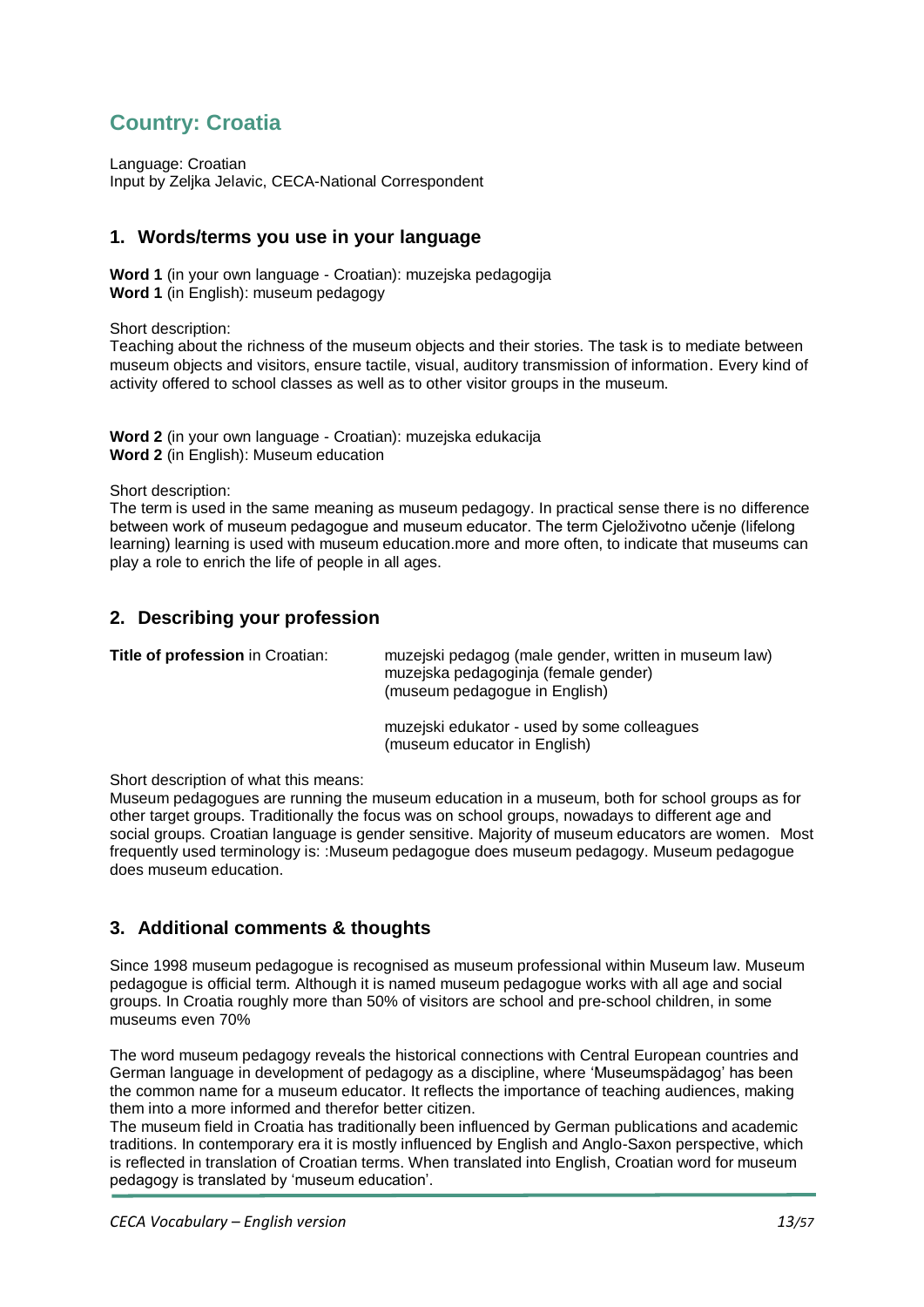French terminology has not been rooted for example. The term 'Mediation' is sometimes heard, but not rooted in the museum practice.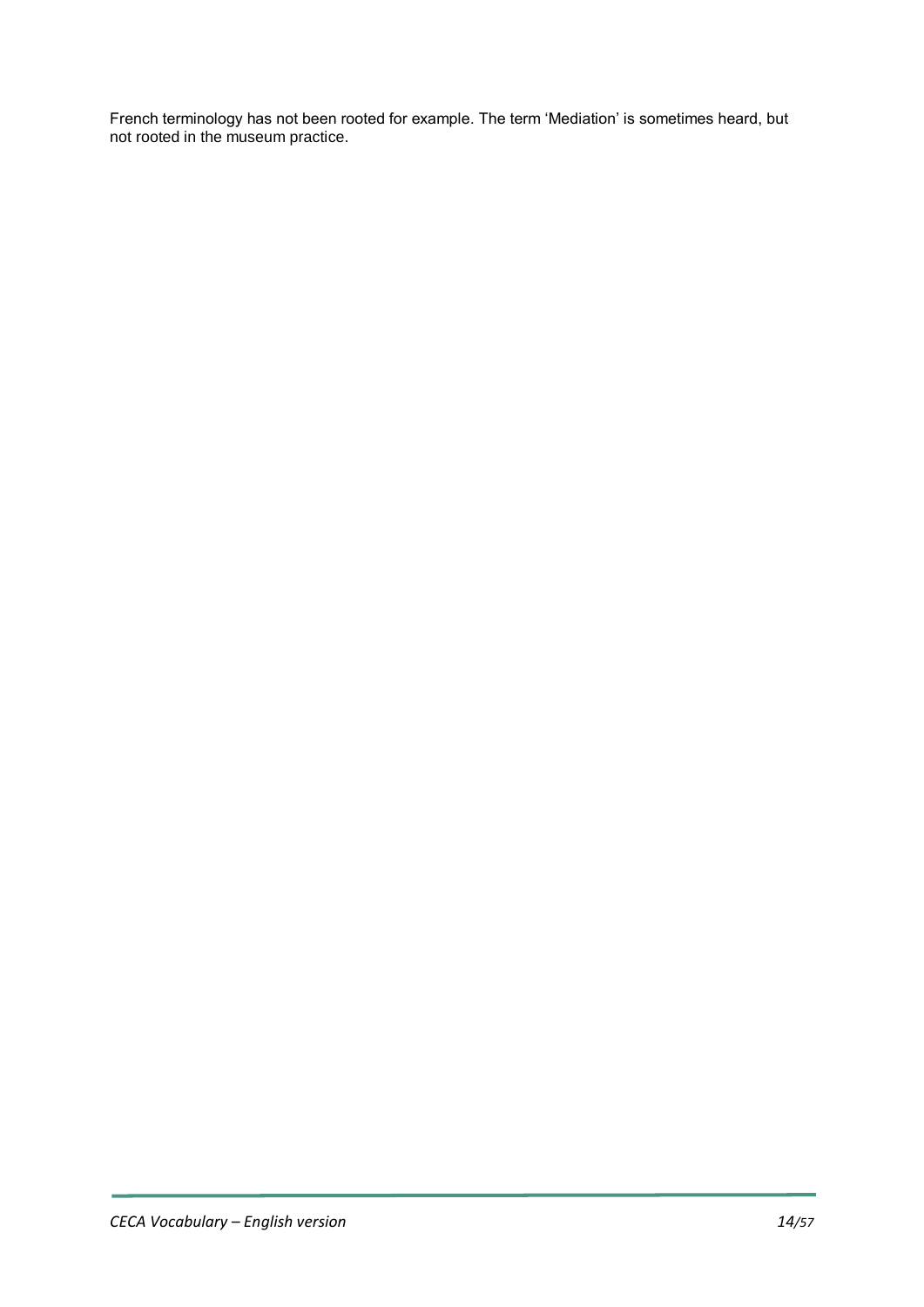# <span id="page-14-0"></span>**Country: France**

Language: French Input by Marie-Clarté O'Neill, CECA- Board member

## **1. Words/terms you use in your language**

**Word 1** (in your own language - French): Education **Word 1** (in English): Education

Short description:

Strongly related to formal education in French. Describes a desired result, that of developing/enriching the people concerned, mainly in knowledge (the cognitive dimension) but also in know-how (connected to skills). Used in France for young audiences/children.

**Word 2** (in your own language -French): Action culturelle **Word 2** (in English): Cultural Action

Short description:

Refers to a process of disseminating culture, both informal and non-formal, aimed mainly at adult audiences of all kinds. In France this has been strongly initiated through government policy. Since 2005 and the Museums Act, it is mainly the institutions deciding on the orientation of their cultural activities

**Word 3** (in your own language - French): Médiation **Word 3** (in English): Mediation - facilitating

Short description:

Term used by the majority of the French professionals. If education remains a goal, mediation is the path outside the patterns of formal education, which are not very well adapted to the museum. A path leading to diverse audiences, looking for ways to encourage museum visits and far more active participation of each visitor.

**Word 4** (in your own language - French): Co-construction **Word 4** (in English): Co-construction

Short description:

Upcoming way of developing cultural or educational programs, encouraging professionals to increasingly involve the public in designing the actions intended for them. We could also talk about participatory museology, very much encouraged by the Ministry in charge of culture.

# **2. Describing your profession**

**Title of profession** in French: Médiateur

Short description of what this means:

'Médiateur' would be the most used term for people who are working as museum educators. But in the national museums they prefer the title 'conférencier'.

The people in charge of the development of education programs have many different denominations depending of the size or nature of the museum they work in: Responsable des publics, chargés de programmation, agent du service éducatif, Responsable de la médiation etc.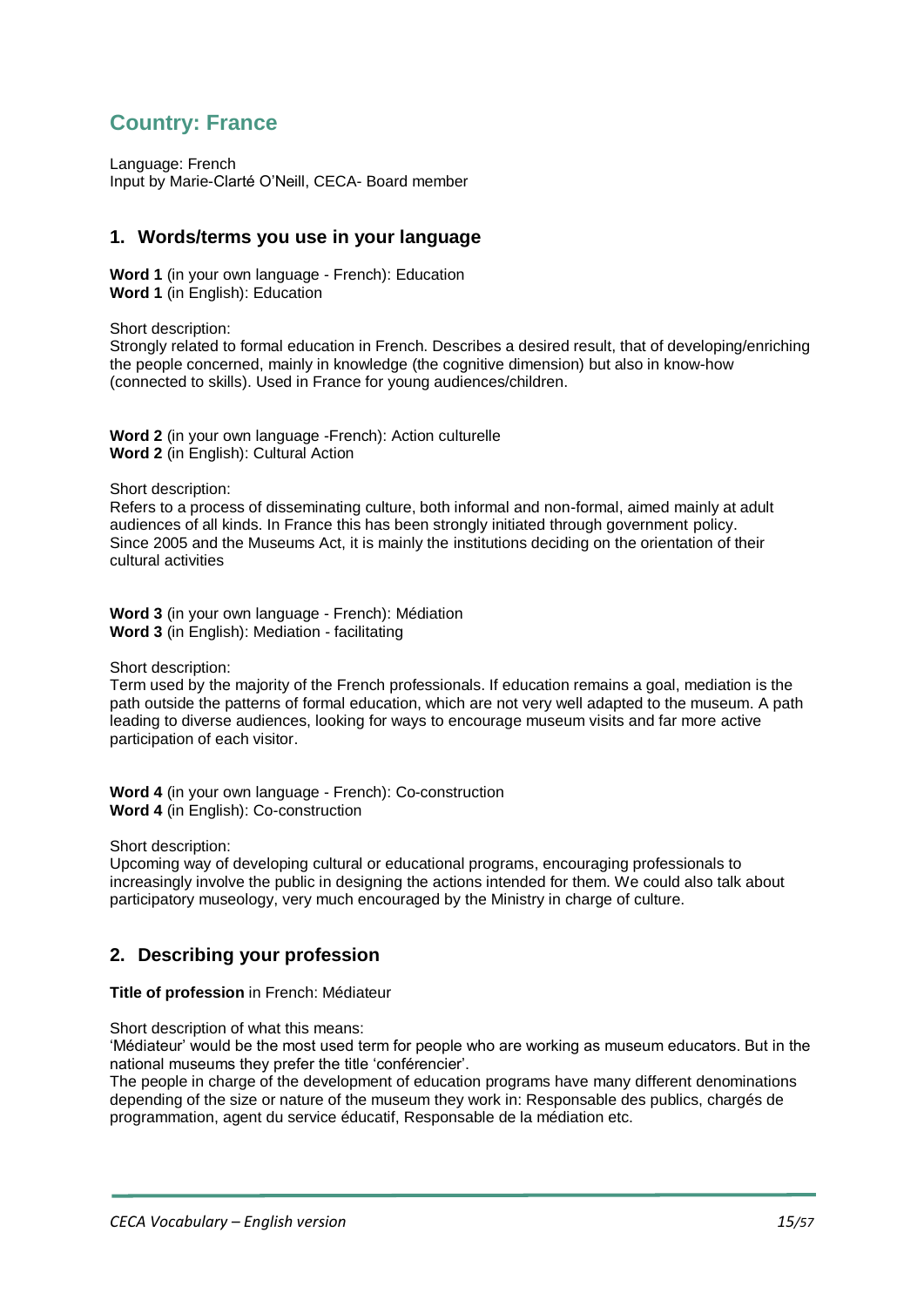# **3. Additional comments & thoughts**

Since ICOM was founded in France, the French vocabulary had its influence on CECA and CECA's name. Please read the article by Marie-Clarté O'Neill in ICOM Education 28 for a better understanding of the developments in museum education / cultural action in France, with all variations and nuances.

In general, due to the quantity and quality of the collections in French museums, the power has long been in the curators hand. But successive policies of the Ministry of culture, as fund provider, pushed museums progressively towards a more audience-focused attitude. See [ICOM Education 28,](https://drive.google.com/file/d/1EErtwOgLOiMfKe7cOBBAFWINIvPTmoAy/view) p. 35 - 48.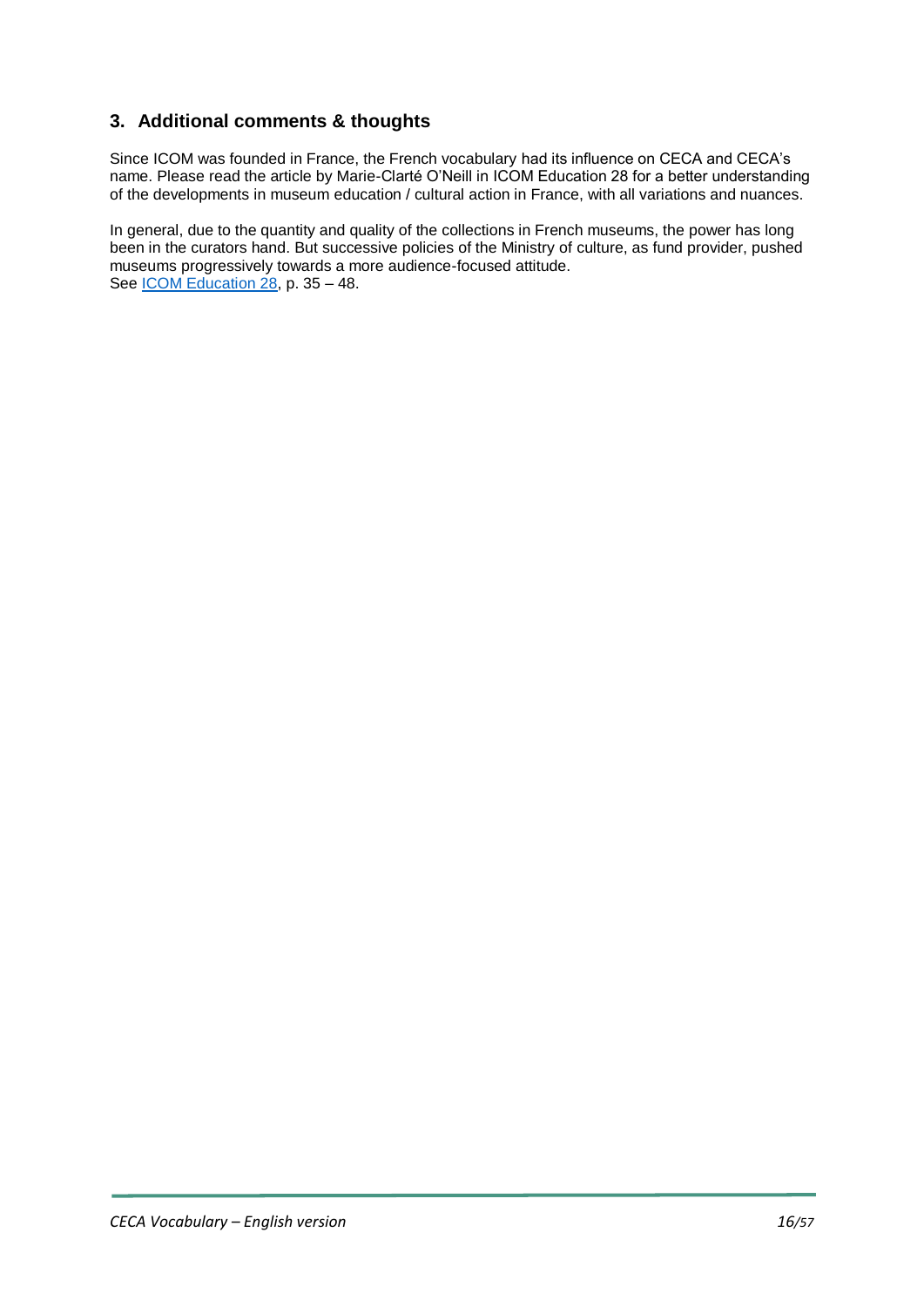# <span id="page-16-0"></span>**Country: Georgia**

Language: Georgian Input by Ana Zhvania and Lana Karaia

# **1. Words/terms you use in your language**

**Word 1** (in your own language - Georgian): საგანმანათლებლო პროგრამა **Word 1** (in English): Educational programme

Short description:

It means for us an activity consisting of tour around permanent or temporary exhibition and hands-on activities connected with content of the exhibition.

**Word 2** (in your own language - Georgian): შემოქმედებითი აქტივობა **Word 2** (in English): Creative activity

Short description:

Can be literally translated as creative activity and means hands-on activity what can be included in programs, exhibitions etc.

**Word 3** (in your own language - Georgian): ინტერაქტივი **Word 3** (in English): Interaction

Short description:

The program is based on interaction, educator gives questions to participants and facilitates the discussion.

**Word 4** (in your own language - Georgian): ღონისძიება **Word 4** (in English): Event

Short description: It is name for any kind of cultural activity in the museum – opening of exhibition, concert, performance etc.

#### **2. Describing your profession**

**Title of profession** in Georgian: პედაგოგი

Short description of what this means: Educator is a person planning, developing, informing audience, managing educational programs and projects.

# **3. Additional comments & thoughts**

Most of the words used during the everyday work are international and mostly mean the same as in English. So Ana and Lana are considering to use more Georgian terms (they definitely exist) and bring them back to the life.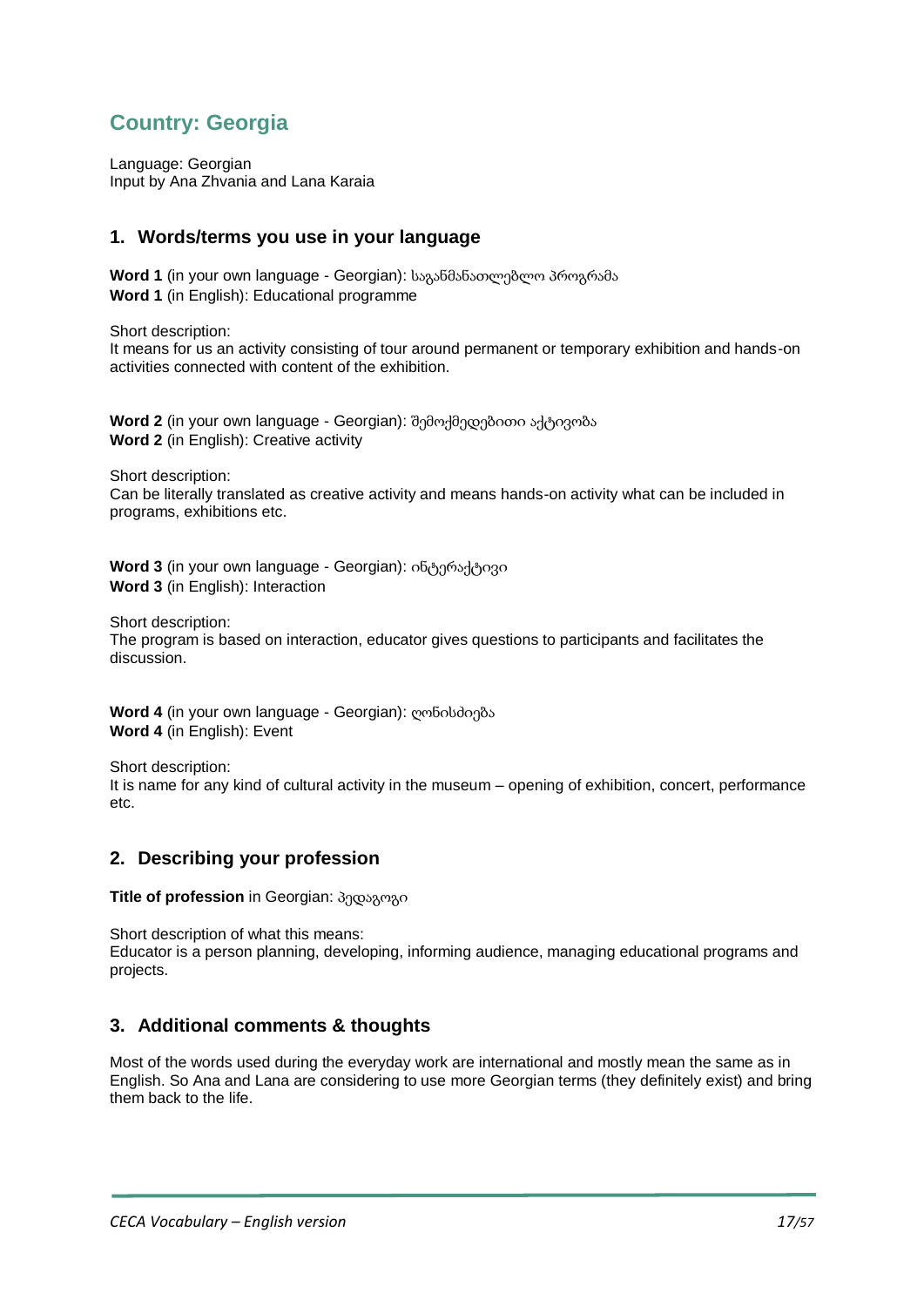# <span id="page-17-0"></span>**Country: Germany**

Language: German Input by Christine Brehm, CECA-National Correspondent

## **1. Words/terms you use in your language**

**Word 1** (in your own language - German): Museumspädagogik **Word 1** (in English): museum pedagogy

Short description:

All activities to teach (facilitating/moderating) in the museum or exhibitions to school groups and other groups. Focus on transmitting information.

**Word 2** (in your own language - German): Vermittlung **Word 2** (in English): facilitating/moderating

Short description:

Museum education building bridges: the process of moderation between the museum objects and stories and the visitors, so they can make more out of their visit.

**Word 3** (in your own language - German): Museumsbesuche **Word 3** (in English): museum visits

Short description:

General term for visits to the museum, by all kind of audiences – from families to elderly, to any other type of visitor.

**Word 4** (in your own language - German): Museumsdienst **Word 4** (in English): Museum Education Service

Short description:

In larger cities (as: Köln, Berlin and Hamburg) 'Museumsdienst' is used for Museumspädagogik. Museum Education Service is used for a bunch of museums. They have a centralized office where all museum education – traditionally for school groups – is organised for all museums in this city. Often these museums do not have museum educators or an education department of their own. So museum education is centralized.

The office employs museum educators, maintains all contacts with schools and other parties who want a guided tour or other education programme in one of the museums. The office takes care of all the appointments, the scheduling, the payments and the quality of the tours delivered by the appointed museum teachers/educators.

# **2. Describing your profession**

**Title of profession** in German: Museumspädagog / Museumspädagogin

Short description of what this means:

The mission of museum pedagogy profession is any kind of cultural education (facilitating/moderating) in Museums and exhibitions.

Important: the German language differs in gender, and therefore it's very important to show this in the written language, f.e. through the ending '–In' for female employees (the majority in this profession).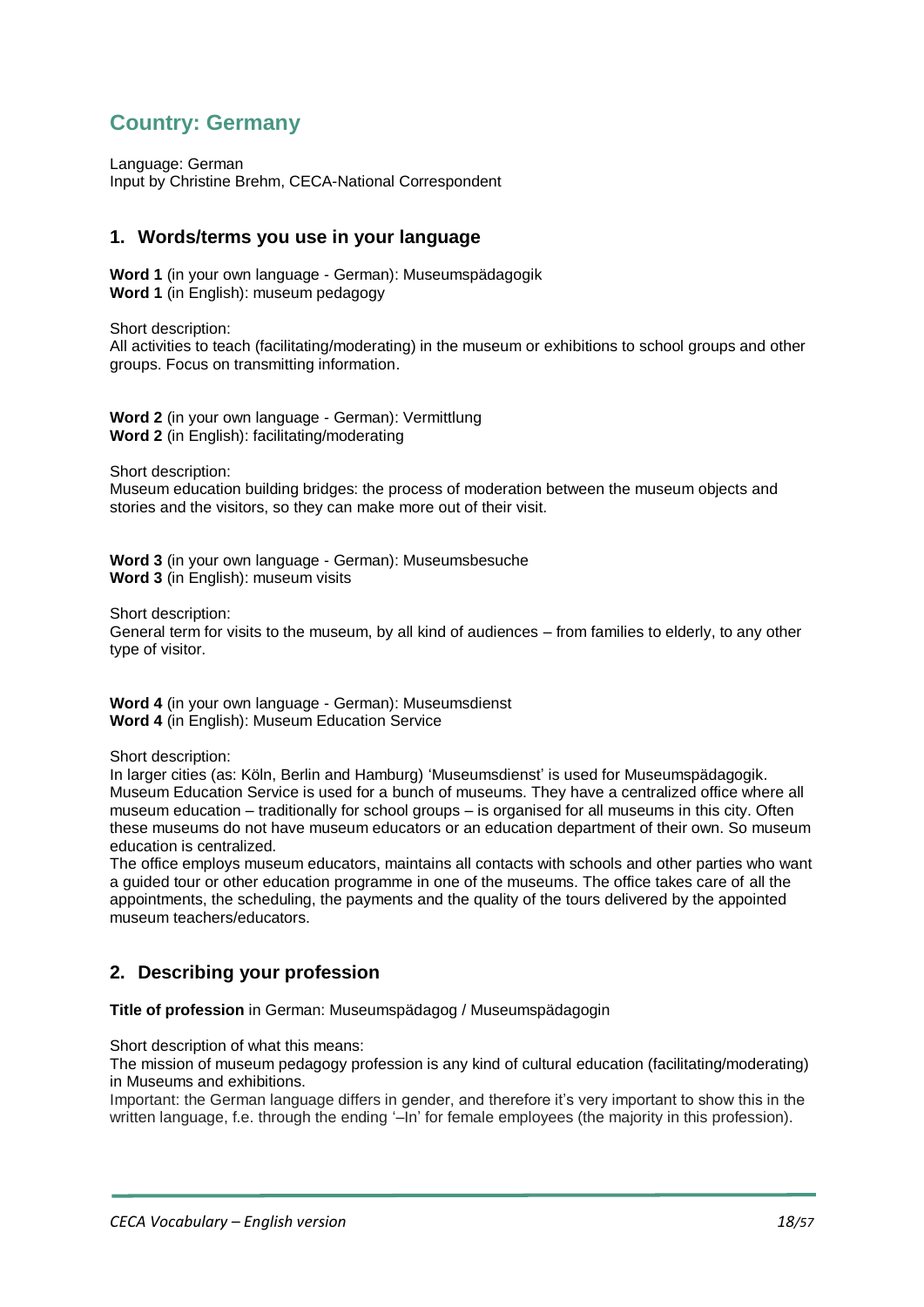# **3. Additional comments & thoughts**

Germany is a federal state, so each 'Land' (county) has cultural autonomy and its own cultural policy. This also affects museums and museum traditions.

Transmitting knowledge has always been important in the German museum tradition. Usually museum educators, but also guides in the museum, need an academic grade, linked to the specific content of the museum.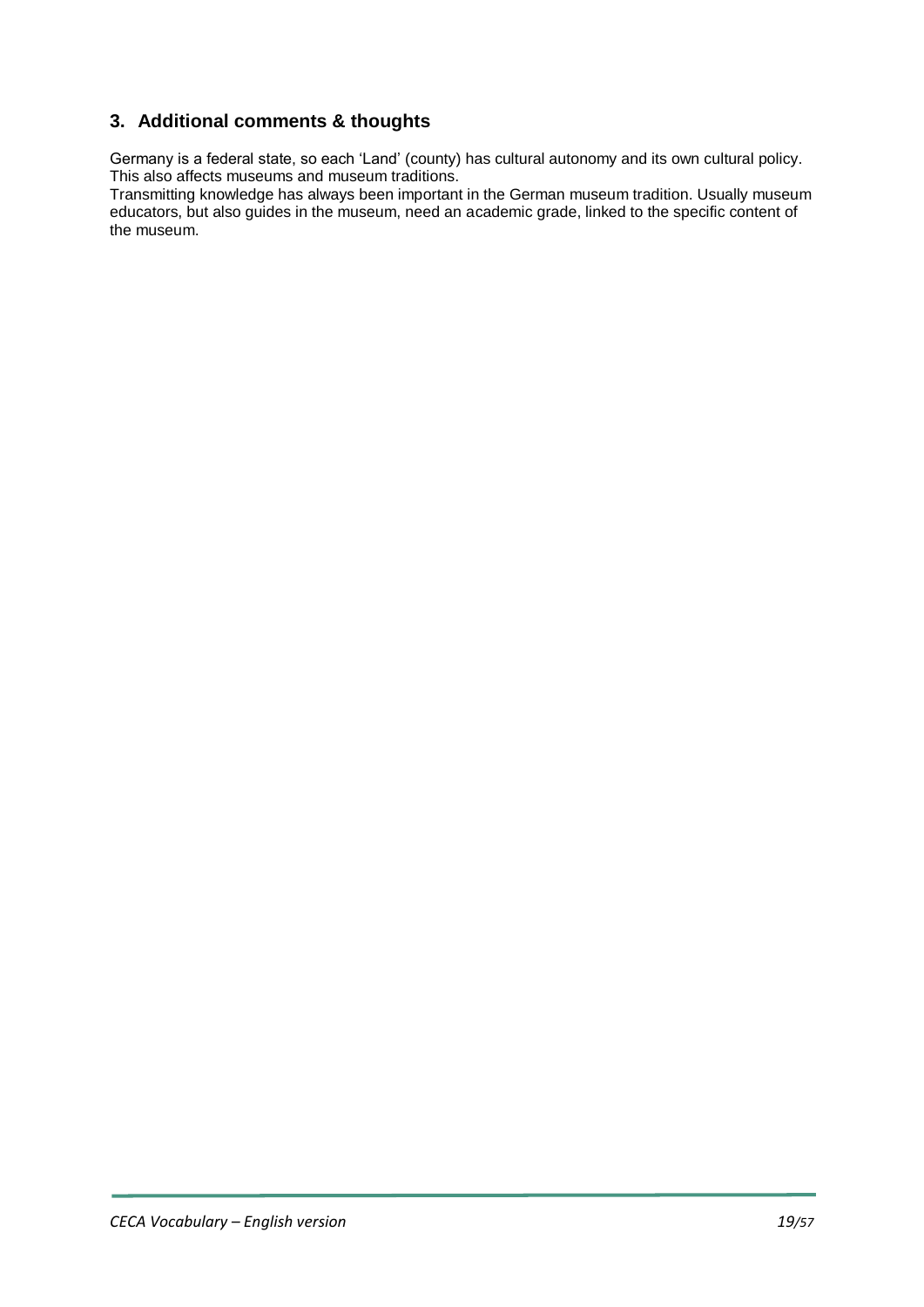# <span id="page-19-0"></span>**Country: Ireland**

Language: English

Input by Marie Bourke, CECA-National Correspondent, based on contributions by 8 institutions and 7 individual members.

## **1. Words/terms you use in your language**

**Word 1** (in your own language - English): Access to learning **Word 1** (in English): Access to learning

Short description:

We create programmes, resources and services that provide physical, intellectual and emotional access to ways of learning about the collections that differ from person to person. Other words:

- Engage
- Teaching and Learning
- Free Drop-In Workshop
- Mediation

**Word 2** (in your own language -English): Engagement **Word 2** (in English): Engagement

Short description:

Public engagement is how our museums and cultural heritage institutions share their collections and activities onsite, offsite and online through interacting with and responding to our audiences. Other words:

- Access
- learning Interdisciplinary
- Learn and Explore Programme
- Diversity
- Public engagement onsite, offsite and online

**Word 3** (in your own language -English): Creativity **Word 3** (in English): Creativity

Short description:

We encourage audiences to be innovative, imaginative and gain enjoyment from the process as they participate in and devise programs that reflect their own creativity. Other words:

• Create

- 
- Creative • Student Centred
- 
- Art Workshop
- Creative and innovative learning

**Word 4** (in your own language -English): Inclusivity-Diversity **Word 4** (in English): Inclusivity-Diversity

Short description:

We create a wide-range of culturally diverse programmes for all abilities and ages, so the museum can welcome and engage audiences that reflects the reality of our society. Other words:

- Inspire
- Diversity Curricular and extra-curricular Facilitator Discovery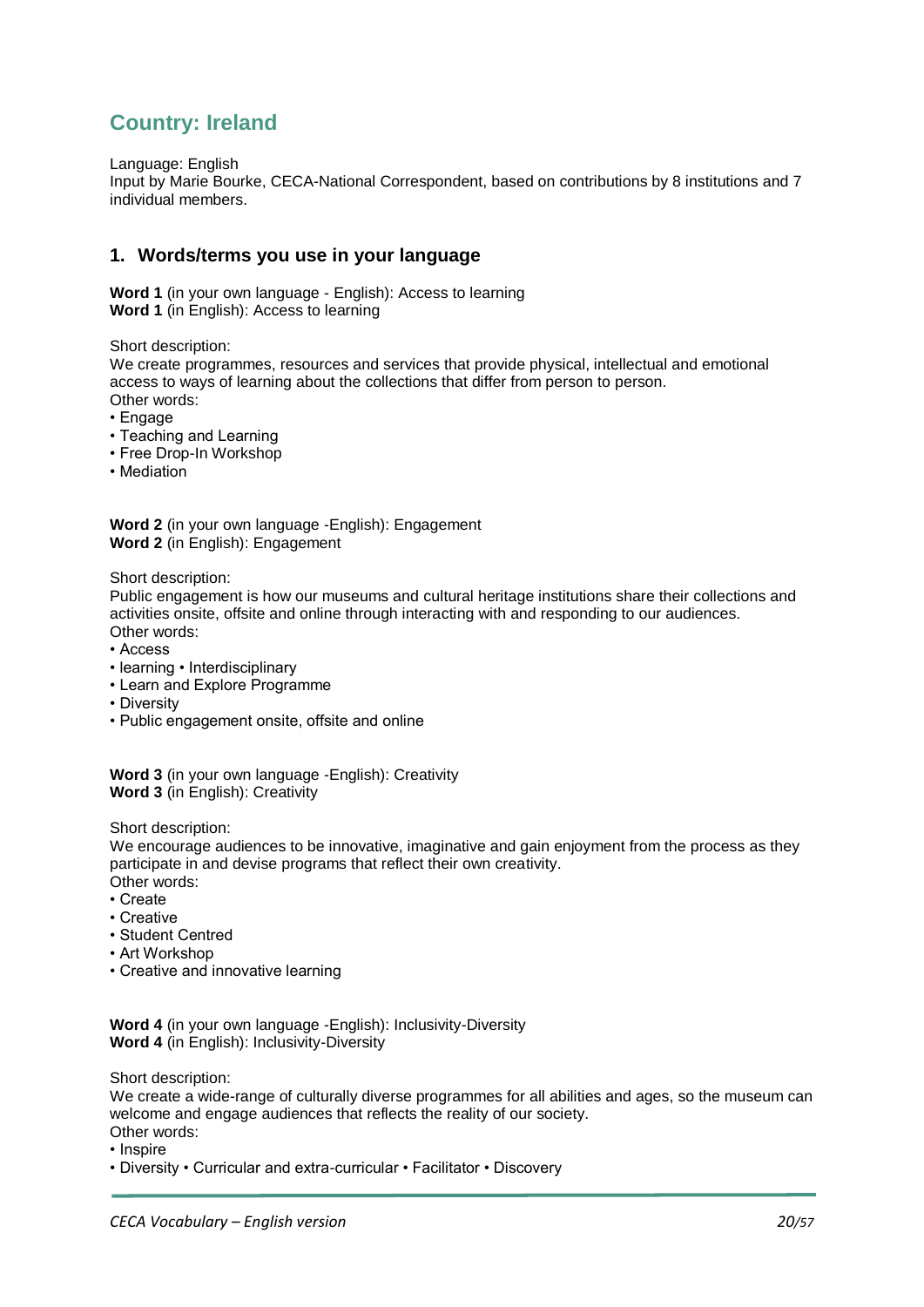# **2. Describing your profession**

**Title of profession** in English: Museum Educator (depends on the seniority of the post)

Short description of what this means:

Working in museum education means developing the policy and concepts for the collections-based public engagement services and programmes onsite, offsite, online. It potentially involves managing budgets, programme evaluation, staff and training. This work usually includes research / writing / lecturing and representing the organisation at conferences/events nationally and internationally.

Other words:

- Education Officer
- Head of Education
- Teacher
- Education and Communications Officer
- Learn and Explore Team:
- Curator, Learn and Explore Programme Manager
- Programme Co-Ordinator, Learn and Explore Programme
- Facilitator

# **3. Additional comments & thoughts**

This is the summary, the individual texts of the Irish contributions are also available in Appendix 3.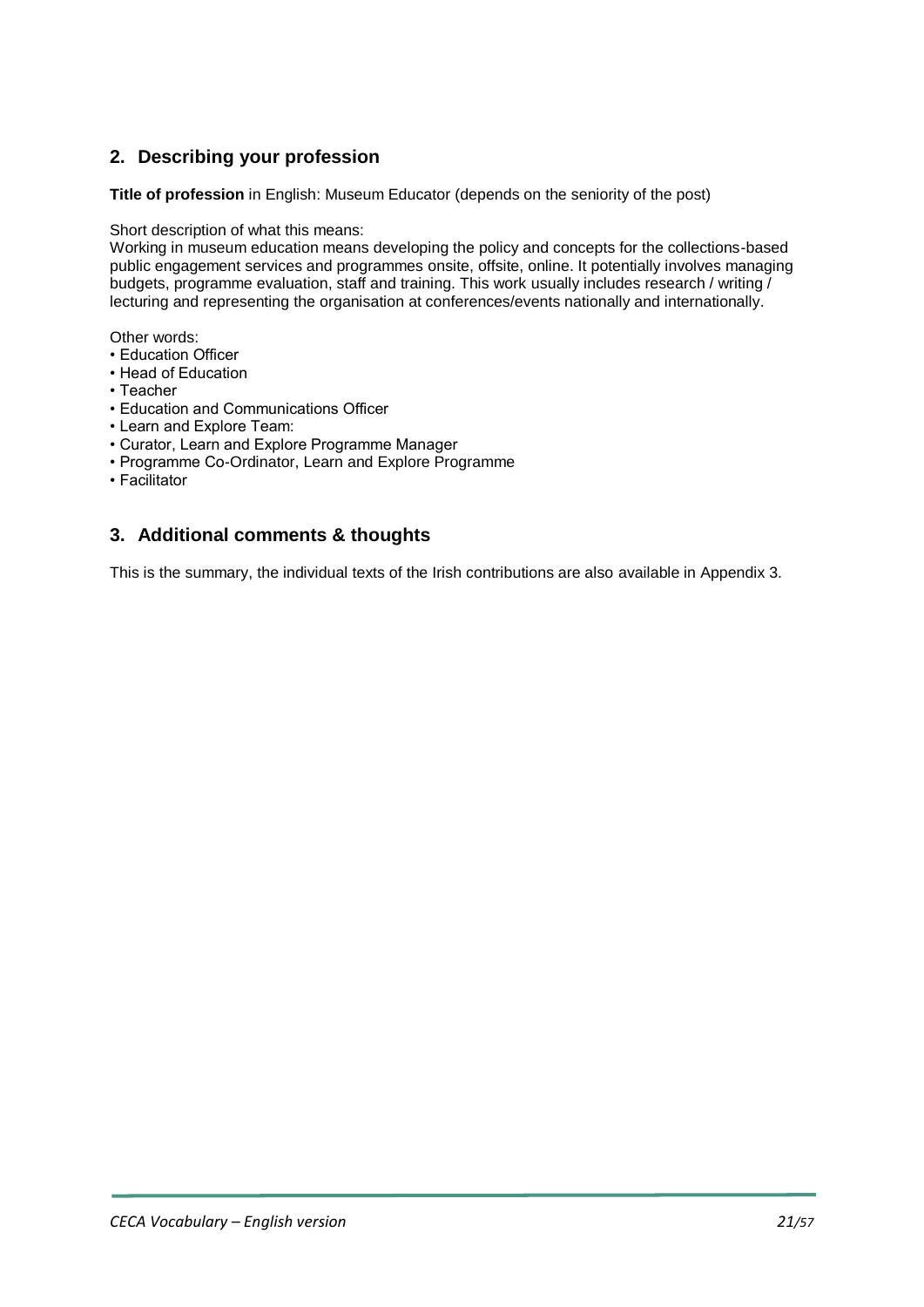# <span id="page-21-0"></span>**Country: Italy**

Language: Italian

Input by the members of 'Education and Mediation Committee' in ICOM Italy, collected by Silvia Mascheroni, CECA-National Correspondent, and Claudia Fredella based on input by 15 colleagues.

## **1. Words/terms you use in your language**

**Word 1** (in your own language - Italian): Educazione / Educazione al patrimonio culturale **Word 1** (in English): Museum education / Heritage education

Short description:

All the activities organised in the museum with an educational aim.

Education is the development of the abilities of the mind (learning to know). The word is derived from the Latin ēducātiō (a bringing up) which is related to the homonym ēdūcō ('I lead forth, I take out; I raise up). So, using art/ heritage to know art, history, math, actuality: education through art. Both the subject who educates and the subject who is educated already have their own mental map available to draw on to critically interpret new experiences and transform them into a new cognitive and experiential baggage.

**Word 2** (in your own language - Italian): Didattica museale **Word 2** (in English): Museum didacticts

Short description:

Methodologies and tools used by the Learning Department to design and develop various different activities and projects.

Some find it an old and outdated definition, but it's still used regularly to describe and define a museum educating action.

**Word 3** (in your own language - Italian): Mediazione (culturale) **Word 3** (in English): (Cultural) mediation

Short description:

All the activities, tools and languages that 'translate' the knowledge of the heritage for all the audiences, making a link between heritage and visitors.

'Mediazione' focuses on activities and tools that facilitate the dialogue with the museum and the quality of learning processes of the visitors.

Some colleagues find this the most correct word to indicate the relationship between museums and the public, but say that it still is not used in the museum sector very often. The term is not shared (yet).

**Word 4** (in your own language - Italian): Formazione **Word 4** (in English): Training

Short description:

Museums as learning places where both museum staff and visitors are involved in. Or: set of skills specific to the training of people working in education and in the protection of museum objects and other cultural heritage (tangible and intangible).

# **2. Describing your profession**

**Title of profession** in Italian: Educatore /educatrice museale

Short description of what this means: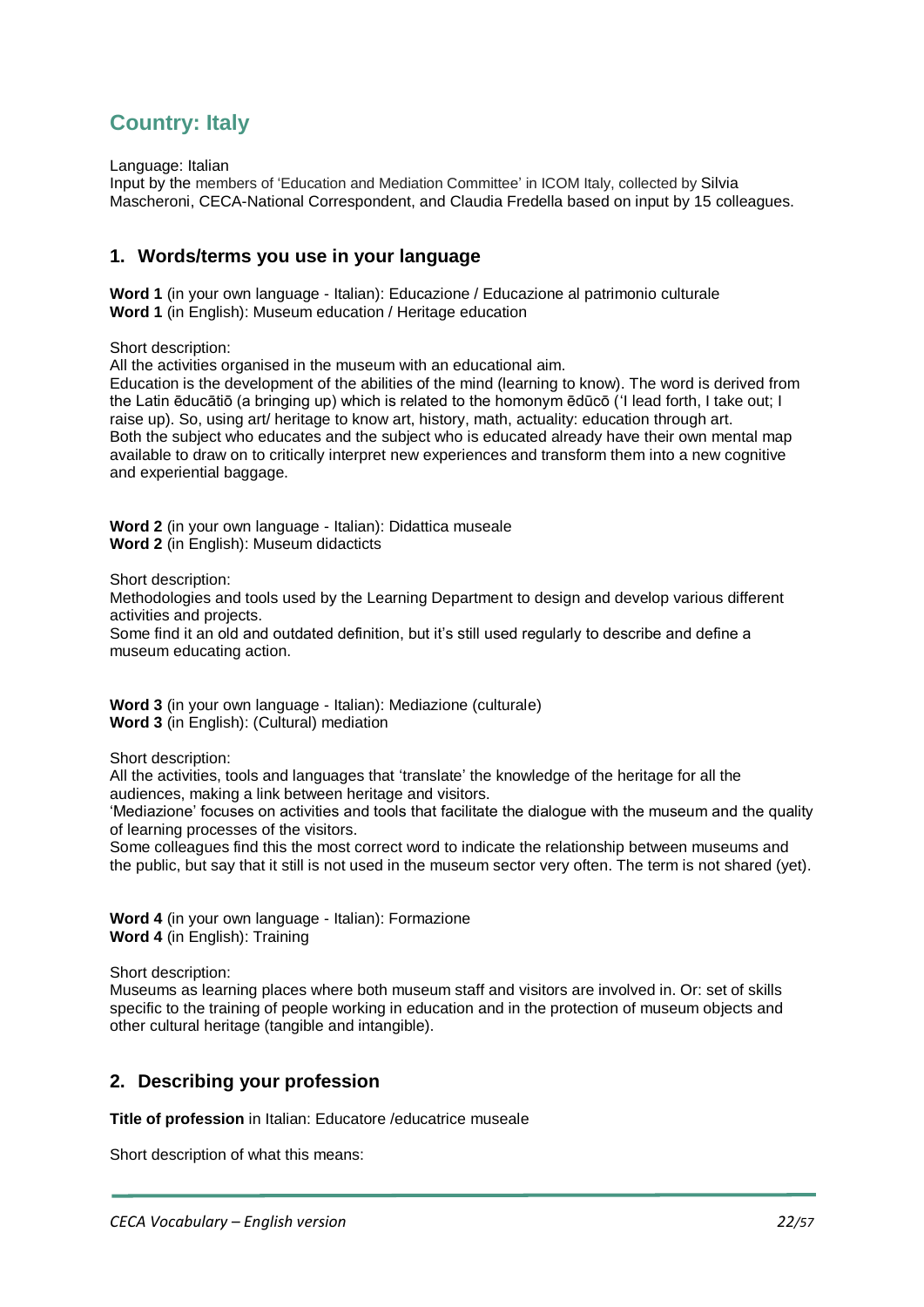The museum educator is in charge of activities and workshops related to the museum collection and its relationship with the history of the city and the community. He/she is also asked to design tailored visits and make the heritage accessible to all kind of audiences. As a result of that, the museum educator represents one of the most important professional profiles in a museum to guarantee the scientific accuracy of information, a constructive exchange between the museum and its audience, and a direct feedback on visitors' reactions.

So this role connects the stories of museums and monuments with the knowledge and skills of visitors in a non-formal approach.

**Title of profession** in Italian: Responsabile dei Servizi educativi

Short description of what this means:

The manager of the education and visitor service is in charge of all programmes, activities and studies concerning the presentation of museum artefacts to current and prospective visitors. The manager of the education assists in drawing up an outreach policy for the museum and a programme of activities directed at all target audiences.

**Title of profession** in Italian: Guida museale

Short description of what this means: The person accompanying groups (pupils and others) visiting a museum.

## **3. Additional comments & thoughts**

One person is called 'Responsabile mediazione culturale' (in MUS.E/Musei Civici Fiorentini) and adds that the majority of the colleague have other titles like 'Responsabili/Referenti della didattica, del dipartimento educazione, dei servizi educativi etc'.

This is the summary, the individual input of the Italian contributions are also available in Appendix 4.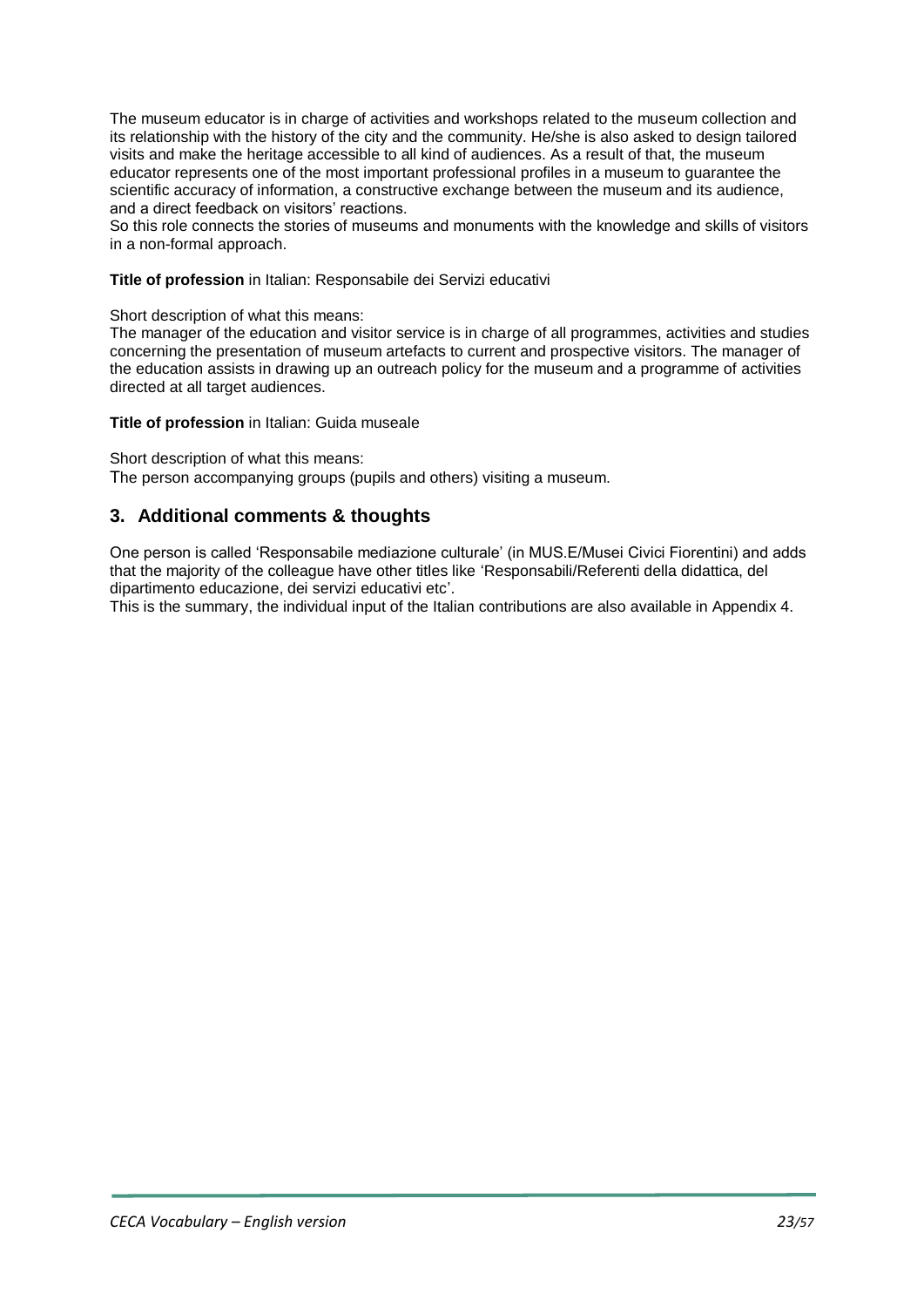# <span id="page-23-0"></span>**Country: Korea**

Language: Korean Input by Kiwon Yi

## **1. Words/terms you use in your language**

**Word 1** (in your own language - Korean): 문화정책 **Word 1** (in English): cultural policy or cultural program

Short description: Each museum has its own policy on advancing and distributing its own cultural expertise communitywide and nationwide for promoting understanding that transcends time and space.

**Word 2** (in your own language - Korean): 문화활동 **Word 2** (in English): cultural activities

Short description:

Each museum offers a wide variety of cultural activities such as events, performance, presentation, banquet, ceremonies, rituals, travel program and etc.

**Word 3** (in your own language - Korean): 문화교육 **Word 3** (in English): cultural education

Short description:

Museums are cultural institutions, and also educational institutions. They provide all kinds of educational programs that are related to culture in a broad sense

**Word 4** (in your own language - Korean): 문화학습 **Word 4** (in English): cultural learning

Short description:

Education and learning emphasize different aspects. Education emphasizes subject matters and learning, participants. Cultural learning allows participants to discover and make meanings positively.

# **2. Describing your profession**

**Title of profession** in Korean: 교육사 (gyoyuksa) Short description of what this means: Educator

# **3. Additional comments & thoughts**

None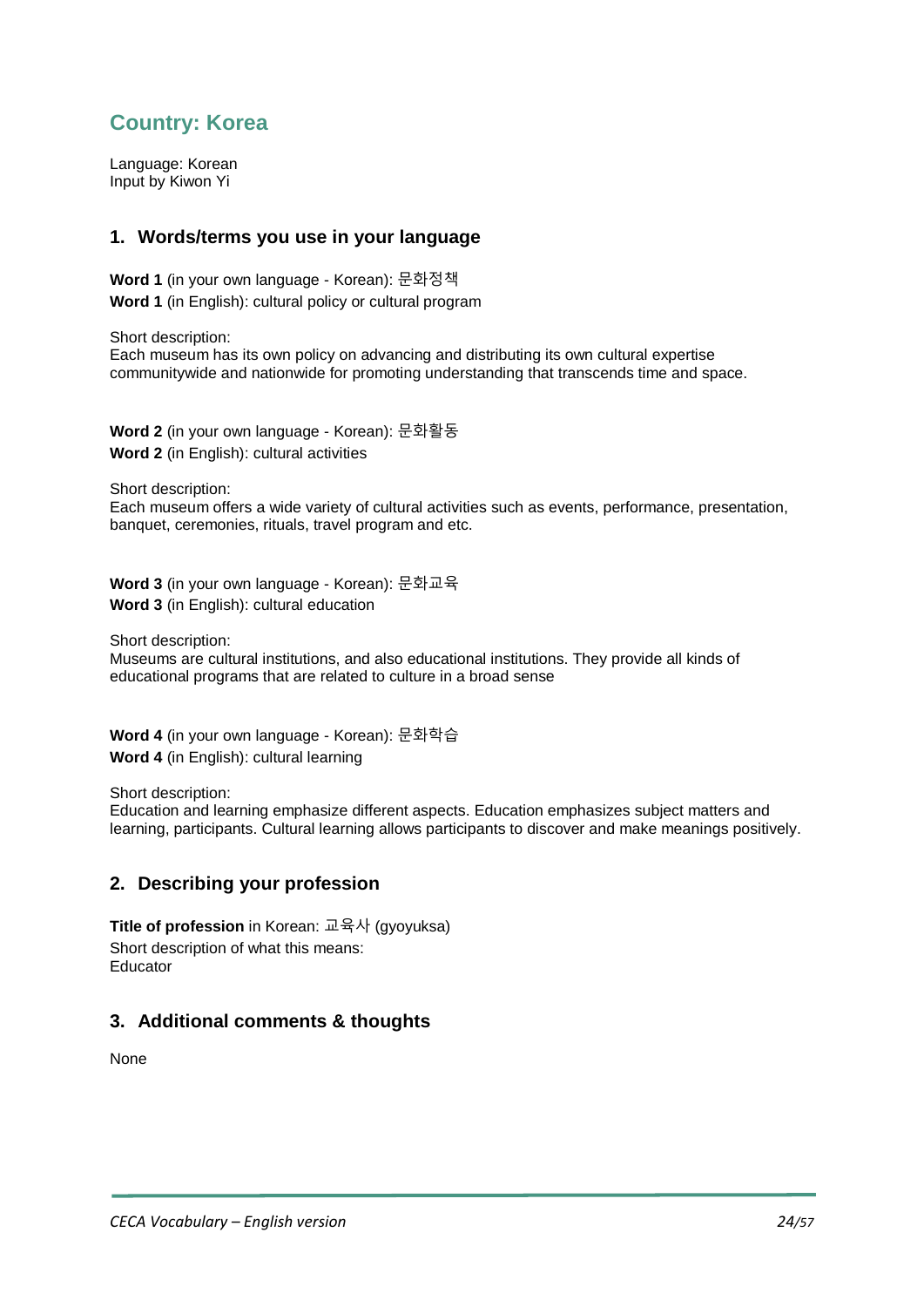# <span id="page-24-0"></span>**Country: Lithuania**

Language: Lithuanian Input by Vaida Rakaityte, CECA-National Correspondent

## **1. Words/terms you use in your language**

**Word 1** (in your own language - Lithuanian): muziejų edukacija **Word 1** (in English): Museum education

Short description:

Very popular term in Lithuania, representing both education and/or learning, depending on the matter. It usually is understood in a wider definition as activity of the whole museum: exhibiting collections, planning and preparation exhibitions, publishing books and issues, creating-preparing and implementing educational programmes, systematic learning in the museum environment. But sometimes among museum professionals 'muziejų edukacija' is understood in a more narrow scope, only as educational programmes and projects.

**Word 2a** (in your own language - Lithuanian): edukacinė programa / muziejaus kontekstas **Word 2a** (in English): educational programme / museum context

Short description:

A programme which follows the criteria of pedagogical and methodological principles in a non-formal education environment.

'Edukacinė programa' is a widely used term among museum professionals. Sometimes on websites you can find other terms like 'Edukacinis užsiėmimas', 'Edukacija' or 'Edukacijos' (plural) which mean the same as the defined term above.

**Word 2b** (in your own language - Lithuanian): Moksleivių mokymo programos / Mokinių ugdymo programos / Moksleivių lavinimo programos

**Word 2b** (in English): Educational programmes for schoolchildren

Short description:

These three words all refer to educational programmes for schools. There are slight differences in meaning: **'Moksleivių mokymo programos'** is sometimes understood as learning concept, whereas **'Moksleivių lavinimo programos'** might be understood in a more practical sense. These Lithuanian words are the dominant ones used in the formal document of the *Lithuanian Law of Museums* and sometimes you find them in *Regulations* of specific Museums, but Lithuanian museum

specialists nowadays rather use words **'edukacinė programa'** or **'edukacinis užsiėmimas'***.*

**Word 3** (in your own language - Lithuanian): Švietimo sekcija **Word 3** (in English): Education department

Short description:

**'Švietimo sekcija'** was founded in 1997 as one of the museum field branches of the *Lithuanian Museum Association*. At that time this term was the only one pure Lithuanian term, to express an educational concept. Formally, *Švietimo sekcija* still is used on the website of *Lithuanian Museum Association* till these days. But there is another interesting point: Education departments on the websites of specific Lithuanian museums tend to use the term 'Edukacijos skyrius', adopted from English, rather than 'Švietimo skyrius'. Nowadays there is no unanimous agreement in Lithuania among mentioned organisations. Recently, the English word *'Education' (Lithuanian translation: 'Edukacija')* takes a stronger position to express educational terms in the museum context than the pure Lithuanian word *'Švietimas',* expressing the same thing.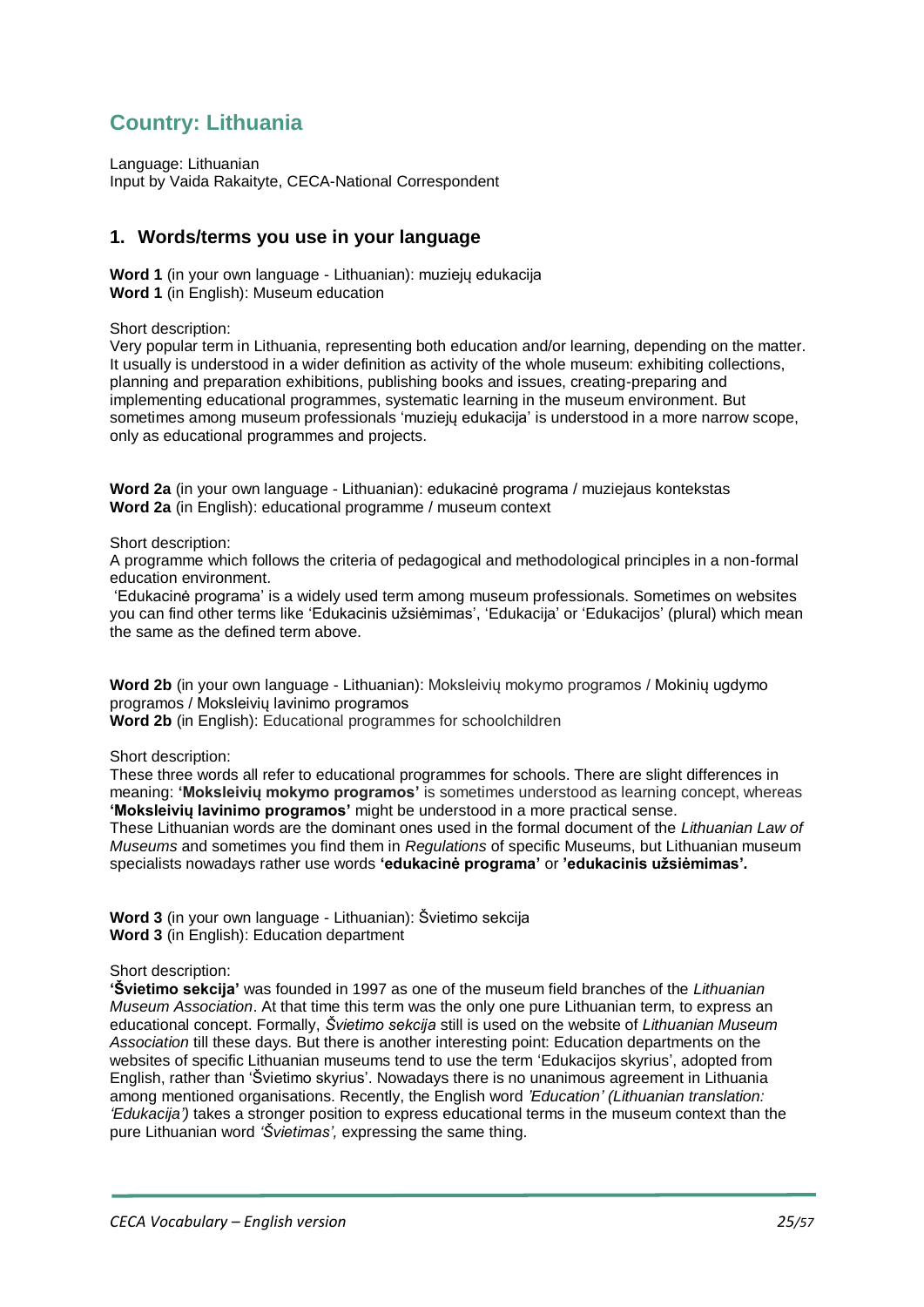# **2. Describing your profession**

**Title of profession** in Lithuania: edukatorius/ė

Short description of what this means: In Lithuania people working with educational programmes are called 'edukatorius/ė'.

# **3. Additional comments & thoughts**

None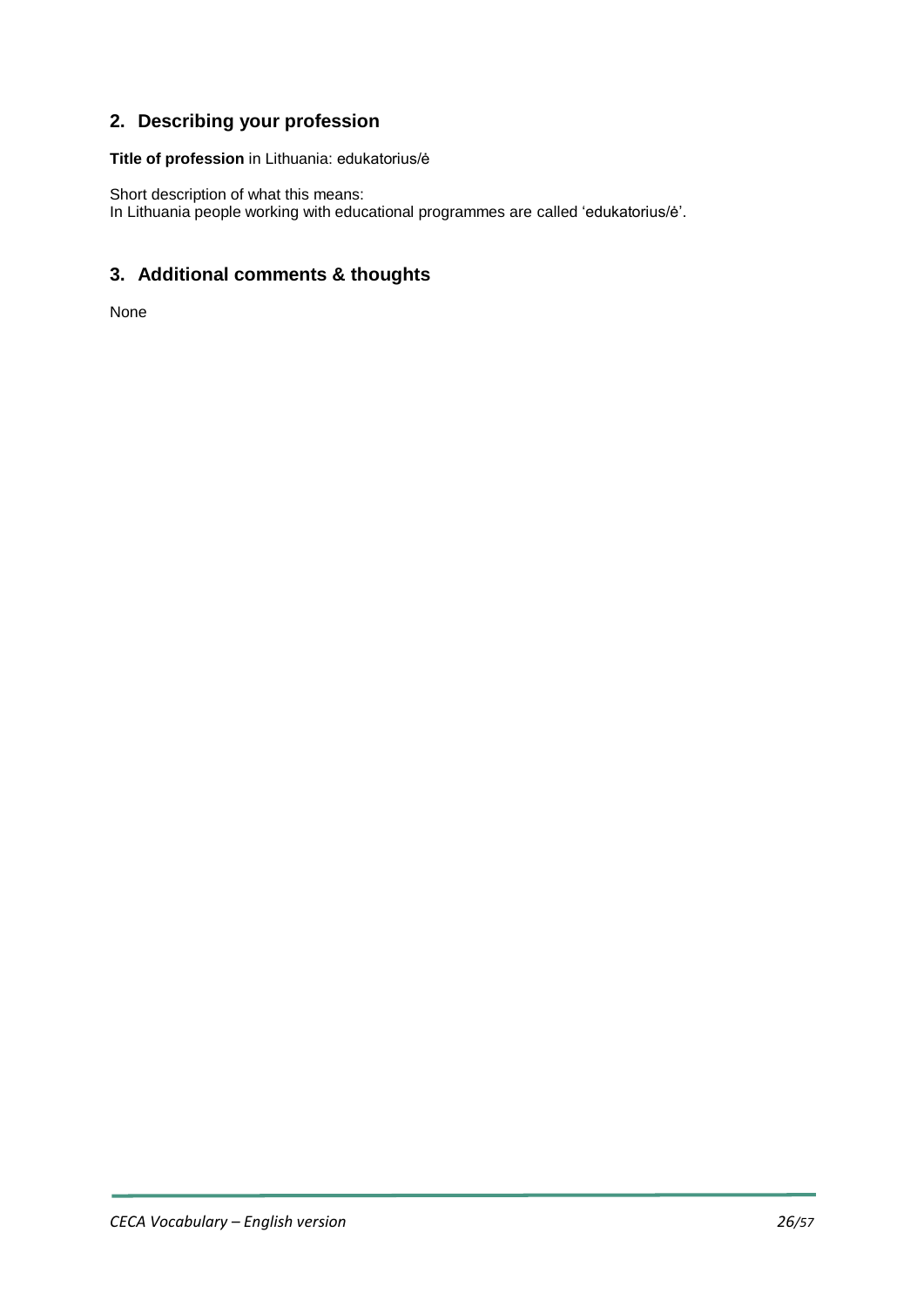# <span id="page-26-0"></span>**Country: Netherlands**

Language: Dutch

Input by Frederike van Ouwerkerk, CECA-National Correspondent, and Arja van Veldhuizen

## **1. Words/terms you use in your language**

**Word 1** (in your own language - Dutch): Museumeducatie **Word 1** (in English): museum education

Short description:

Overall term since the 1980s for museum education activities in a museum. Still the most common word, but many think it is outdated because it often is understood as limited to school groups, whereas Dutch museum educators spend over 50% of their time to NON-school visitors (individual visitors and non-school groups).

Linked word: museum education programmes, museum education department.

**Word 2** (in your own language - Dutch): Publiek & presentatie **Word 2** (in English): public & presentation

Short description:

Several museum education offices changed their name into Public & Presentation. This reflect the change since the 1970s from a fringe activity focused mostly on school groups towards a department in the centre of the museum policy, responsible for all aspects of the visitors experience (in and outside the museum), and also involved in the exhibition teams.

**Word 3** (in your own language - Dutch): publieksbereik **Word 3** (in English): reaching audiences

Short description:

'Publieksbereik' is often used in policy papers: museums want to reach audiences. It is getting close to the field of marketing. And museum educators (or whatever they are called today) are taking care of this.

There are discussions about the definition of targets for 'publieksbereik': is it raising the visitor numbers we are heading for, or more – like many museum educators want – being relevant for an as wide as possible audience (quality instead of quantity). Linked words are: events, outreach, special target groups, co-creation.

**Word 4** (in your own language - Dutch): Publieksvriendelijk **Word 4** (in English): Audience oriented / public friendly

Short description:

This refers to accessibility, diversity, dialogue, interactivity, inclusion and a wide support for museums in society.

A related term is 'Lifelong learning', indicating the importance for museums to be relevant for people at different stages of their lives. Term is copied from UK and US.

# **2. Describing your profession**

**Title of profession** in Dutch: museum educator

Short description of what this means:

Still the most common job title, but understood in a wide sense of someone building bridges between the museum and all types of audiences, by providing all kind of products and services used by visitors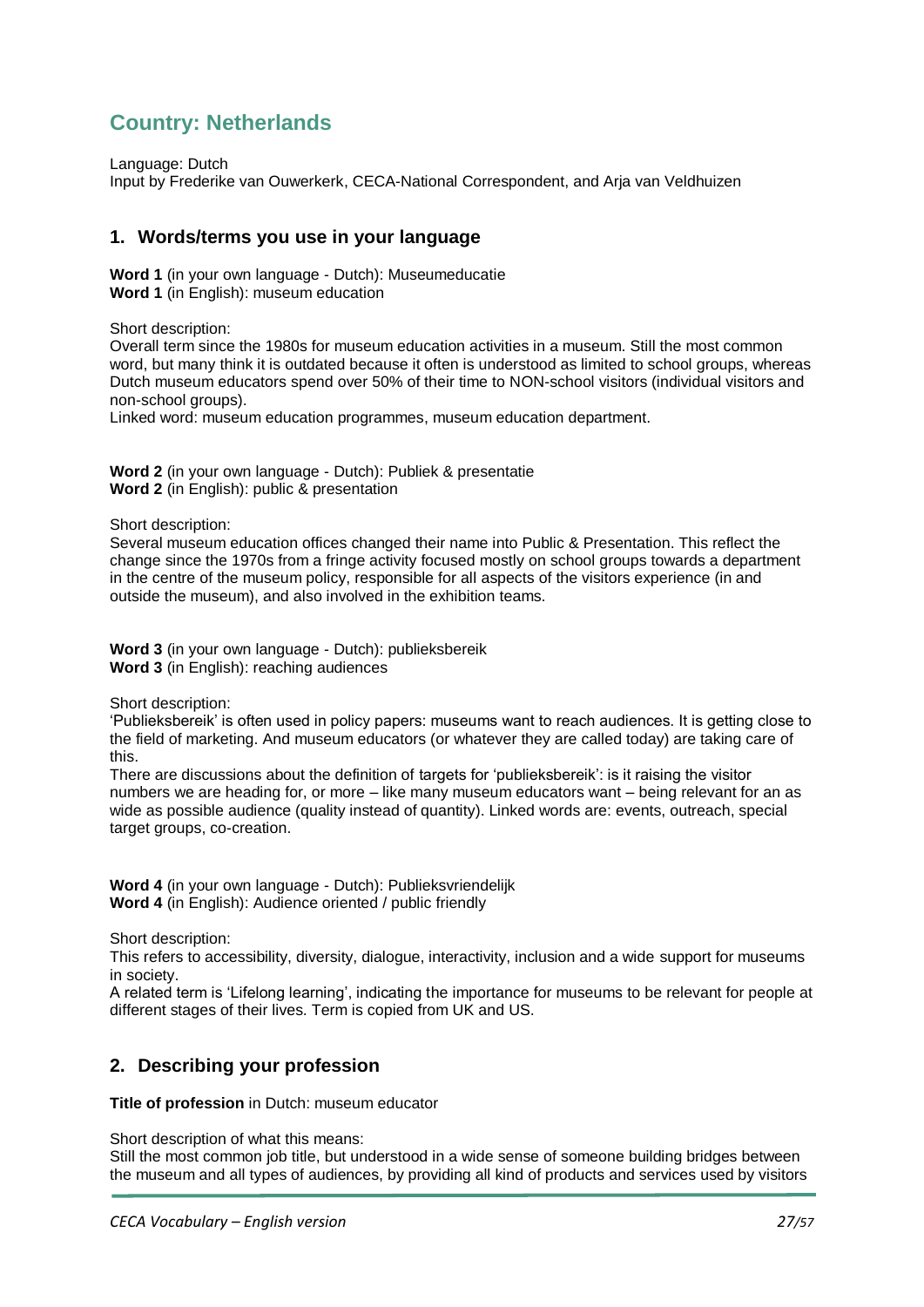before, during and after the visit and online by visitors and non-visitors. In several museums this person is not only responsible for interpretation in order to educate people, but also functions as 'audience advocate' in all fields of museum policy.

# **3. Additional comments & thoughts**

Dutch museum educators always look at the developments in UK and US, study the publications from their universities and follow innovations in these countries carefully. Often you find key note speakers, literature and good practices from those countries, serving as inspiration source for the Dutch museums. To the contrary you hardly find examples from other countries, like Germany, Belgium or France or others.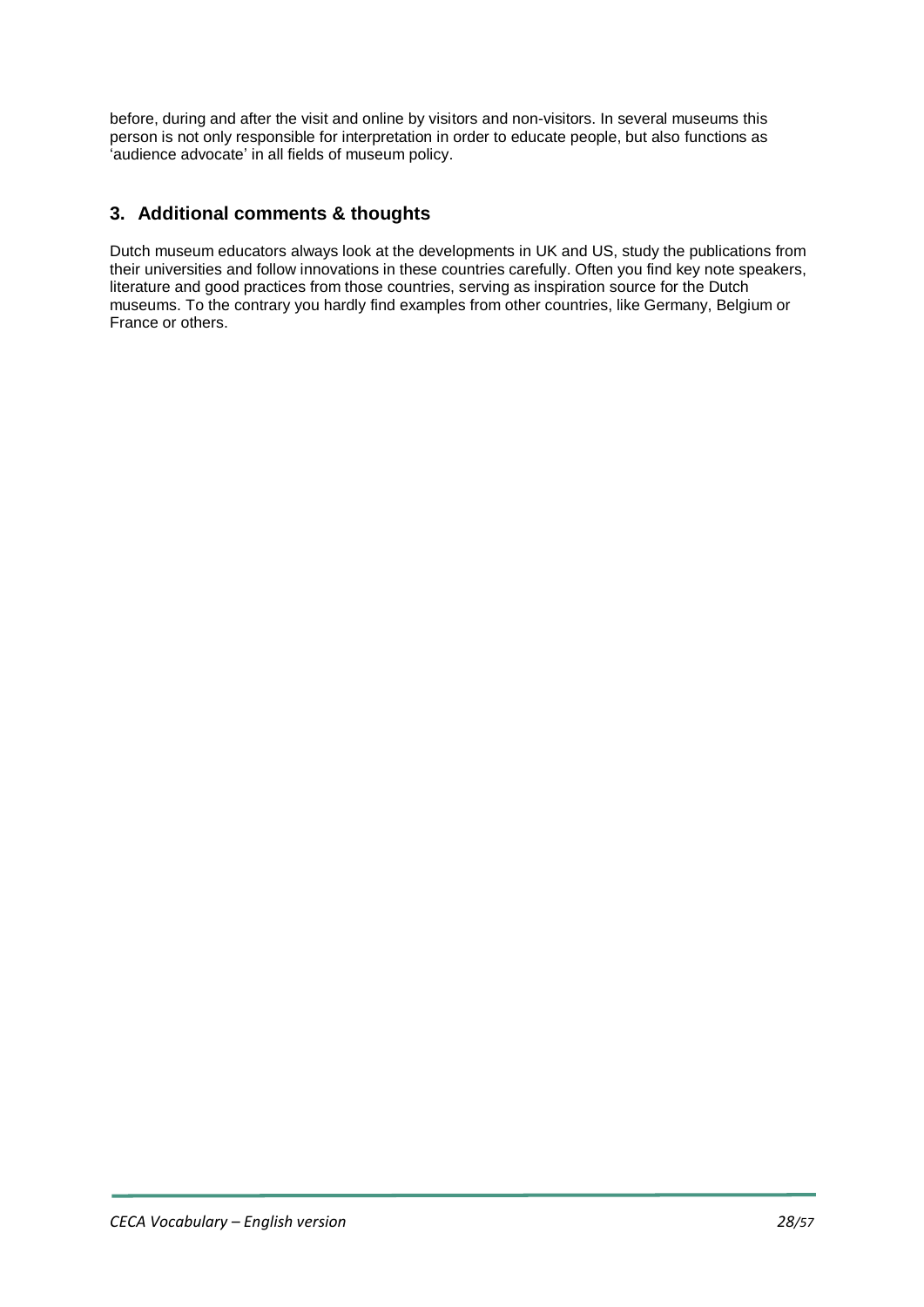# <span id="page-28-0"></span>**Country: Norway**

Language: Norwegian Input by: Gunhild Aaby, Vest-Agder Museum

## **1. Words/terms you use in your language**

**Word 1** (in your own language - Norwegian): Formidling **Word 1** (in English): Education / Cultural interaction

Short description:

A broad spectrum of museum activities. Cultural interaction with an audience through educational programs, exhibitions, written and oral presentations etc.

**Word 2** (in your own language - Norwegian): Museumspedagogikk **Word 2** (in English): Museum education / Museum pedagogy

Short description:

Related to the pedagogical part of the museum work – educating/teaching children of all ages and adapt the museum's stories, information and activities to different target groups.

**Word 3** (in your own language - Norwegian): Kommunikasjon **Word 3** (in English): Communication

Short description: The interaction between the museum and the audience

**Word 4** (in your own language - Norwegian): Publikumstilbud **Word 4** (in English): Public programs

Short description: All activities for the audience provided by the museum.

# **2. Describing your profession**

**Title of profession** in Norwegian: Formidlingsleder

Short description of what this means: Overall responsibility for education, exhibitions and activities in the museum

# **3. Additional comments & thoughts?**

The term 'formidling' is difficult to translate into English, but it refers to a wide range of museum activities related to the museum's presentation to/interaction with the audience. There seems to have been a soft change from 'museumspedagogikk' to 'formidling' in Norway, too (like in Germany). Also 'communication' tends to be used more frequently instead of 'education', maybe to emphasize the interaction with the audience or the people around us, a kind of bridgebuilding culture, where the museums listen and interact instead of providing authoritative information.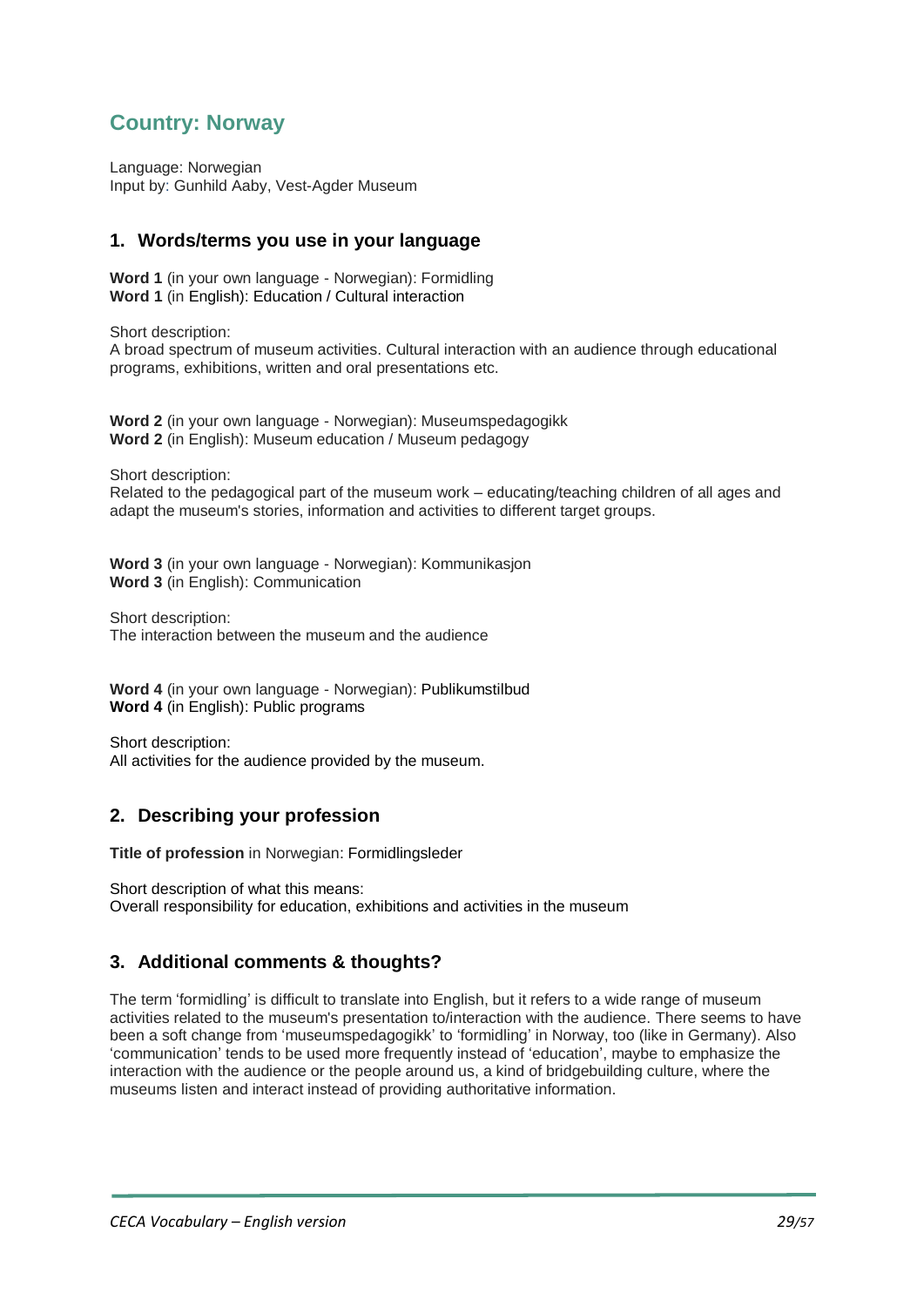# <span id="page-29-0"></span>**Country: Portugal**

Language: Portuguese

Input by Marió Antas, CECA-National Correspondent, based on workshop in Lisbon, 26. April 2018

## **1. Words/terms you use in your language**

**Word 1** (in your own language – Portuguese): Serviços educativos **Word 1** (in English): Educational services

Short description:

Mostly understood as guided tours and working for schools. But nowadays it is getting a wider interpretation. Not only for schools, but including all kind of cultural services, everything done in the museum for a better understanding of the museum.

**Word 2** (in your own language - Portuguese): Educação **Word 2** (in English): Education Short description: this concept is bigger than educational services including the phases of educational projects and activities programmes.

**Word 3** (in your own language - Portuguese): Mediação educativa **Word 3** (in English): Educational mediation Short description: Based on the educational process, with more focus on the relationship between mediator and visitors.

**Word 4** (in your own language - Portuguese): Actividades

**Word 4** (in English): Activities

Short description:

Some museums only refer to activities. Educational, cultural or playful activities for different types of visitors. We can find activities focused on kids, on families and other groups as well as visitors with special needs.

# **2. Describing your profession**

**Title of profession** in Portuguese:

In English: Educator, Educational mediator, museum guide

Short description of what this means:

Senior Educator / Educator: is the person who thinks about the educative project and activities plan. This person is also a mediator. He/she is responsible for evaluation of the activities and for adapting or creating new activities to establish a link between the museum collections and the educational goals. Educational mediator / museum guide is the person who guarantees the educational activities. Generally this person is guiding visits, promoting workshops and other educational activities.

# **3. Additional comments & thoughts**

The Portuguese language is very rich. We have several words that we can use in museum education. For instance, acessibilidade (accessibility) to define activities connected with physical and intellectual accessibility.

We have several words to define similar activities such as oficina, workshop or atelier Oficina are activities that required more participation of the visitors such as building something. They always have a pedagogical goal.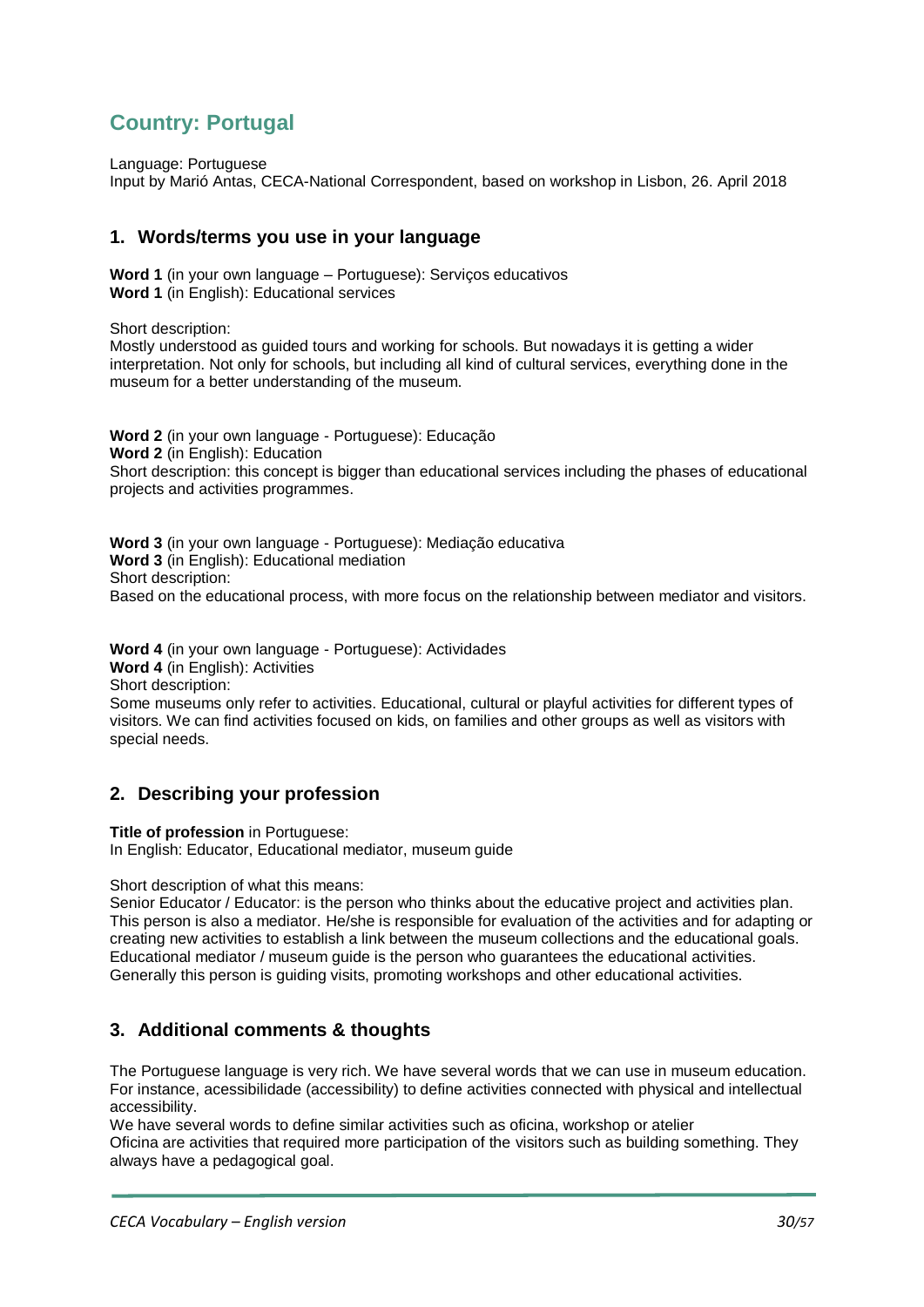Workshop and ateliers are synonymous and define one type of activities based on visitor experience and on learning by doing. This could have a pedagogical goal or only for being playful.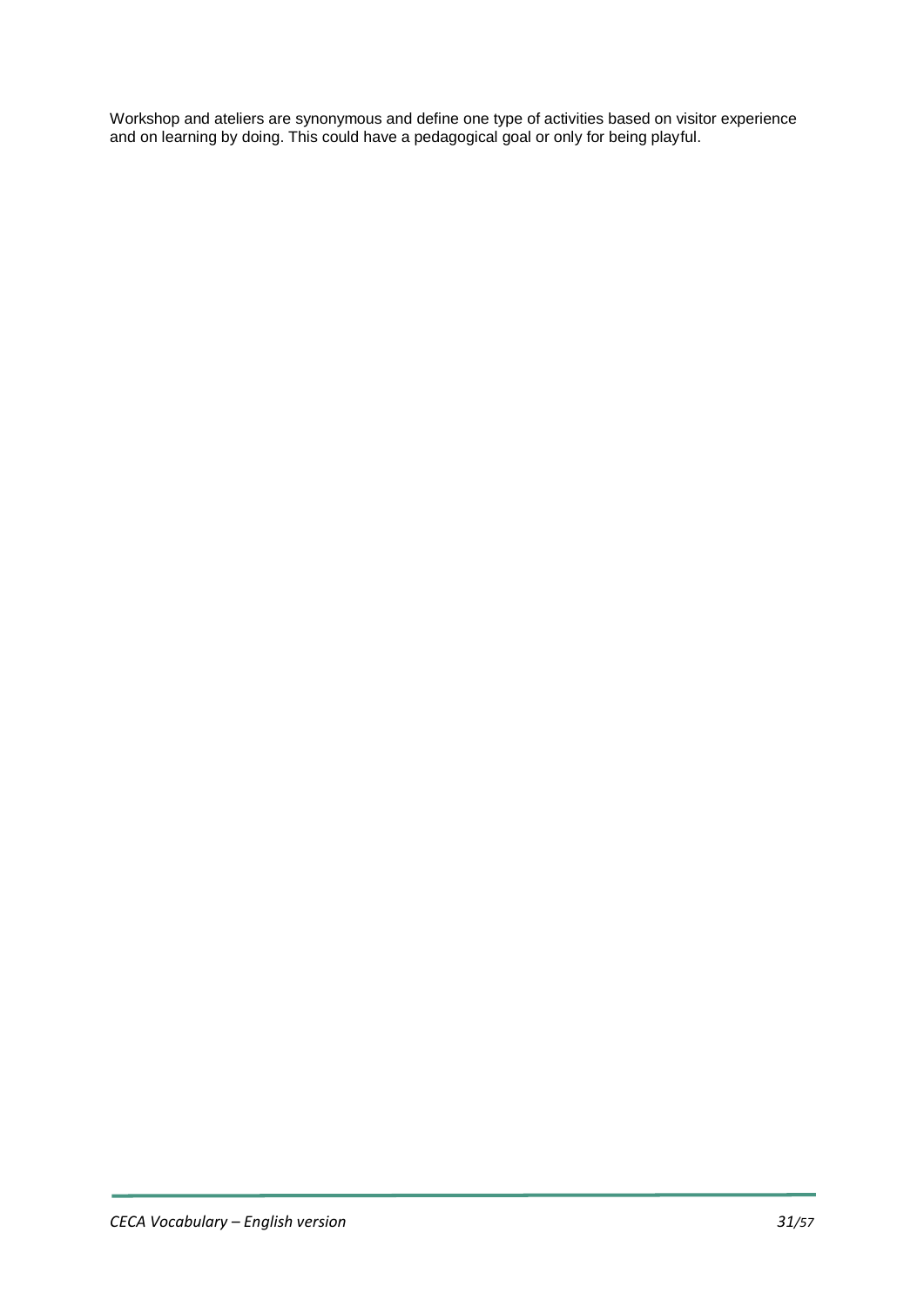# <span id="page-31-0"></span>**Country: Spain**

Language: Spanish Input by Lola Alvarez, CECA-National Correspondent

## **1. Words/terms you use in your language**

**Word 1** (in your own language - Spanish): Educación **Word 1** (in English): Museum education

Short description:

Education is one of the aspects for the museum to develop. Usually it is considered as the Educational Programme, which is presented each year targeted to the different levels of educational community, sometimes including teacher training. It contains also the development of projects focused in diverse group of audiences such as families, adults, and other. Traditionally, Education has been often understood as working with children and has been associated to a transmission methodology, that is why nowadays some museums use words as 'learning', to show a more open and participatory vision of the educational role. However, Education is the term most commonly used to name the corresponding department, also because of its international use.

**Word 2** (in your own language - Spanish): Mediación **Word 2** (in English): Mediation

#### Short description:

Mediation is used instead of Education mainly in museums and centres of contemporary art. The idea of using Mediation is to go beyond the traditional concept of Education showing a dialogic, multi and trans cultural approach in accordance with the spirit of the typology of museum as contemporary art centre. The term was used originally in the Francophile area and German museums (*Kunsthalle*) and its use is increasing in the last years, spreading out to other museum typologies.

**Word 3** (in your own language - Spanish): Difusión **Word 3** (in English): Diffusion

#### Short description:

Diffusion is used as dissemination of information and sometimes as communication. This was the main, and almost only, term used to name the different roles of the museum in its relationship with the audiences until the last decade of the 20th century, when little by little other terms like Education or Cultural Action where introduced, in agreement with CECA denomination. Although its use is not very extended today among professionals, Diffusion and Communication still go together in the same museum program in the national law that regulates museums and in the official guidelines for planning museums. Diffusion includes education, media communication, exhibitions, public activities, and other roles and actions for the audiences.

**Word 4** (in your own language - Spanish): Programas públicos **Word 4** (in English): Public programmes

#### Short description:

Public programmes is used in the last years in museums with an important educational development and large activities. There is a trend to specialization and they separate one educational programme focused in the relationship with the levels of formal education, teachers and students, from other programmes developed to diverse audiences, collectives or specialised public as families, young, adults, children, special needs groups, and so on.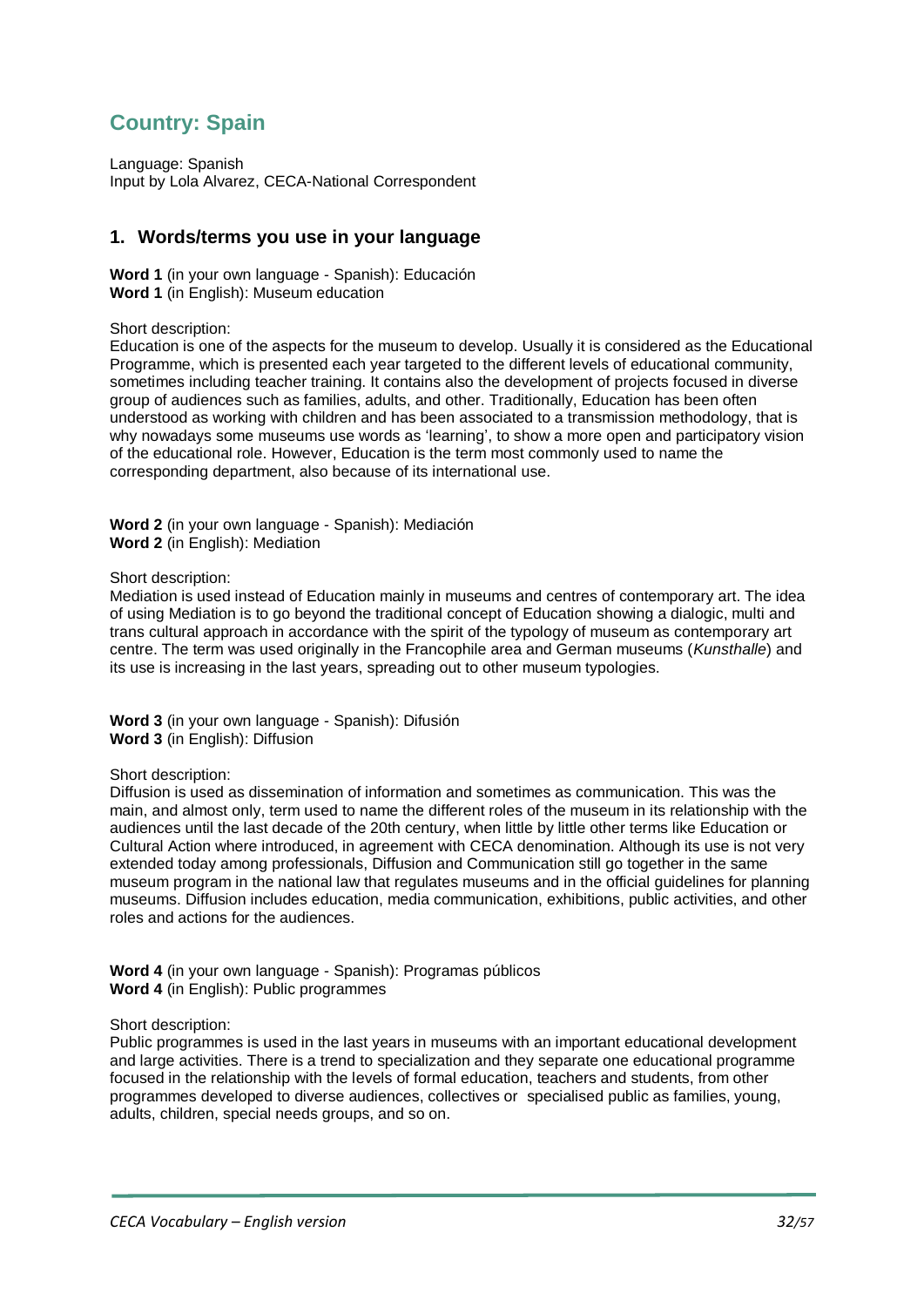# **2. Describing your profession**

**Title of profession** in Spanish: Educador/a de museo. Mediador/a cultural.

#### Short description of what this means:

In diverse levels of responsibility: planning and implementing the educational programme at the museum. This conveys development of projects and activities for, and with, diverse audience and publics. It also includes the production of educational materials in varied formats as paper or digital, published online and documentation and evaluation of activities. An important part of the educational activity is made face to face with the audiences.

# **3. Additional comments & thoughts**

Education and public programmes are often in one department in the museum, but this may be different for each museum. There is diversity in approaches to the educative role of the museum and the type of activities carried out, variety in the level of development, composition and number of professionals in charge of education. This makes it difficult to generalize. However, education is now more than ever present in the Spanish museums.

One of the current challenges is to improve the professionalization of the sector because a minimum percentage of the workers are staff and most of them suffer job insecurity and are in an underrated position. This may be a result of considering educative practice as an external service usually subcontracted to services companies, which are not necessarily specialised in education. It is important to go over the educational service conception and integrate education in museums in a more effective way. In addition, the profession is mainly carry out by women. See [ICOM Education 28,](https://drive.google.com/file/d/1EErtwOgLOiMfKe7cOBBAFWINIvPTmoAy/view) p. 49-68.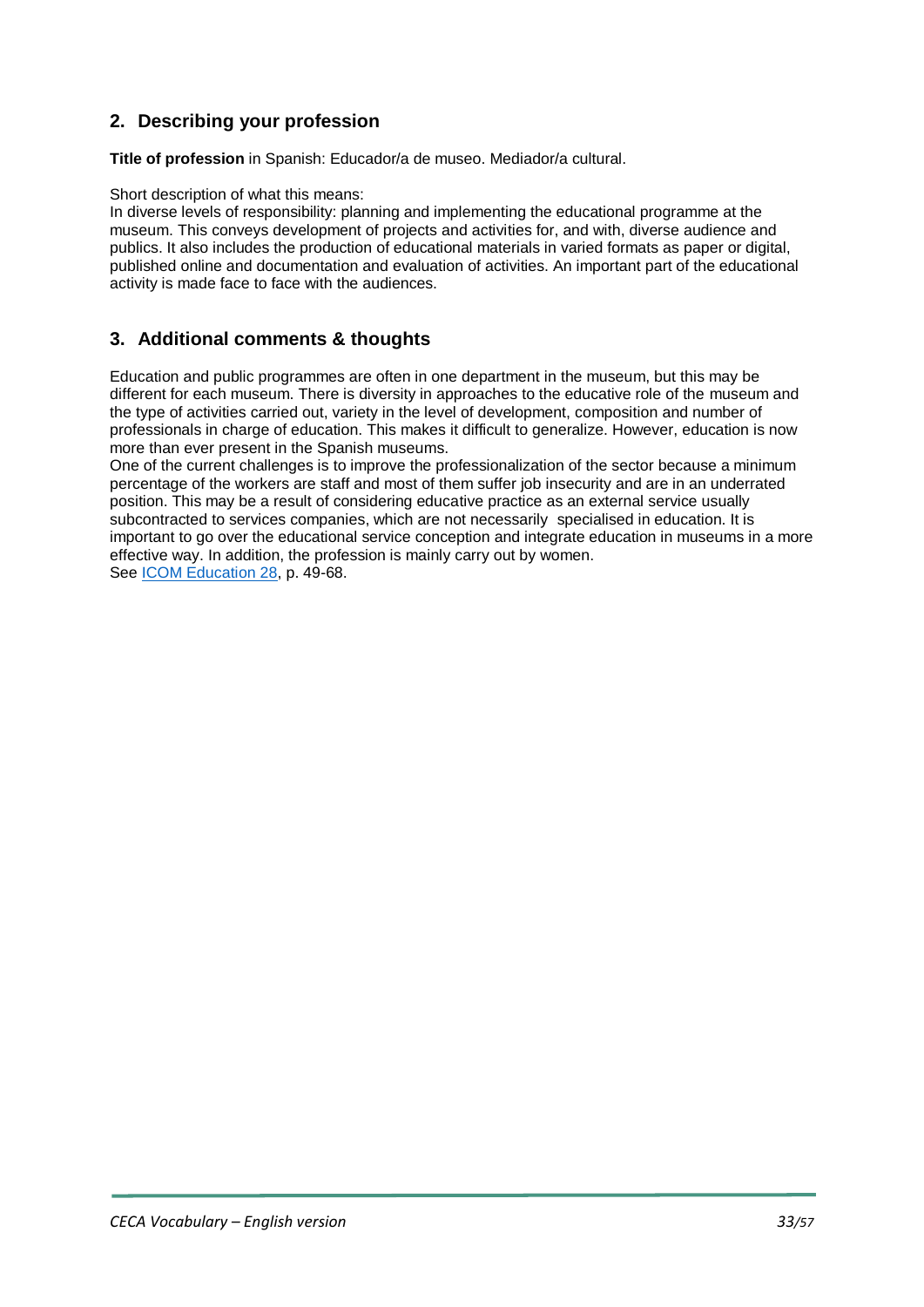# <span id="page-33-0"></span>**Country: United Kingdom**

Language: English Input by Jenny Wedgbury, CECA-National Correspondent

#### **1. Words/terms you use in your language**

**Word 1** (in your own language - English): Learning **Word 1** (in English): Learning

Short description:

The word 'Learning' has largely replaced the word 'Education' in recently. The word 'Learning' is an active, collaborative word, it indicates that that the visitor/user is the owner of his/her own learning. Museums often have a Learning Team/ Department and Learning Officers or Facilitators who deliver and plan activities for all ages and communities. The Learning Department's aim is to facilitate access to the museums' collections and stories through public activities such as workshops, sessions, talks, lectures and festivals.

**Word 2** (in your own language - English): Education **Word 2** (in English): Education

Short description:

Museum Education is also a common word used to describe learning in museums. It is a more traditional way of describing learning and can have connotations of a more formal approach, due to its connections with education in schools, colleges and universities. There seems to have been a shift from using the word 'Education' to 'Learning' from the early 2000's. It can be seen that 'Education' is about transmitting knowledge or information, putting the visitor/user in more a passive role.

**Word 3** (in your own language - English): Community Outreach and Engagement **Word 3** (in English): Community Outreach and Engagement

Short description:

Community Outreach and Engagement can be described as the process of reaching out to, engaging and collaborating with diverse communities connected or not to the museum. These could be local, regional or national communities defined by location, faith, ethnicity, sexuality, politics or subject interest. The aim of Community Outreach and Engagement is often to find ways to make museums more welcoming, more diverse and the make collections relevant, useful and inspiring to people by getting new perspectives and hearing from voices. It is a two-way process and the best examples are where it is truly collaborative and mutually beneficial for the community and the museum.

**Word 4** (in your own language - English): Public Programme **Word 4** (in English): Public Programme

Short description:

Activity in or linked to the museum on certain days/hours. Visitors can come and join this programme. The public programme can contain different types of activities like guided tours, theatre performances, concerts, hands-on sessions, art workshops, talks, festivals and Lates (late night evenings, openings and special events after-hours).

# **2. Describing your profession**

**Title of profession** in English: Museum Learning Officer

Short description of what this means: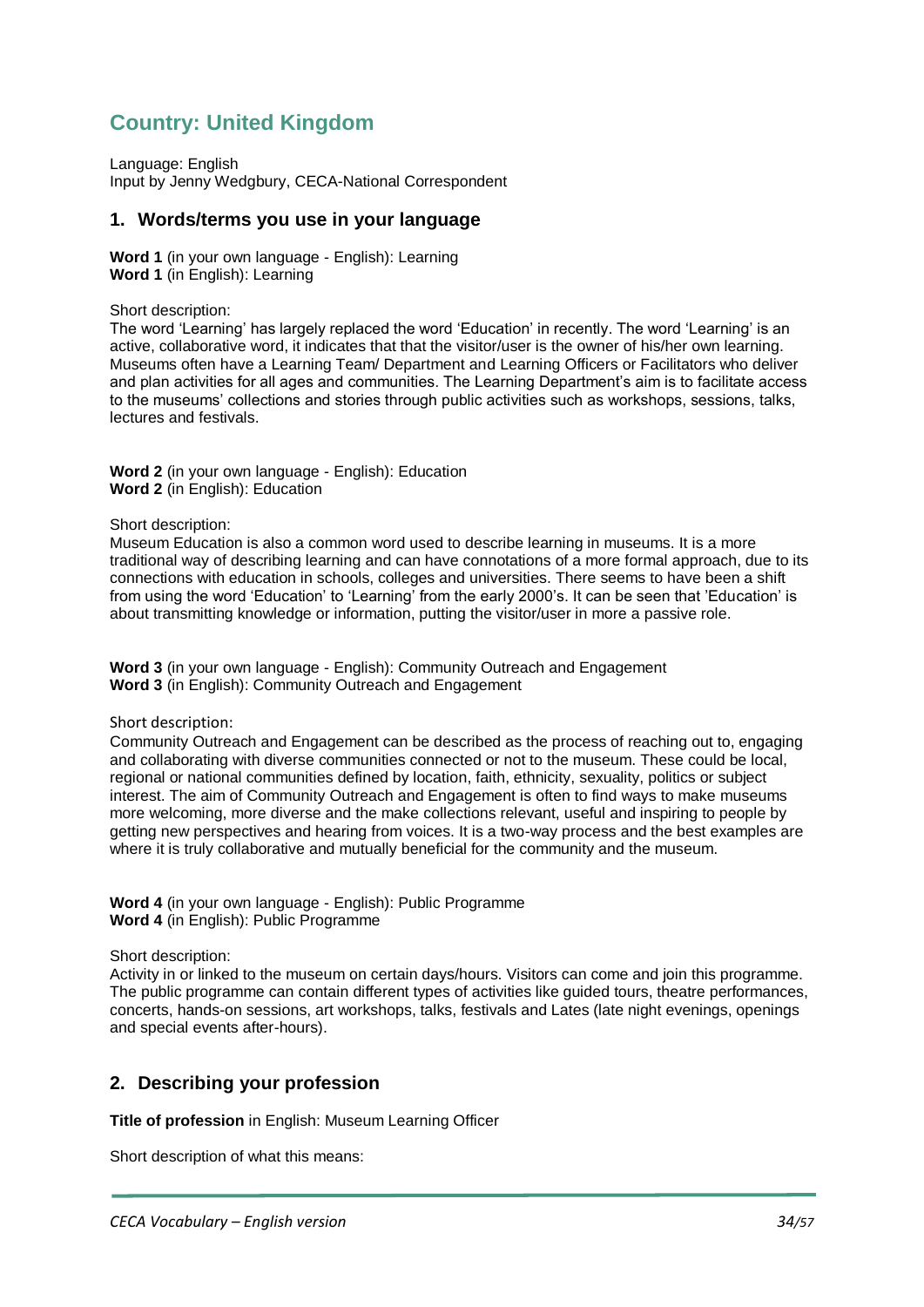Probably the most common job title for those devising and delivering learning activities in museums for children, families, schools and adults is 'Museum Learning Officer'.

There are however lots of other variations of this title, using words that describe the practice of organising, facilitating or producing access to culture and heritage, like:

Learning Coordinator/ Facilitator – organising and administrating activities for Learning Producer – creating content, producing events, programmes or festivals

There is also a large community of Museum Learning Freelancers and Artist Educators, Storytellers, Musicians who deliver learning activities in museums.

# **3. Additional comments & thoughts**

In terms of CECA and its name, the definition of 'Cultural Action' in UK museums is a difficult concept to define. Whereas we might not use the term 'Cultural Action' directly, there is a big debate in the UK about the social role of museums and how museums can be 'useful' to their audiences, communities and the society we live in. Current trends in Museum Learning in the UK include, the Health and Wellbeing agenda and how museums can contribute to this working with people with mental health issues, dementia and older people in society for example.

There has also recently been a trend in the emergence of grass roots networks being set up by museum learning professionals and other museum colleagues to address specific issues, advocate for change or support each other.

This is the summary, a more extended version is available in Appendix 5.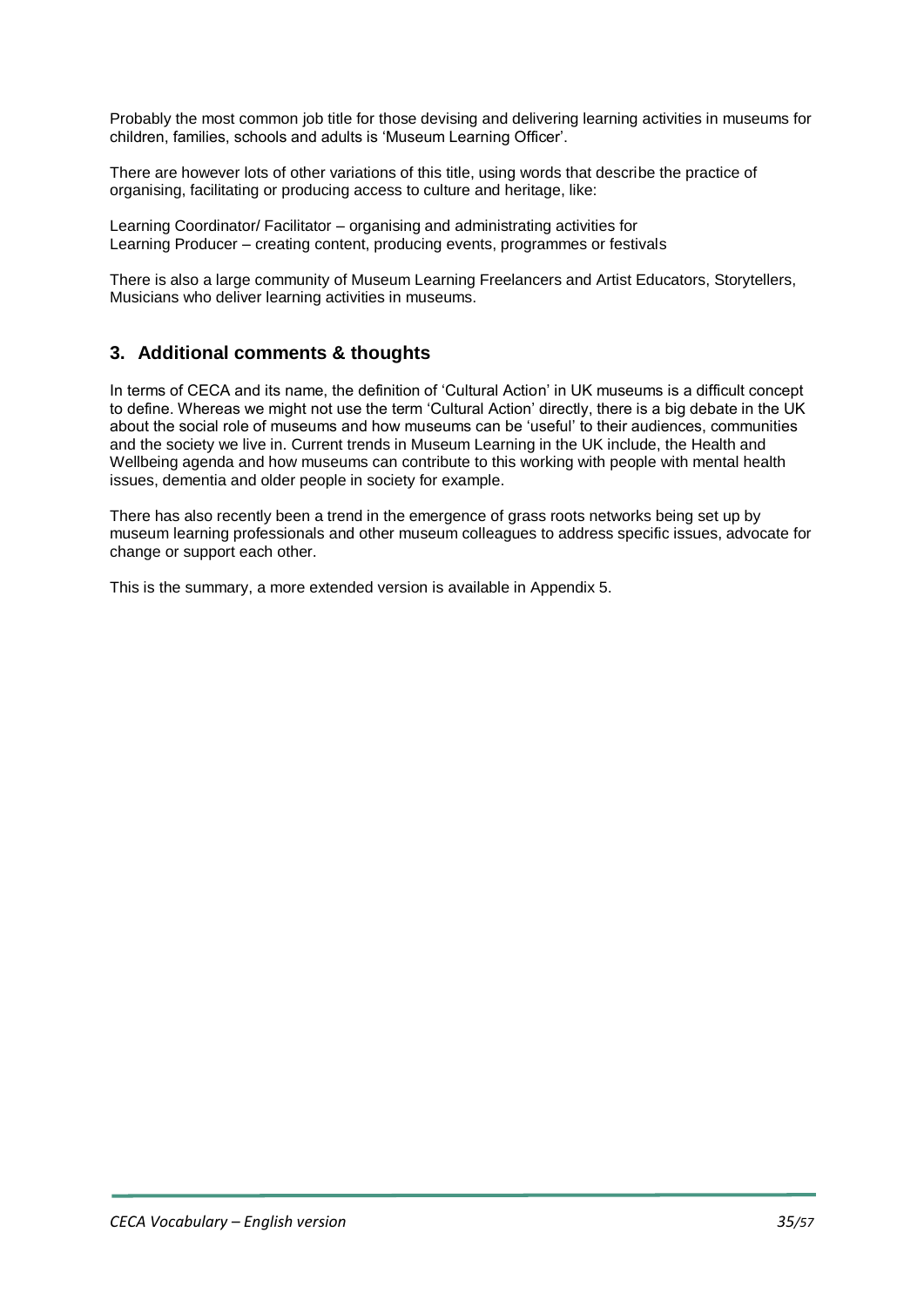# <span id="page-35-0"></span>**Country: United States of America**

Language: English Input by Elsa Bailey

## **1. Words/terms you use in your language**

**Word 1** (in your own language - English): Education; Museum Education; Informal Education **Word 1** (in English): Education; Museum Education; Informal Education

Short description:

'Education' is at the heart of everything most museums pursue. The word 'education' is found in most US museum's current mission statements. In terms of vocabulary used, educators working within the field of US museums, often refer to their work as 'museum education' and 'informal education' work. However, in the US, the term 'informal education' is not in common use and/or understood by the general public, it is mostly an internal term used within the field of education to distinguish the education work done in places such as museums and other 'out of school' education organisations (such as after-school projects, educational media, and university outreach initiatives).

The educational activities that take place in US museums vary in their look and approach. Some are more visitor driven, such as visitors' *independent exploration* of the collections, and exhibitions. This kind of learning experience is often categorised as 'informal learning' or 'free choice' learning. Other educational activities are more structured such as *Programs*. Museum education programs include activities such as professional development workshops for teachers, programs for visiting school groups (known as school fieldtrips), outreach programs to schools and other places, museum theatre/performances, current event forums, lectures, gallery tours, demonstrations, facilitated interactives wheeled around the galleries, programs that involve interactions with working scientists, and facilitated discussions that encourage audience perspectives, reactions and reflections. Some programs can be fairly structured learning situations, and therefore may appear to the observer more like formal education programs in schools. Museum programs are generally designed, developed and implemented by museum education staff.

**Word 2** (in your own language - English): Informal learning experience **Word 2** (in English): Informal learning experience

#### Short description:

*Informal learning experiences* are visitor driven and may look more like what we would describe as 'play' (especially in science centres or around interactive exhibits). The term 'free choice learning' is also sometimes used to describe this kind of learning process.

Museum educators often also play a part in these 'informal' experiences. Museum education staff may help support independent exploration in several ways including encouraging visitor engagement with exhibits, provide interpretation, answer questions and help channel visitor concept development (learning) through deliberate dialogue that helps to frame visitors' thinking. Some museums include museum educators in the exhibit development process and thus take advantage of their expertise in how visitors learn in during informal, self-driven experiences. When working with exhibit developers, they help exhibit designers configure the exhibit to best encourage,

**Word 3** (in your own language - English): Interpretation **Word 3** (in English): Interpretation

allow for and support independent learning.

Short description:

This is a term that is used in many kinds of museums, but mostly in art and history museums. The goal is to make the objects and ideas more accessible to non-experts. *Interpretation* is designed to facilitate the public's understanding of the collection, historic stories, and cultural practices. Interpretation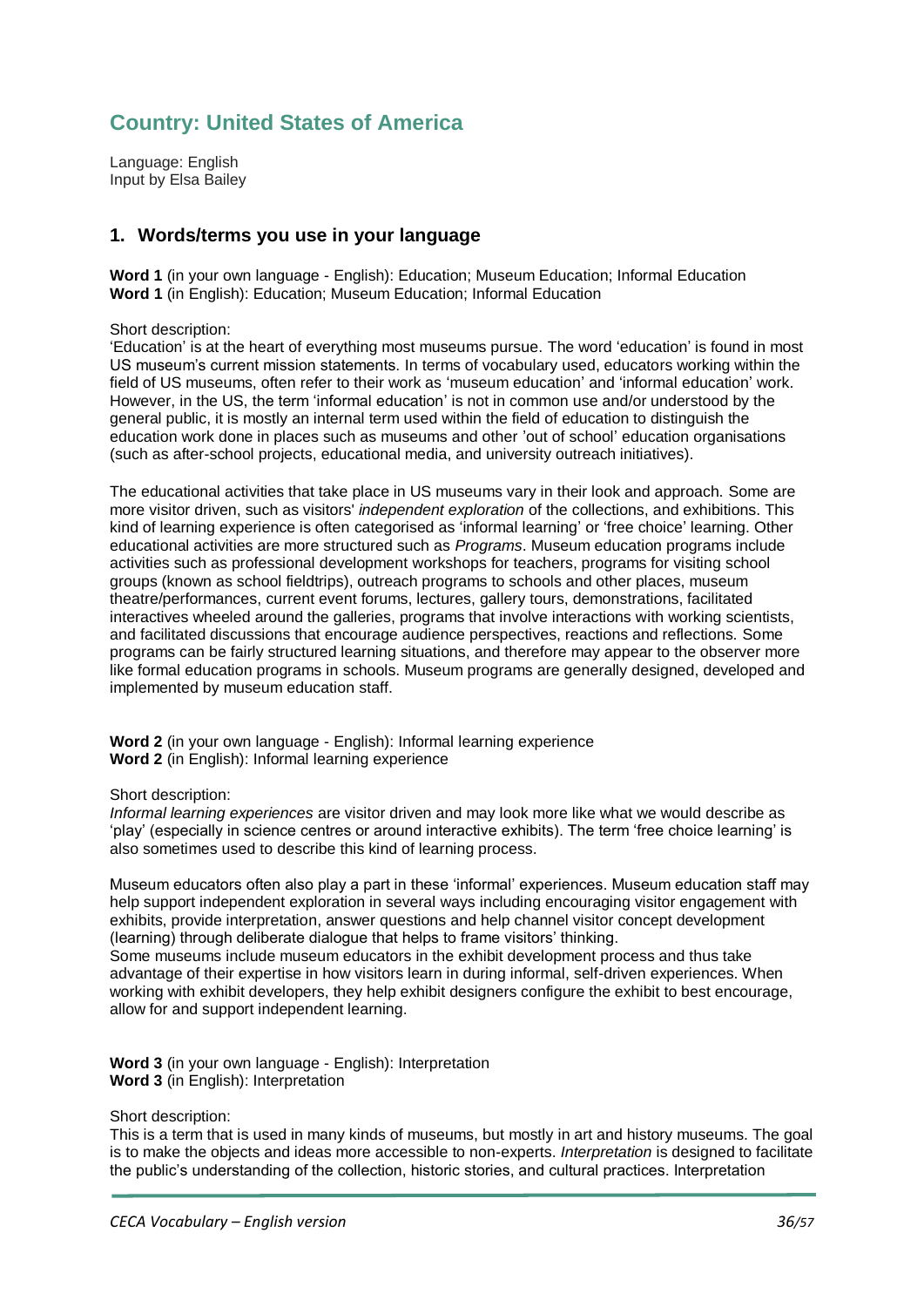activities provide a kind of translation from 'curator speak' to more normal everyday language. Interpretation can be delivered/conducted in many ways including through printed labels, audio (headphones, sound shower, speakers etc.), video media, touch screens, use of devices such as mobile phones and through trained individuals with titles such as 'docent' or 'explainer'.

**Word 4** (in your own language - English): Visitor engagement **Word 4** (in English): Visitor engagement

#### Short description:

*Visitor engagement* is a very important goal for museum educators. Visitor engagement is about attracting and motivating visitors' focus with an exhibition, object, component, demonstration, interactive and/or a program. It has to do with many things including capturing peoples' attention, excitement, energy and time spent in the informal setting, programmatic activity and exhibit interaction. It also includes stimulation of visitors' post visit reflection, discussion, actions, attitudes, empathy, sparked interests, curiosity, further research, and making/seeing connections to their lives and the lives, worlds and cultures of other individuals.

# **2. Describing your profession**

**Title of profession** in English: Museum Educator / Docent / Explainer

#### Short description of what this means:

Educator refers mostly to staff members responsible for the education and learning activities. They develop, teach, provide or collaborate on programs and facilitate (both formal and informal) learning.

There are many names/titles for those who work on the gallery floor (or around the informal education venue) to help engage visitors and help facilitate their interaction with the exhibits.

Museum educator titles may differ according to the groups with whom they work or specialise. These titles and terms vary across the museum world. For example, a museum educator who works with school teachers may be known as a Teacher Educator or Professional Development Educator. A museum educator who works with visiting school groups may be known as a Field Trip Manager or Field Trip Coordinator. In the art and history museum worlds, many people volunteer to work in these museums. These volunteers are often given the title of Docent. In the science centre world, both staff members and volunteers (sometimes teen-agers), are trained to be Explainers for the exhibits.

# **3. Additional comments & thoughts?**

Historically, US museums were places for collections of things, generally cultural objects or even oddities. Preservation of these collections was the critical activity and goal. But because museums are public venues, not warehouses, ideas and methods about how to share these cultural and scientific knowledge associated with these collections, began to emerge. Early on in US museums, offices of education departments were housed in the building's basement – a testimony to its low status in the organisation. However, overtime, education has 'moved upstairs.' And yet, there is still a range of attitudes across US museums as to the importance and influence of education in their organisations.

The term 'Cultural Action' is not at all understood clearly in the US. It is generally necessary to give a clarifying explanation about what the name of our CECA committee means. Just stating the words articulating what each letter stand for, does not generate full comprehension. The word *Education* is comprehended, but *Cultural Action* is not comprehended. And as far as our committee's focus on Evaluation, that isn't at all obvious from the title.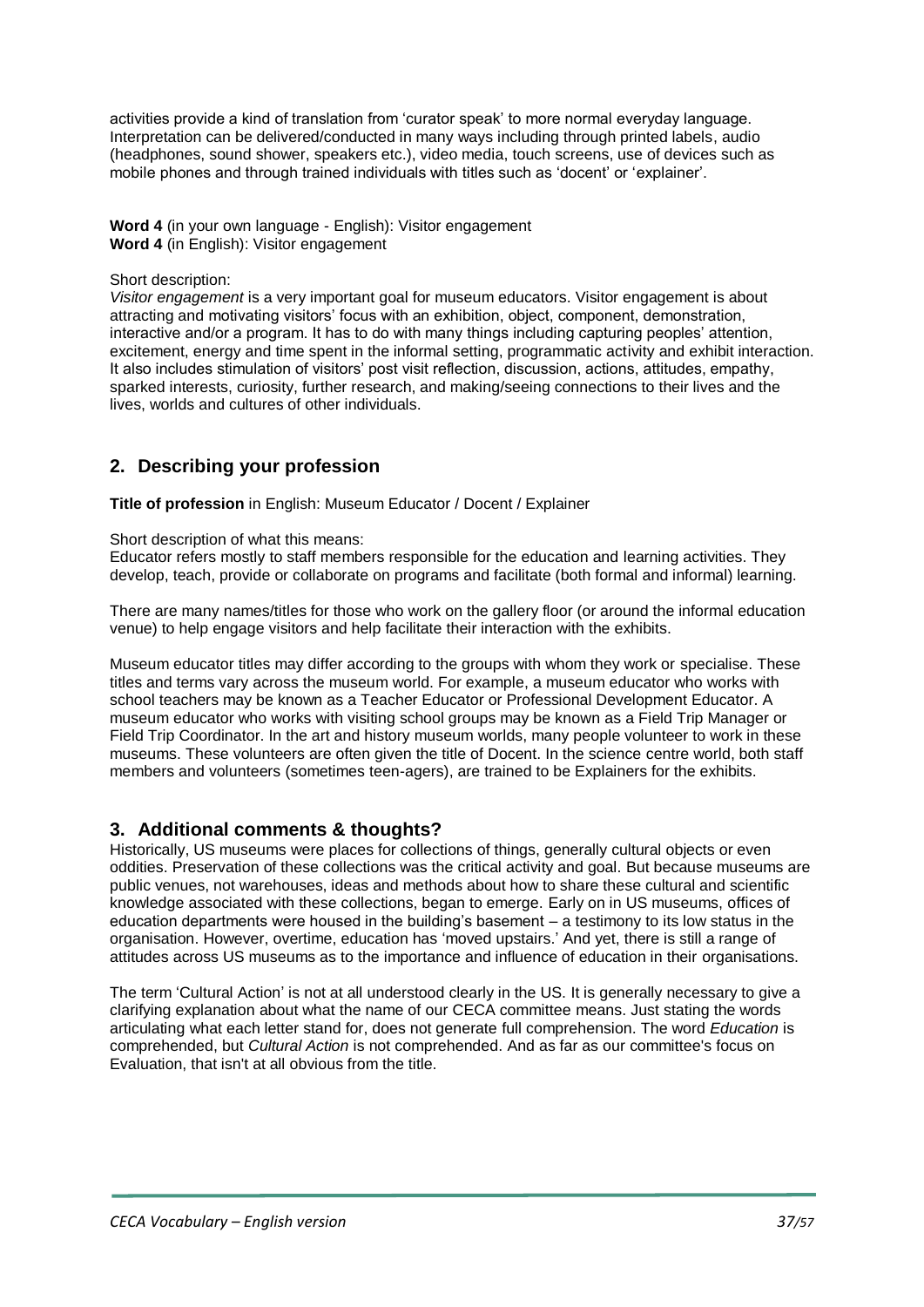# **Appendices**

- 1. Form for making contributions to this vocabulary
- 2. More about the vocabulary in Canada (FRENCH)
- 3. More about the vocabulary in Ireland
- 4. More about the vocabulary in Italy
- 5. More about the vocabulary in United Kingdom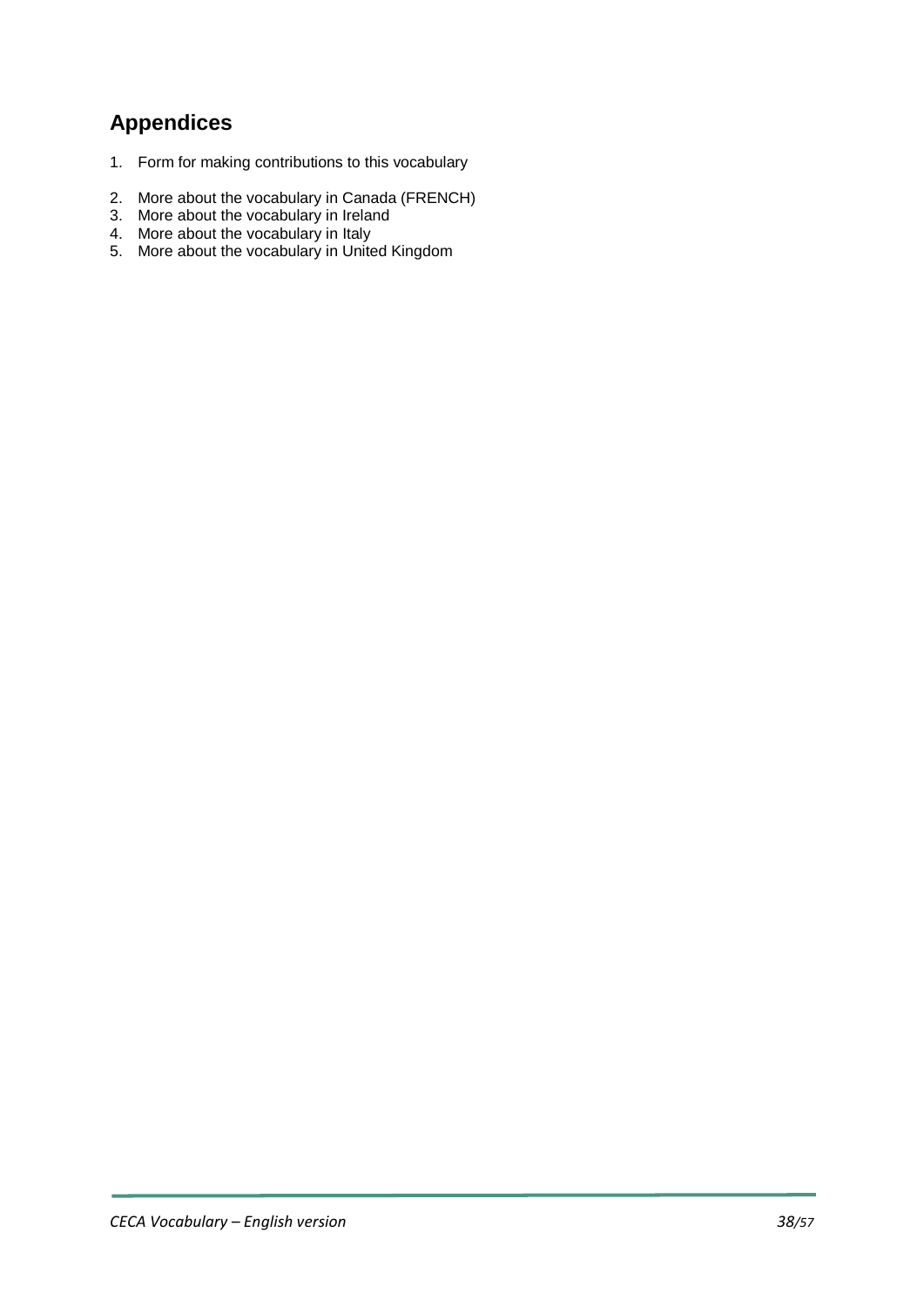# <span id="page-38-0"></span>**Appendix 1 – Form for making contributions to this vocabulary**

*Please use this form if you want to propose a page for your country. Copy this page, fill it in and send it to [arjavanveldhuizen@gmail.com.](mailto:arjavanveldhuizen@gmail.com) If you want to comment or suggest changes for the present vocabulary you may contact her too. Thanks for your help!!*

## **Country: XXX [fill in your country]**

Language: XXX [your language] Input by XXX [your name(s)]

#### **1. Words/terms you use in your language**

**Word 1** (in your own language - XXX): **Word 1** (in English):

Short description:

**Word 2** (in your own language - XXX): **Word 2** (in English):

Short description:

**Word 3** (in your own language - XXX): **Word 3** (in English):

Short description:

**Word 4** (in your own language - XXX): **Word 4** (in English):

Short description:

#### **2. Describing your profession**

**Title of profession** in XXX [fill in your own language]: Short description of what this means:

#### **3. Additional comments & thoughts?**

[for example about certain influences by historic development of your country, influence by neighbour countries, academic influence from certain foreign universities/cultural areas etc. You can also leave this empty, it is extra.]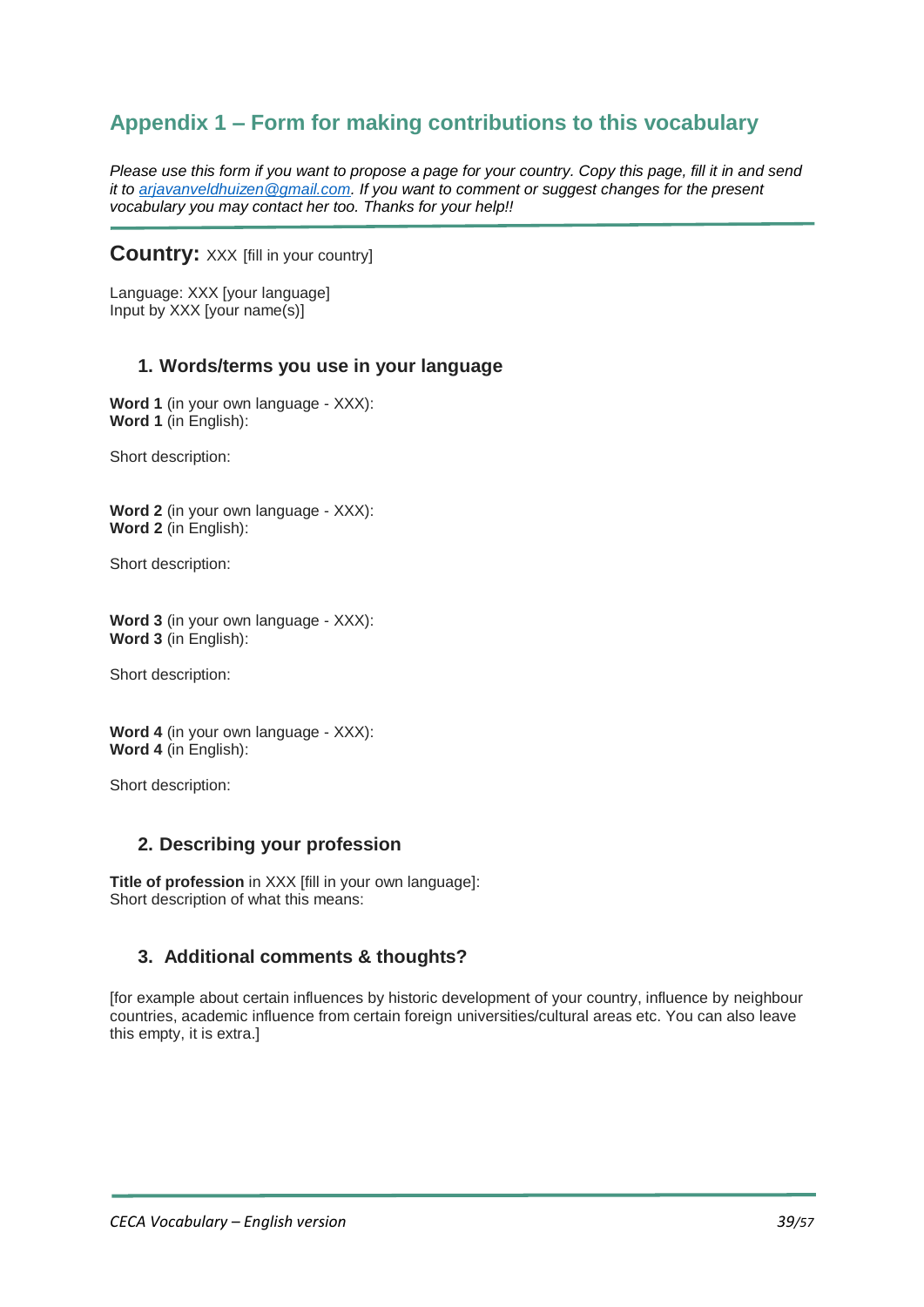# <span id="page-39-0"></span>**Appendix 2 - More about the vocabulary in Canada (FRE)**

#### **Four more words used in French speaking Canada:**

In the text above (page 10) the four most common words are listed. Here are the words that ended in position 5-8:

**Word 5** (in your own language -French): Action culturelle **Word 5** (in English): Cultural action

Short description: Actions permettant de favoriser et de démocratiser l'accessibilité de la culture et des Musées.

Actions to promote and democratize the accessibility of culture and museums.

**Word 6** (in your own language -French): Action éducative **Word 6** (in English): Educational action

Short description:

Actions permettant de favoriser et de démocratiser l'apprentissage non formel et pédagogique de tous les publics (scolaires, adultes et familles) dans le milieu de la culture et des musées.

Actions to promote and democratize informal and pedagogical learning for all publics (schools, adults and families) in the context of culture and museums.

**Word 7** (in your own language -French): Programme éducatif **Word 7** (in English): Education program

Short description:

Ensemble d'activités et de visites axées vers l'apprentissage des différents publics. Ceux-ci sont principalement adaptés aux différents niveaux scolaires en lien avec les curriculums scolaires et présentés dans le milieu de la culture et des musées.

Set of activities and visits focused on learning for different publics. These are mainly adapted to the different school levels in connection with school curricula and presented in the context of culture and museums.

**Word 8** (in your own language -French): Démocratie culturelle **Word 8** (in English): Cultural democracy

Short description:

*Permet à tous les citoyens de participer à la vie culturelle, en prenant en compte leurs points de vue, leurs connaissances et leurs savoirs. Échanges bilatéraux entre le Musée et ses publics.*

Allows all citizens to participate to the cultural life, taking into account their views, and diverse knowledge.

Bilateral exchanges between the Museum and its publics.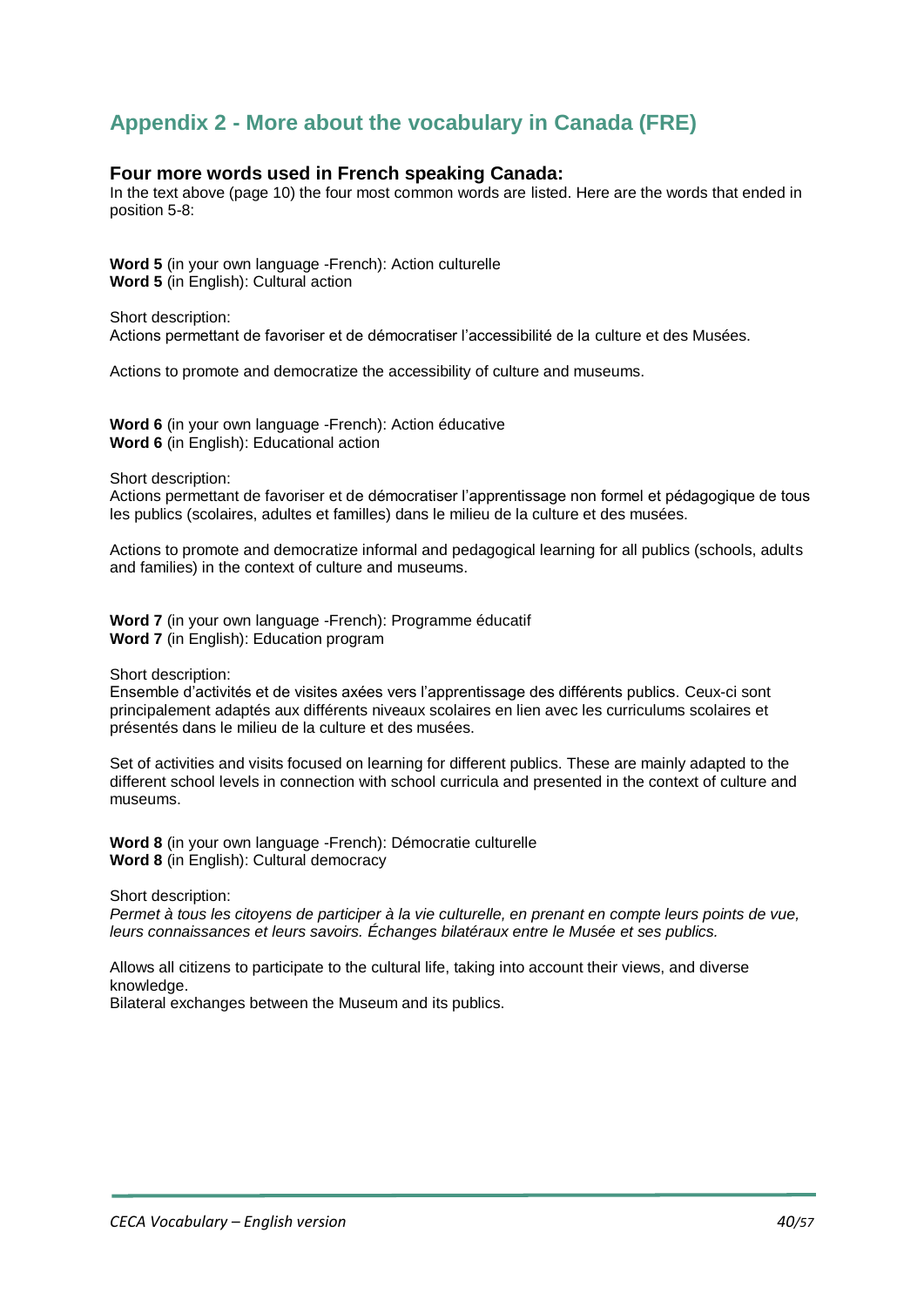# <span id="page-40-0"></span>**Appendix 3 - More about the vocabulary in Ireland**

## **Input from Ireland for the CECA Museum Education Practitioner's Vocabulary**

- Country: Ireland
- Language: English
- CECA-National Correspondent: Dr Marie Bourke
- 9 May 2018

#### **Brief**

For the 2018 annual conference in Tbilisi CECA wishes to go deeper into the meaning of education and cultural action by exploring a range of words used everyday in museum practice. As the same words have different meanings in each country it is easy to get stuck in endless semantic discussions. Yet the way words are used explains how we think and work, reflecting how museum education is practiced. Therefore, CECA asks for help to compose a list of the main words used to describe museum education work.

#### **Task**

Provide 4 words/terms used in Ireland to describe education / cultural action / learning / education activities / programs etc. and a description of the profession.

5/8 institutions responded (one representing 4 branches of one museum) /and 7 people to the CECA call for submissions – the results give a good cross-section of what practitioner's think. Under each number the various words have been listed and, as a guideline, I used my own words and description as the starting point– however, all the submissions are equally valid, important and relevant, and they are all listed at the end of this brief survey.

#### **RESULTS:**

#### **Word 1 - Access to learning**

We create programmes, resources and services that provide physical, intellectual and emotional access to ways of learning about the collections that differ from person to person. Other words:

- Engage
- Teaching and Learning
- Free Drop-In Workshop
- Mediation

#### **Word 2 - Engagement**

Public engagement is how our museums and cultural heritage institutions share their collections and activities onsite, offsite and online through interacting with and responding to our audiences. Other words:

- Access
- learning Interdisciplinary
- Learn and Explore Programme
- Diversity
- Public engagement onsite, offsite and online

#### **Word 3 - Creativity**

we encourage audiences to be innovative, imaginative and gain enjoyment from the process as they participate in and devise programs that reflect their own creativity. Other words:

- Create
	- Creative
- Student Centred
- Art Workshop
- Creative and innovative learning

#### **Word 4 – Inclusivity-Diversity**

We create a wide-range of culturally diverse programmes for all abilities and ages, so the museum can welcome and engage audiences that reflects the reality of our society.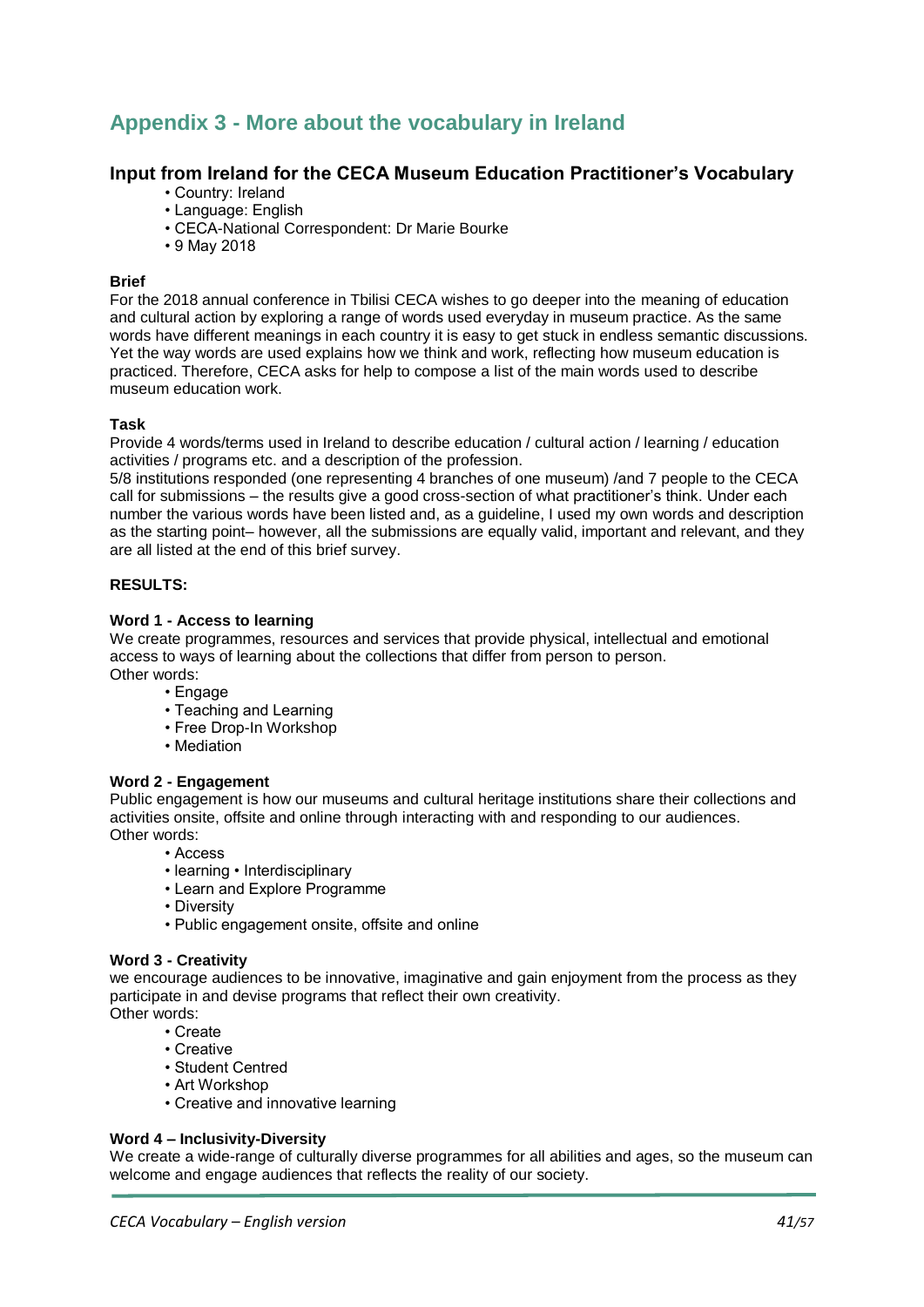Other words:

- Inspire
- Diversity
- Curricular and extra-curricular
- Facilitator
- Discovery

#### **Profession – Museum Educator**

Depends on the seniority of the post. Working in museum education means developing the policy and concepts for the collections-based public engagement services and programmes onsite, offsite, online. It potentially involves managing budgets, programme evaluation, staff and training. This work usually includes research / writing / lecturing and representing the organisation at conferences/events nationally and internationally.

Other words:

- Education Officer
- Head of Education
- Teacher
- Education and Communications Officer
- Learn and Explore Team:
- Curator, Learn and Explore Programme Manager
- Programme Co-Ordinator, Learn and Explore Programme
- Facilitator

#### **Input per person**

#### Sinead Rice, National Gallery of Ireland

- **1. engage**
- **2. access**
- **3. create**
- **4. inspire**

#### **Profession** - **Head of Education**

As Head of Education at the National gallery of Ireland I manage the Education team, all related programmes, and lead departmental research, evaluation and development. I inform content across all audience groups and I am responsible for evolving existing public programming, tailored programming for temporary exhibitions, and the strategic development of the department. In addition to creating content I support the creative endeavours of the team and draw on their expertise. My own particular interest lies in innovative education and curatorial practices, audience development and collaborative programming. A focus within my role is connecting the Gallery's historic collection and exhibitions to contemporary research and practice in the arts and related fields. Through my work I challenge myself, my team and our colleagues to fulfil our creative potential wherever possible.

#### Joanne Drum, National Gallery of Ireland

#### **1. Engage**

Public engagement is how museums and cultural heritage institutions share their collections and activities onsite, offsite and online through interacting and engaging with the public

#### **2. Learning**

Learning is challenging to know and understand as it is both a verb and noun, a process and a product, changing and developing every day in our galleries

#### **3. Diversity**

Cultural diversity involves embracing a multicultural and diverse approach to the public and the programmes through our museums and cultural institutions.

#### **4. Creative**

Public engagement enables people to participate in and create programs that reflect their own creativity and helps them to further engage with the collection and mission of the institution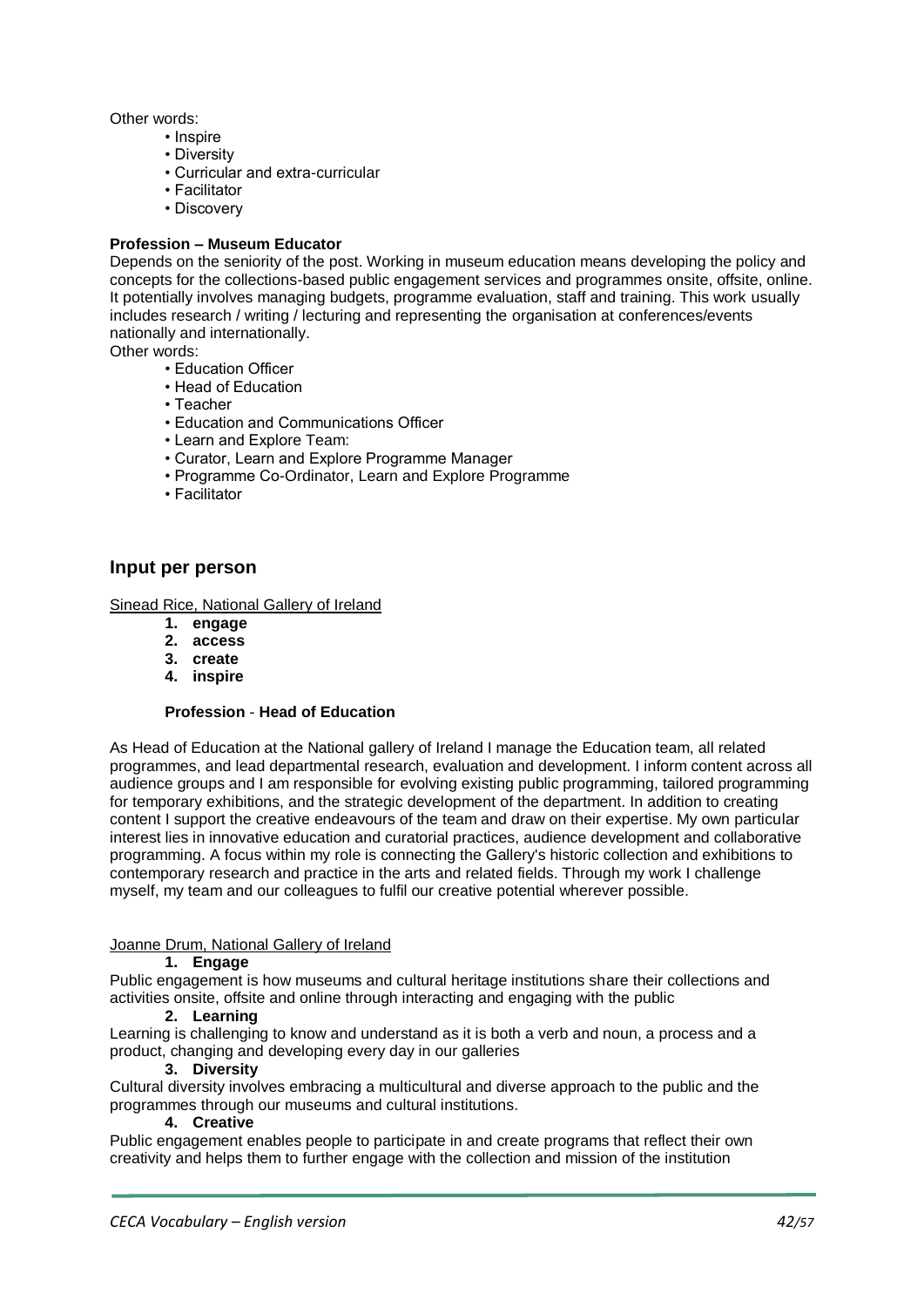#### **Profession - Education Officer**

Research, devise, implement and evaluate programmes for all audiences to facilitate further exploration of and engagement with the collection.

#### Helene O'Keefe, Heritage Council, Co Kilkenny

#### **1. Teaching and Learning**

The phrase encompasses everything that happens in the classroom and is central to planning in any educational context. Because one cannot happen with out the other, the teacher will formulate a lesson around delivery of information (or skills-based instruction) and also assessment for learning.

#### **2. Student Centred**

This is also a term that is being used more frequently by educationalists in Ireland. There has been a strong movement away from didactic teaching and towards fostering enquiry-based learning and the acquisition of transferable skills.

#### **3. Interdisciplinary**

Teachers in Ireland are increasingly working together across disciplines to deliver more holistic educational experience for learners. This is particular true of the humanities subjects, which both complement and challenge each other.

#### **4. Curricular and extra-curricular**

Teaching and learning that happens within the school day is described as 'curricular'- in other words, within the curriculum. Any educational activity that happens outside school hours is described as 'extra-curricular'. Irish teachers will integrate school trips into their planning. These might include a trip to a museum or a play. In many cases, however, students will engage in culturally-focused educational activity outside of school.

#### **Profession - Teacher**

A teacher is, quite simply, the professional who delivers the educational curricula in Irish primary and post primary schools.

#### **Profession: Education and Communications Officer**

Following teaching I subsequently worked in a third level educational context as a researcher and programme designer. Since 2017 I have been the Education & Communications Officer with the Heritage Council. This involves managing the educational strategy of the Heritage Council which includes overseeing the development of the Heritage in Schools Programme.

#### Anne Boddaert, Crawford Art Gallery, Cork

#### **1. Free Drop in Workshop**

A public event where people can use art materials to explore/discover art-making techniques/themes within a supportive space led by a gallery facilitator.

#### **2. Learn and explore programme**

Umbrella term for the events that the gallery curates to create meaningful opportunities for diverse audiences to engage with exhibitions/art discourse/the physical building.

#### **3. Art Workshop**

Artist-led sessions where participants are guided in responding directly to art themes and processes using art materials. These sessions are structured and focussed with limited number of participants.

## **4. Facilitator**

An often highly skilled person/a guiding presence within the gallery context + outreach / whose job is to support meaningful creative encounters for diverse audiences.

# **Profession - Learn and Explore Team – Crawford Art Gallery**

## **Curator/Learn and Explore Programme Manager**

Curates exhibitions and manages the overall development of all Learn and Explore public engagement programmes, oversees the research and development of gallery tours, talks, workshops, events and outreach.

#### **Programme Co-Ordinator, Learn and Explore Programme**

Works with the curator, artists and gallery facilitators to research/devise and develop high quality, accessible gallery tours, talks, workshops, events and outreach sessions. This role involves the practical management of the programme while consistently seeking to build links with schools, community groups/ partners, diverse audiences.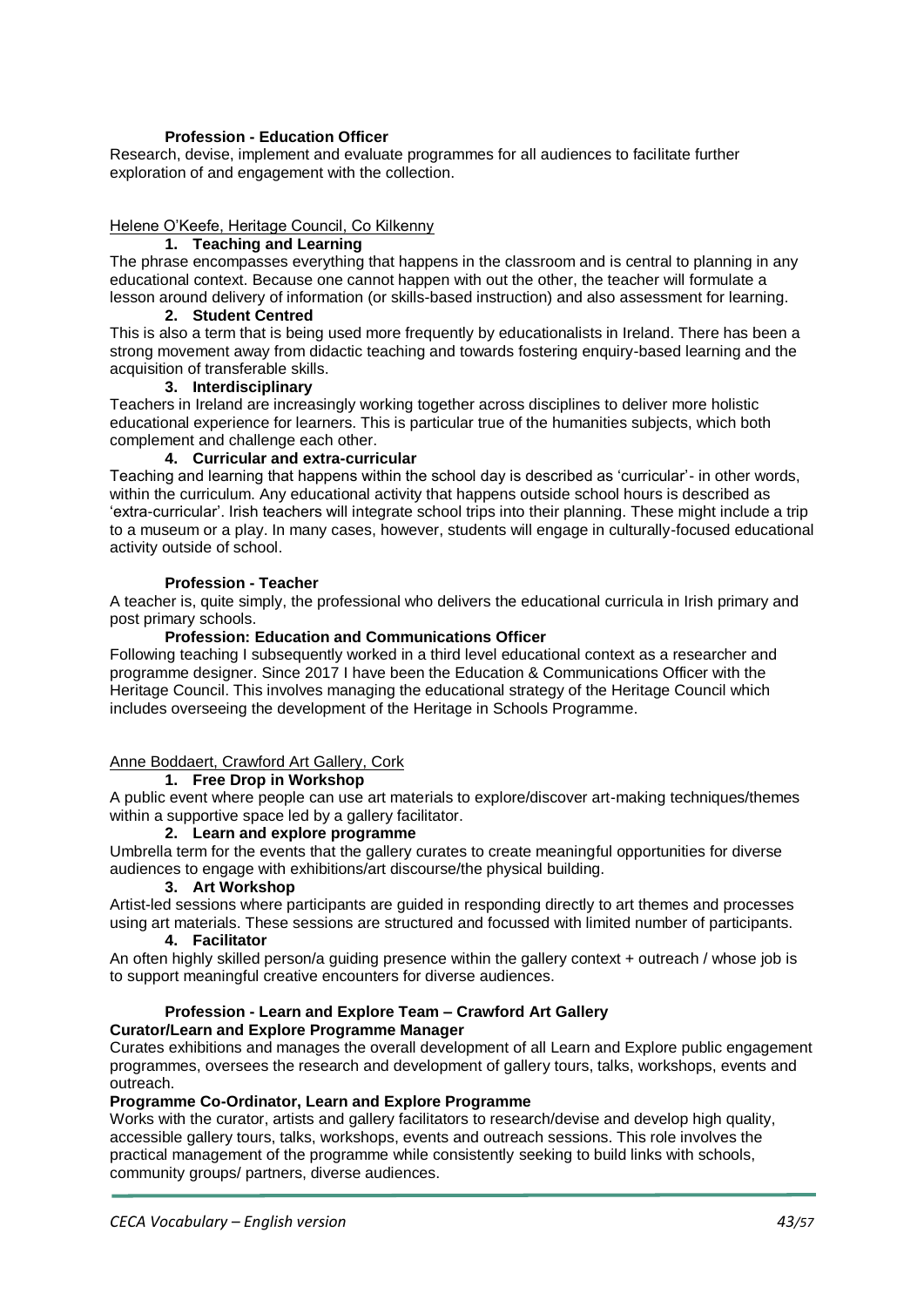#### **Facilitator**

This person's role is to provide a guiding presence within the gallery context + outreach/ and to support meaningful, high quality creative encounters for diverse audiences. The facilitator works with the curator and co-ordinator to structure high quality art encounters.

#### Lorraine Comer, Head of Education, National Museum of Ireland

(the National Museum has 4 sites in Ireland: 3 sites in Dublin and 1 in Castlebar, Co Mayo: Archaeology Kildare Street, Natural History Merrion Street, Decorative Arts and History Collins Barracks, and the Museum of Country Life in Castlebar.

#### **1. Mediation**

The role of the Education Department is to provide a range of people with innovative opportunities to engage with the collections in meaningful ways. Museum educators act as mediators between the collections and the expertise surrounding them, and the public.

#### **2. Diversity**

This word reflects the variety and breadth of audiences we work with in museum education and the range of programmes, resources and services we design, develop, deliver and evaluate to meet the needs of diverse audiences in the lifelong learning continuum.

#### **3. Access**

As key audience advocates museum educators play a key role in ensuring that learning programmes, services and resources are physically, intellectually, emotionally, geographically accessible to diverse publics and we advocate to reduce access barriers so that we can be as inclusive as possible

#### **4. Discovery**

It's a journey of discovery into the past to enlighten the present. Museums are social spaces where different perspectives and issues can be explored, myths challenged, empathy fostered and relationships established.

#### **Profession - Head of Education**

I lead a team of staff in the Education Department where I have responsibility for learning across a range of areas in our four Museum sites. Key areas of work include policy development, brokering strategic partnerships, people management and training, co-ordination of programmes and services and building an infrastructure to sustain quality and innovative public services. I also act as an advocate for education and learning in the National Museum of Ireland and in the wider cultural heritage sector.

#### Carla Marrinan Funder, Chief Executive Officer, National Print Museum

- **1. Engagement**
- **2. Creative and innovative learning**
- **3. Public engagement onsite, offsite and online**
- 4. **inclusive**

#### **Profession - Education Officer**

The Education Department of the National Print Museum preserves, protects and increases awareness of the unique collection and associated provisions at the Museum. It is committed to providing a wide range of socially inclusive opportunities for the lifelong discovery and enjoyment of Ireland's printing heritage.

#### Marie Bourke

Former Keeper and Head of Education, and recent curator of The Burton Exhibition (2017-18) at the National Gallery of Ireland. Former Adjunct Professor in University College Dublin. Currently a member of the Board of the Heritage Council, and Assessor on the Museums Standards Programme Ireland.

#### **1. Access to learning**

We create programmes, resources and services that provide physical, intellectual and emotional access to ways of learning about the collections that differ from person to person.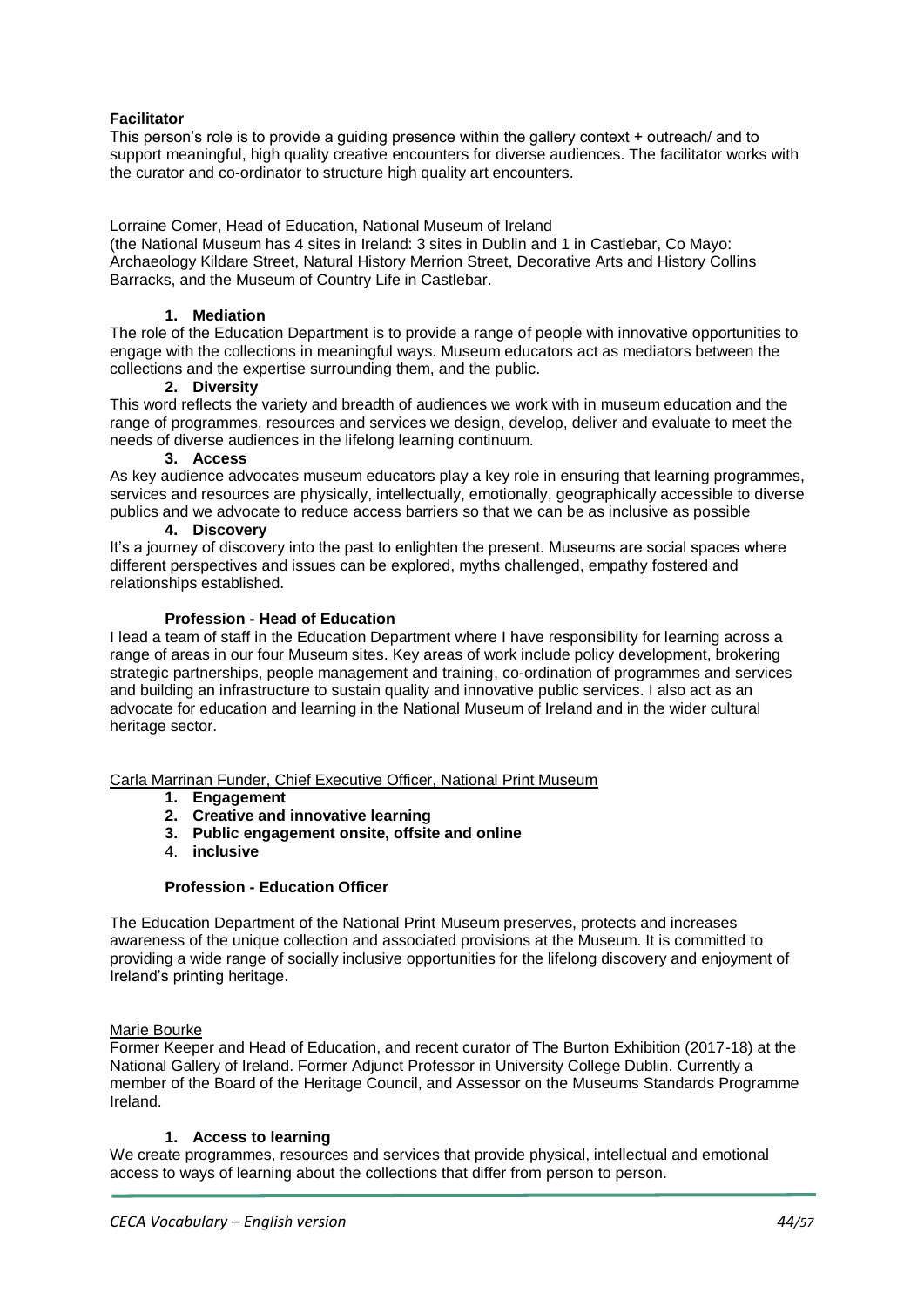#### **2. Creativity**

We encourage audiences to be innovative, imaginative and gain enjoyment from the process as they participate in and devise programs that reflect their own creativity.

#### **3. Engagement**

Public engagement is how our museums and cultural heritage institutions share their collections and activities onsite, offsite and online through interacting with and responding to our audiences

#### **4. Inclusivity-Diversity**

We devise a wide-range of culturally diverse programmes for all abilities and ages so the museum can welcome and engage audiences that reflect the reality of our society

#### **Profession: Museum Educator – this depends on the seniority of the post**

Working in museum education means developing the policy and concepts for the collections-based public engagement services and programmes onsite, offsite, online. It potentially involves managing budgets, programme evaluation, staff and training. This work usually includes research / writing / lecturing and representing the organisation at conferences/events nationally and internationally.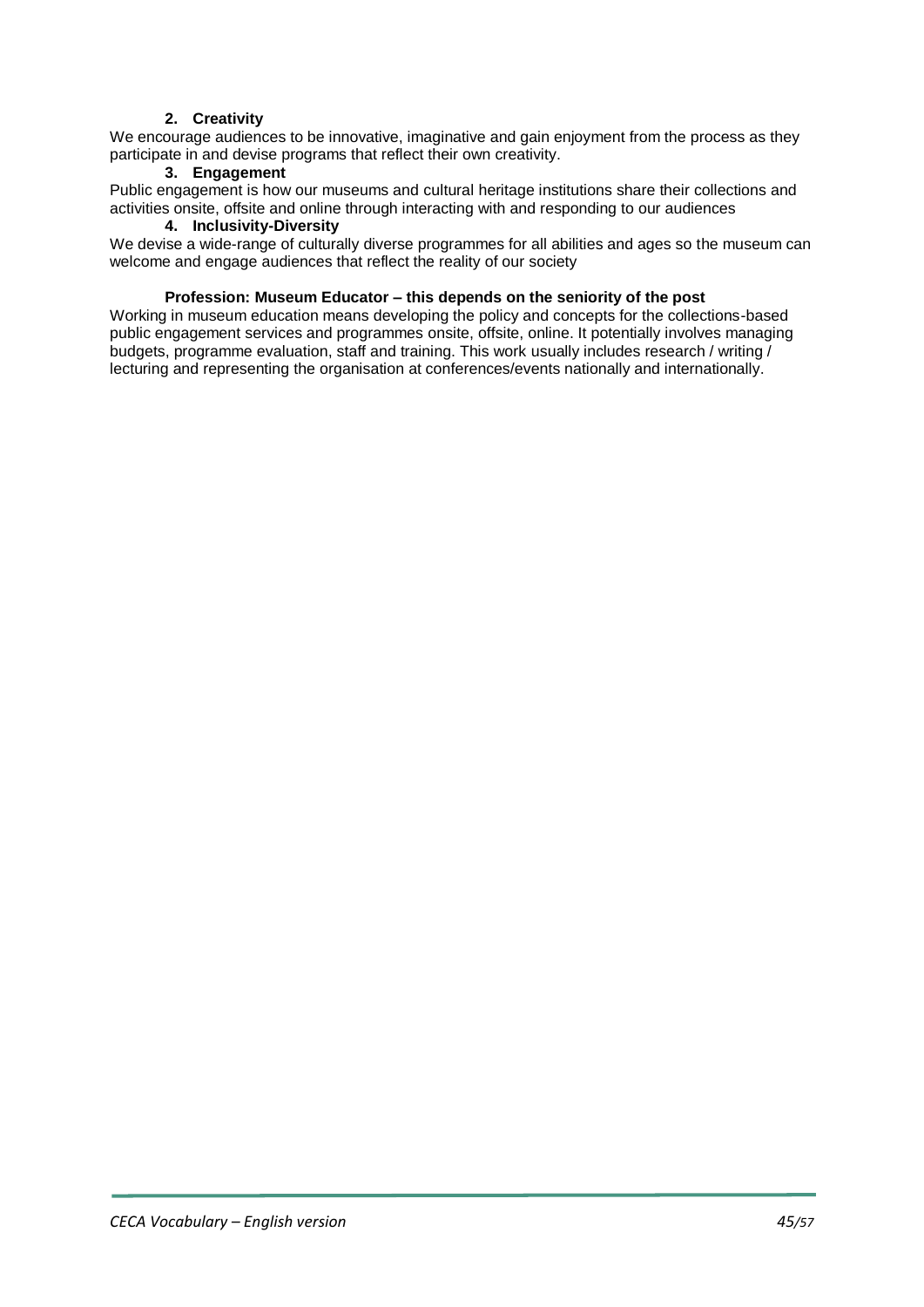# <span id="page-45-0"></span>**Appendix 4 - More about the vocabulary in Italy**

#### **Words/terms to describe education / cultural action / learning / education activities / programs etc. – WORDS 1 & 2**

| programs etc. – wurbs 1 & 2          |                                                                  |                                                                                                                                                                                                                                                                                                                                        |                                                          |                                                                                                                                                                                                                                                                                                                                                  |  |
|--------------------------------------|------------------------------------------------------------------|----------------------------------------------------------------------------------------------------------------------------------------------------------------------------------------------------------------------------------------------------------------------------------------------------------------------------------------|----------------------------------------------------------|--------------------------------------------------------------------------------------------------------------------------------------------------------------------------------------------------------------------------------------------------------------------------------------------------------------------------------------------------|--|
| <b>Name</b>                          | <b>WORD1</b>                                                     | description                                                                                                                                                                                                                                                                                                                            | <b>WORD 2</b>                                            | description                                                                                                                                                                                                                                                                                                                                      |  |
| <b>MARTA</b><br><b>BRUNELLI</b>      | <b>DIDATTICA</b><br><b>MUSEALE</b>                               | Is to be meant as a<br>special branch, which<br>considers the museum<br>object as the fulcrum of<br>all the knowledge-<br>transmission processes<br>taking place in the<br>museum, and addressing<br>many audiences, from<br>school visitors to adult<br>visitors.                                                                     | <b>EDUCAZIONE</b><br><b>AL</b><br><b>PATRIMONIO</b>      | Didattica museale is to be<br>meant as a special branch,<br>which considers the museum<br>object as the fulcrum of all<br>the knowledge-transmission<br>processes taking place in the<br>museum, and addressing<br>many audiences, from school<br>visitors to adult visitors.                                                                    |  |
| <b>MARIO</b><br>CALIDONI             | EDUCAZIONE/<br><b>FORMAZIONE</b>                                 | Le sistème d'actions du<br>musée pour faire<br>connaître le musée soi-<br>même (education pour le<br>musée) et pour<br>enseigner avec le musée<br>(education avec le<br>musée).                                                                                                                                                        | <b>DIDATTICA</b><br><b>MUSEALE</b>                       | Les methodes et les<br>instruments que le musée<br>adopte pour la comunication,<br>l'interpretation et le sens<br>narratif des collections et du<br>milieu de musée.                                                                                                                                                                             |  |
| <b>FRANCESCA</b><br><b>CAMBIELLI</b> | <b>EDUCAZIONE</b>                                                | Education, to educate, or<br>'bring out'. The word<br>makes the idea that both<br>the subject who educates<br>and the subject who is<br>educated already have<br>their own mental map<br>available to draw on to<br>critically interpret new<br>experiences and<br>transform them into a<br>new cognitive and<br>experiential baggage. | APPREN-<br><b>DIMENTO</b>                                | A constant intellectual and<br>practice activity, which affects<br>every sphere of human<br>action, without limits and<br>which human beings cannot<br>do without.                                                                                                                                                                               |  |
| <b>LUCIA CECIO</b>                   | <b>SERVIZI</b><br><b>EDUCATIVI</b>                               | Description of the<br>education and visitor<br>service.                                                                                                                                                                                                                                                                                | EDUCARE/<br><b>EDUCAZIONE</b><br>AL<br><b>PATRIMONIO</b> | Education is the development<br>of the abilities of the mind<br>(learning to know). The word<br>is derived from the Latin<br>ēducātiō (a bringing up)<br>which is related to the<br>homonym ēdūcō ('I lead forth,<br>I take out; I raise up). So,<br>using art/ heritage to know<br>art, history, math, actuality,<br>us: education through art. |  |
| <b>MARILENA</b><br>CRISCUOLO         | <b>INTERDISCI-</b><br>PLINARIETÀ                                 | Is to create a system of<br>connections between<br>themes that can<br>contribute to defining the<br>socio-economic-political-<br>cultural context in which<br>the work of art or the<br>monument is inserted.                                                                                                                          | <b>DIALOGO</b>                                           | Means to address and<br>receive information in a<br>constructive exchange that<br>can lead to a better<br>understanding of the work of<br>art.                                                                                                                                                                                                   |  |
| <b>CLAUDIA</b><br><b>FREDELLA</b>    | <b>EDUCAZIONE</b><br>AL<br><b>PATRIMONIO</b><br><b>CULTURALE</b> | Heritage education: all<br>the activities held on in<br>the museum with an<br>educational aim.                                                                                                                                                                                                                                         | <b>DIDATTICA</b><br><b>MUSEALE</b>                       | Methodologies and tools<br>used by the educator to<br>design and develop the<br>activities.                                                                                                                                                                                                                                                      |  |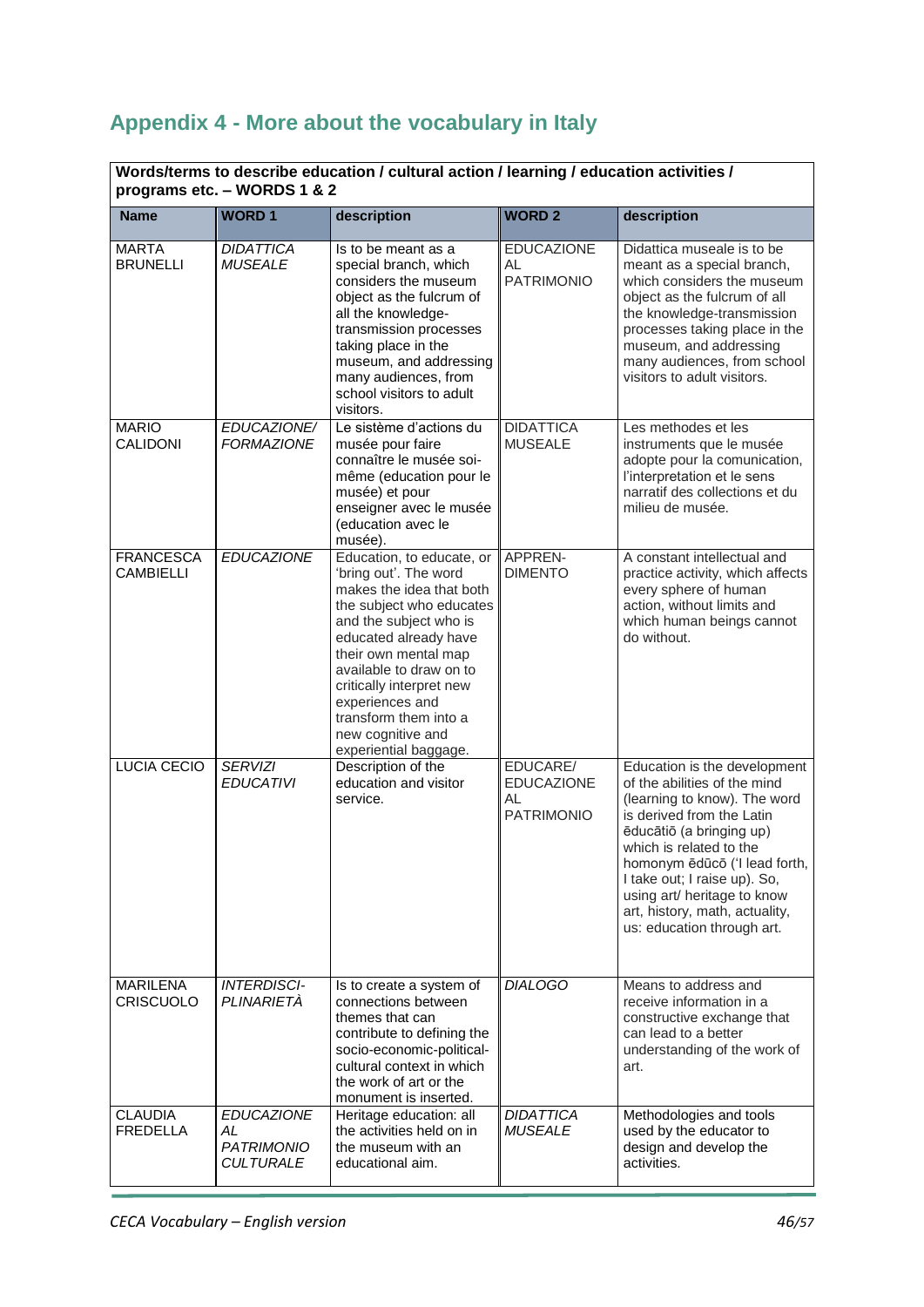| <b>CHIARA</b><br><b>LACHI</b>       | <b>DIDATTICA</b><br><b>MUSEALE</b>                               | It's an old and outdated<br>definition, in my opinion,<br>but it's still the most used<br>way to describe and<br>define a museum<br>educating action.                                                | <b>ESPERIENZA</b>                   | It underlines the fact that the<br>museum is the ideal place in<br>which we can activate an<br>informal learning process,<br>based on life skills and<br>emotions.                                                                                                                                  |
|-------------------------------------|------------------------------------------------------------------|------------------------------------------------------------------------------------------------------------------------------------------------------------------------------------------------------|-------------------------------------|-----------------------------------------------------------------------------------------------------------------------------------------------------------------------------------------------------------------------------------------------------------------------------------------------------|
| <b>LETIZIA LIZZA</b>                | <b>VISITA</b><br><b>GUIDATA</b>                                  | Guided tour based on a<br>traditional lecture-model<br>teacher centreed, in<br>which the museum<br>educator conveys<br>information on one-way<br>trasmission with minimal<br>input from the visitor. | <b>VISITA</b><br><b>INTERATTIVA</b> | Visitor-oriented activity during<br>which participants have an<br>interactive approach with the<br>objects displayed in the<br>gallery. The constant<br>feedback managed through a<br>process of inquiry allows the<br>museum educator to adapt<br>the educational experience in<br>a flexible way. |
| <b>SILVIA</b><br><b>MASCHERONI</b>  | <b>EDUCAZIONE</b><br>AL<br><b>PATRIMONIO</b><br><b>CULTURALE</b> | Museum education:<br>different activities and<br>projects that the<br>museums promote to<br>build relationship<br>between their heritage<br>and all members of the<br>public.                        | <b>DIDATTICA</b><br><b>MUSEALE</b>  | Methodologies and tools<br>used by the Learning<br>Department to design and<br>develop various different<br>activities and projects.                                                                                                                                                                |
| <b>OLIMPIA</b><br><b>NIGLIO</b>     | <b>FORMAZIONE</b>                                                | Conjunto de habilidades<br>específicas de la<br>capacitación de<br>personas que trabajan<br>en la educación y en la<br>protección del Patrimonio<br>Cultural (tangible e<br>intangible).             | <b>VALOR</b><br><b>CULTURAL</b>     | Entidad propia de un bien<br>que apartenece a la<br>comunidad y que refleja los<br>ideales que consti-tuyen el<br>fundamento de la memoria y<br>de la identidad de un país.                                                                                                                         |
| <b>VALERIA</b><br><b>PICA</b>       | <b>EDUCAZIONE</b><br>AL<br><b>PATRIMONIO</b><br><b>CULTURALE</b> | The concept of cultural<br>heritage is more and<br>more sensitive rather<br>than museum education<br>stressing the complexity<br>and close relationship<br>between museums and<br>their communities. | <b>ATTIVITÀ</b><br><b>LUDIFORMI</b> | Enjoyment is crucial in all<br>forms of education and<br>playful-shaped activities can<br>provide a large set of input<br>able to engage all kind of<br>audience.                                                                                                                                   |
| PAOLA<br><b>RAMPOLDI</b>            | <b>FORMAZIONE</b>                                                | With this word I mean<br>that museums are<br>learning places where<br>both museum staff and<br>visitors are involved in.                                                                             | <b>MEDIAZIONE</b>                   | It is the ability to create<br>connections between the<br>museum (his heritage and his<br>history) and visitors (their<br>lives and their interests).                                                                                                                                               |
| <b>ELEONORA</b><br><b>SANDRELLI</b> | <b>PATRIMONIO</b>                                                | Patrimonio for us means<br>Cultural Heritage, in<br>general or more<br>specifically connected<br>with the idea of<br>archaeological and<br>historical remains.                                       | <b>INTERCULTURA</b>                 | We try to present our cultural<br>heritage in terms of<br>intercultural dialogue to<br>promote democracy and<br>cultural relationships.                                                                                                                                                             |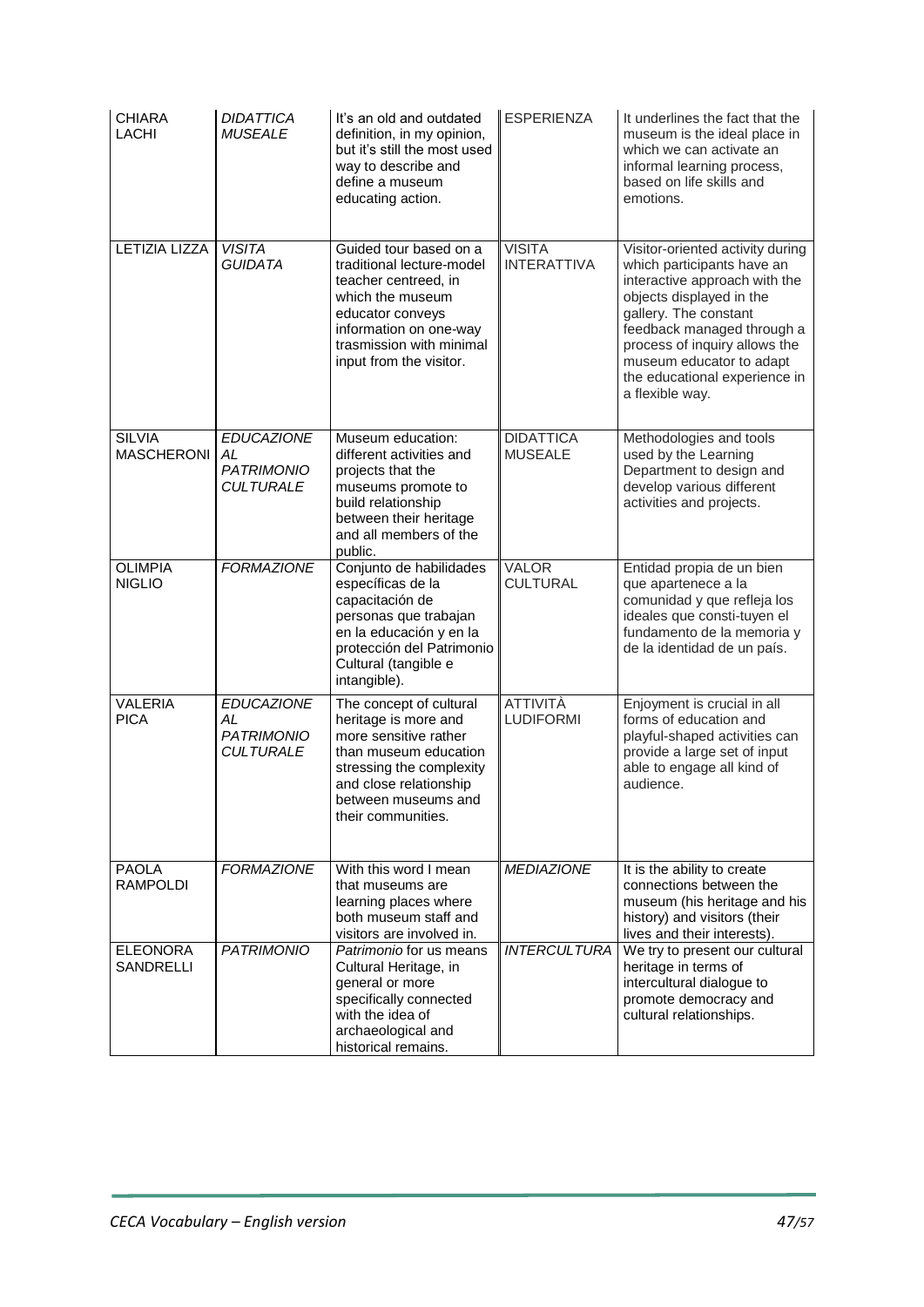| <b>GIULIA</b><br><b>SEMENZIN</b>  | ATTIVITÀ<br><b>DIDATTICA</b> | Terme utilisée pour<br>parler de n'importe quelle<br>forme d'offre éducative<br>(visite guidée pour<br>adultes, visite interactive<br>ou avec un livret d'aide à<br>la visite pour écoles ou<br>familles avec enfants,<br>atéliers enfants et<br>adultes, visites avec<br>méthodologie CLIL ou<br>pour publiques speciaux)<br>proposée par le<br>département éducatif. | <b>ESIGENZE</b><br><b>SPECIALI/</b><br><b>INCLUSIONE</b> | Donner la possibilité de<br>visiter le musée (seul ou avec<br>un groupe organisée, en<br>visite guidée ou libre) aux<br>personnes qui ont des<br>handicaps physiques<br>(moteurs, visuel, auditifs)<br>ou cognitifs grâce à visites<br>dans des journées dédiées,<br>visites adaptés.<br>accompagnement avec des<br>operateurs spécialisés,<br>dispositifs d'aide à la visite.                                                                                                                                     |
|-----------------------------------|------------------------------|------------------------------------------------------------------------------------------------------------------------------------------------------------------------------------------------------------------------------------------------------------------------------------------------------------------------------------------------------------------------|----------------------------------------------------------|--------------------------------------------------------------------------------------------------------------------------------------------------------------------------------------------------------------------------------------------------------------------------------------------------------------------------------------------------------------------------------------------------------------------------------------------------------------------------------------------------------------------|
| <b>VALENTINA</b><br><b>ZUCCHI</b> | <b>MEDIAZIONE</b>            | C'est à mon avis le mot<br>le plus correct pour<br>indiquer la relation entre<br>les musées et les<br>publics. En Italie le mot<br>existe surtout dans le<br>domaine social<br>(indiquant la médiation<br>linguistique entre<br>étranger et pays) et il<br>n'est pas utilisé dans le<br>secteur des musées.                                                            | <b>DIDATTICA</b>                                         | C'est un mot qui est très<br>souvent utilisé pour indiquer<br>les actions entre musée et<br>visiteur. Il souligne le rôle de<br>l'enseignement, valorisant<br>l'action éducative du musée<br>mais en oubliant les autres<br>aspects, autant important.<br>Personnellement je n'aime<br>pas du tout l'expression<br>« Sezione didattica », qui<br>implique l'existence d'un<br>espace à-part pour<br>enseigner : le musée tout<br>entier, en lui-même, est un<br>extraordinaire dispositif<br>culturel et éducatif. |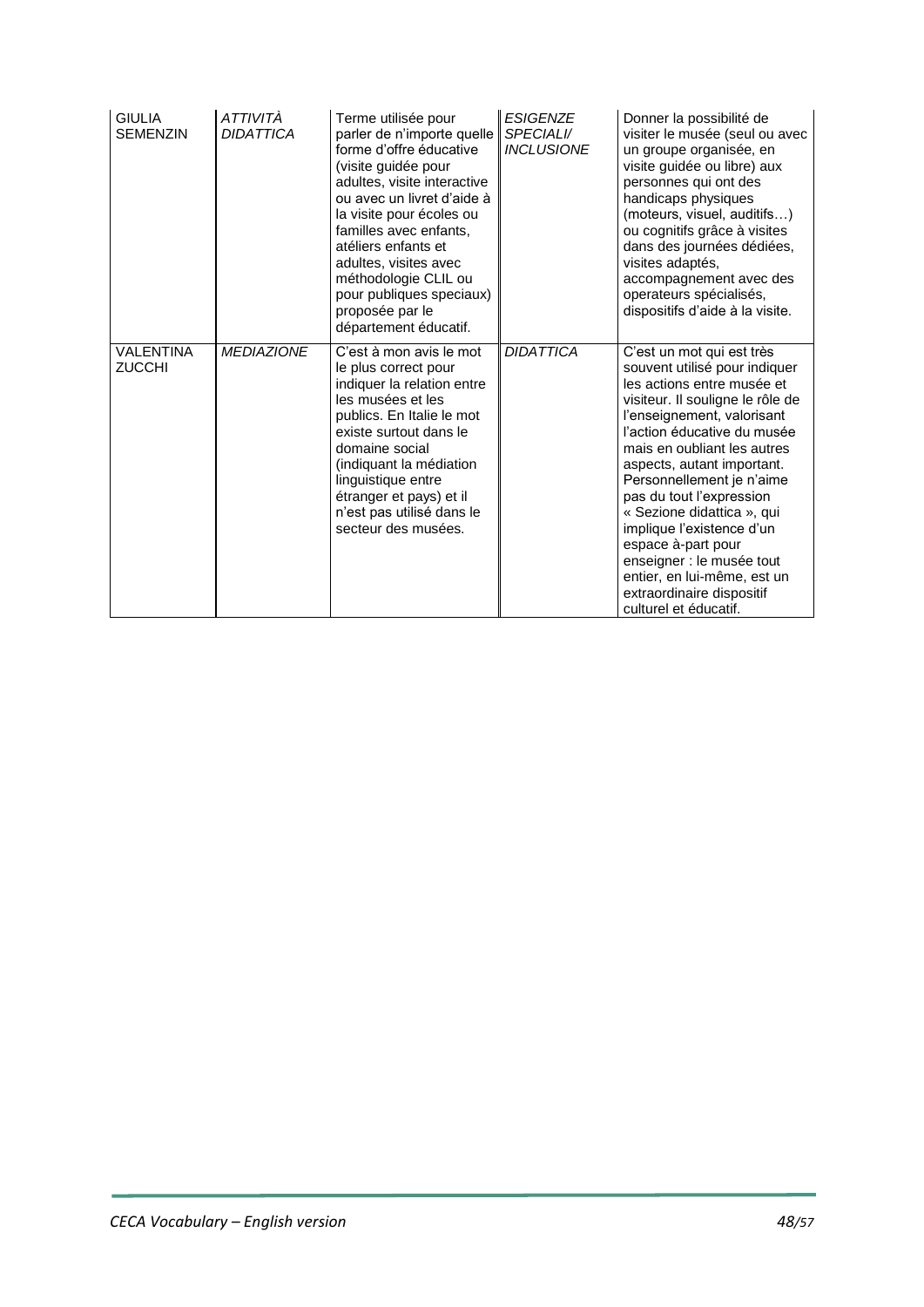| Words/terms to describe education / cultural action / learning / education activities /<br>programs etc. - WORDS 3 & 4 |                                                      |                                                                                                                                                                                                                                                                                                                                                                           |                                                          |                                                                                                                                                                                                                                                                                                      |
|------------------------------------------------------------------------------------------------------------------------|------------------------------------------------------|---------------------------------------------------------------------------------------------------------------------------------------------------------------------------------------------------------------------------------------------------------------------------------------------------------------------------------------------------------------------------|----------------------------------------------------------|------------------------------------------------------------------------------------------------------------------------------------------------------------------------------------------------------------------------------------------------------------------------------------------------------|
| <b>Name</b>                                                                                                            | <b>WORD3</b>                                         | description                                                                                                                                                                                                                                                                                                                                                               | <b>WORD 4</b>                                            | description                                                                                                                                                                                                                                                                                          |
| <b>MARTA</b><br><b>BRUNELLI</b>                                                                                        | <b>INTERPRETA</b><br>-ZIONE DEL<br><b>PATRIMONIO</b> | In a broad sense, I intend<br>it as 'the mediation<br>between the museum<br>public and what the<br>museum gives its public to<br>see' (Desvallées-Maires-<br>se). In a strict sense, and<br>in a more technical<br>meaning, I intend Heritage<br>Interpretation as a system<br>of philosophy, objectives,<br>managing strategies and<br>communicational<br>methodologies. |                                                          |                                                                                                                                                                                                                                                                                                      |
| <b>MARIO</b><br><b>CALIDONI</b>                                                                                        | <b>ANIMAZIONE</b><br>AL MUSEO                        | Toutes les activitées que,<br>dans le project di musée<br>concernent<br>l'entertainement, les jeux<br>educatif, lá visite/ le récit,<br>etc.                                                                                                                                                                                                                              | <b>PROGRAMMA</b><br><b>EDUCATIVO</b><br><b>DEL MUSEO</b> | Project organic du musée qui<br>previe activitées particulières<br>pour les differenti pubblics pour<br>l'école du moment du project<br>jusqu'au la réalisation.                                                                                                                                     |
| <b>FRANCESCA</b><br><b>CAMBIELLI</b>                                                                                   | ATTIVITÀ                                             | All those activities<br>designed to develop or<br>enrich learning, to<br>stimulate reflections and<br>personal and collective<br>ideas.                                                                                                                                                                                                                                   | <b>PROGETTO</b><br><b>EDUCATIVO</b>                      | An action plan with a calibrated<br>programm to achieve a specific<br>educational goal.                                                                                                                                                                                                              |
| LUCIA CECIO                                                                                                            | <b>MEDIAZIONE</b>                                    | Form a link between<br>heritage and visitors.                                                                                                                                                                                                                                                                                                                             | <b>INTERPRETA-</b><br><b>ZIONE</b>                       | 'Heritage interpretation is an<br>educational activity which aims<br>to reveal meanings and<br>relationships through the use of<br>original objects, by firsthand<br>experience, and by illustrative<br>media, rather than simply to<br>communicate factual<br>information.' [cit.Freeman<br>Tilden] |
| <b>MARILENA</b><br><b>CRISCUOLO</b>                                                                                    | <b>OSSERVARE</b>                                     | Means carefully looking at<br>works of art in order to<br>fully understand the<br>different meanings they<br>hide.                                                                                                                                                                                                                                                        | APPROPRIA-<br><b>ZIONE</b>                               | Means to understand the work<br>of art to make it become part of<br>one's personal heritage.                                                                                                                                                                                                         |
| <b>CLAUDIA</b><br><b>FREDELLA</b>                                                                                      | <b>MEDIAZIONE</b>                                    | All the activities and tolls<br>that facilitate the dialogue<br>with the museum and the<br>quality of learning<br>processes of the visitors.                                                                                                                                                                                                                              | <b>FORMAZIONE</b>                                        | Training related both to the<br>training of the museum staff<br>and to the training opportunities<br>that the museum can give to<br>the publics.                                                                                                                                                     |
| <b>CHIARA</b><br>LACHI                                                                                                 | <b>RELAZIONE</b>                                     | It underlines the various<br>connections within an<br>educational activity in the<br>museum: relationship<br>between the individual<br>and the artwork,<br>relationship between the<br>participants of the group,<br>relationship with the place<br>and the space.                                                                                                        | PARTECIPA-<br><b>ZIONE</b>                               | It underlines the active role that<br>is attributed to the visitor within<br>the educational actions<br>proposed by the museum.                                                                                                                                                                      |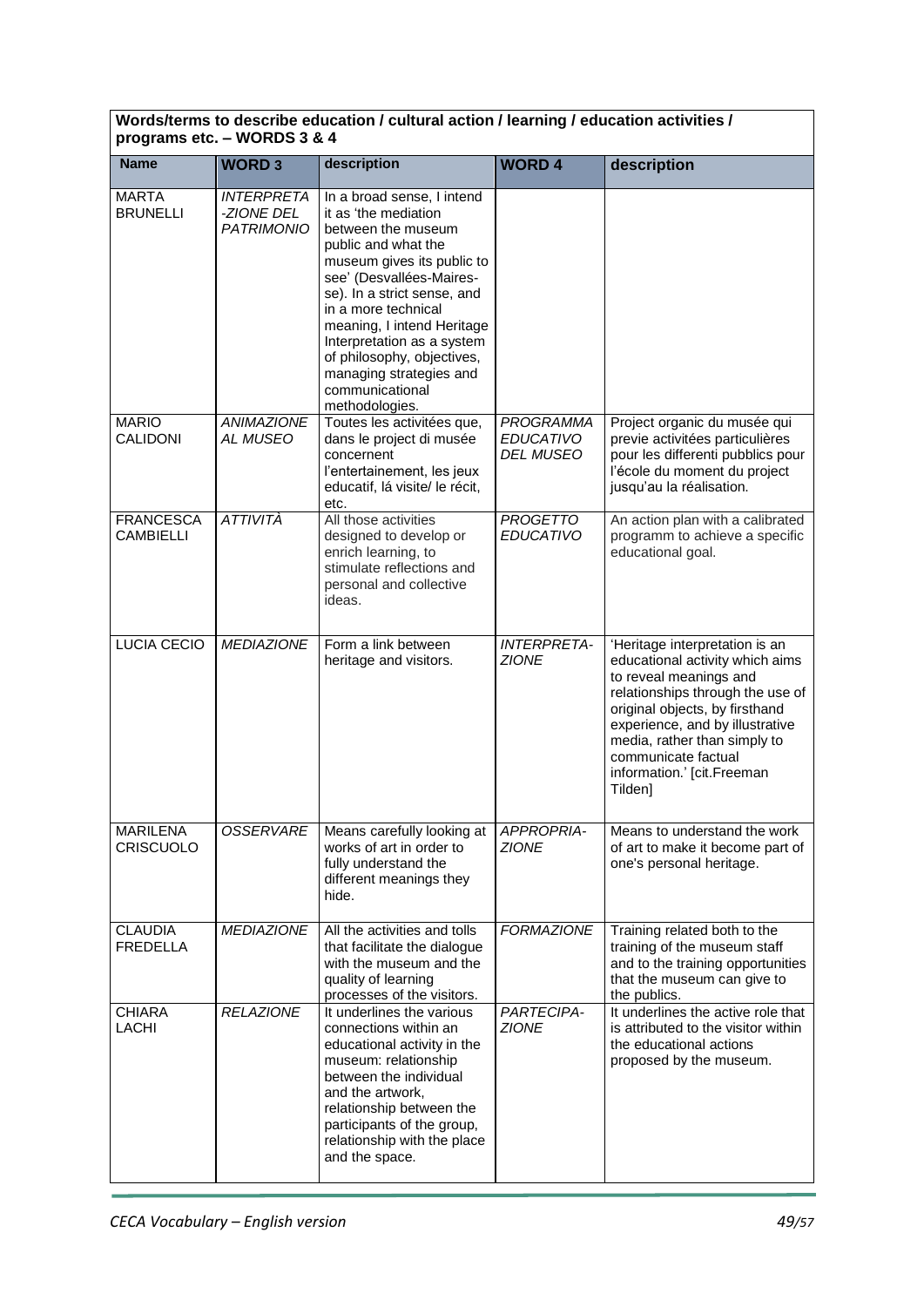|                                    | LETIZIA LIZZA LABORATORI                                                    | Experimental workshops<br>and hands-on activities<br>during which participants<br>play an active role and<br>reproduce objects wirh the<br>same materials and<br>tecnhiques of the past<br>involving phisical<br>perception. The structured<br>learning path is laid out<br>step by step from simple<br>activity into more complex<br>task, in order to develop<br>knowledge, understanding<br>and awareness of cultural<br>heritage. Goals, outcomes<br>and output are specifically<br>defined. | <b>PERCORSO</b><br><b>EDUCATIVO</b>      | Through an active learning<br>pathway the visitor understands<br>and learns how to analyze a<br>specific topic or event from<br>different points of view. An<br>effective education process<br>delivers learning, provides a<br>useful support for the<br>development of key<br>competencies and<br>interdisciplinary skills such us<br>critical and visual thinking,<br>problem solving,<br>communication, listening and<br>sociality. |
|------------------------------------|-----------------------------------------------------------------------------|--------------------------------------------------------------------------------------------------------------------------------------------------------------------------------------------------------------------------------------------------------------------------------------------------------------------------------------------------------------------------------------------------------------------------------------------------------------------------------------------------|------------------------------------------|-----------------------------------------------------------------------------------------------------------------------------------------------------------------------------------------------------------------------------------------------------------------------------------------------------------------------------------------------------------------------------------------------------------------------------------------|
| <b>SILVIA</b><br><b>MASCHERONI</b> | <b>MEDIAZIONE</b>                                                           | All the activities, tools and<br>languages that 'translate'<br>the knowledge of the<br>heritage for all the<br>audiencies.                                                                                                                                                                                                                                                                                                                                                                       | <b>INTERPRETA-</b><br><b>ZIONE</b>       | Interpretation: the co-<br>construction made up of the<br>different perspectives of<br>individuals that enrich the<br>content of the heritage.                                                                                                                                                                                                                                                                                          |
| <b>OLIMPIA</b><br><b>NIGLIO</b>    | <b>RECICLAJE</b>                                                            | Reuso compatible,<br>reutilización de elementos<br>materiales que tienen un<br>valor cultural para la<br>comunidad y que permiten<br>de seguir valorando el<br>pasado.                                                                                                                                                                                                                                                                                                                           | <b>ISTANCIA</b><br><b>CULTURAL</b>       | Acto ético que mueve y justifica<br>las actividades humanas y<br>puede ser analizado sobre la<br>base de las consideraciones<br>históricas que la han producido,<br>pero no solicita referencias<br>teoricas justificativas.                                                                                                                                                                                                            |
| <b>VALERIA</b><br><b>PICA</b>      | COINVOLGI-<br><b>MENTO</b>                                                  | Engagement is the key to<br>start a dialogue-based<br>approach with audiences.<br>It helps mutual<br>understanding and<br>improves the sense of<br>belonging.                                                                                                                                                                                                                                                                                                                                    | <b>CITTADINANZ</b><br>Α<br><b>ATTIVA</b> | Museum activities are also<br>important to begin a long<br>process of active citizenship<br>where persons are directly<br>involved in heritage protection<br>and promotion.                                                                                                                                                                                                                                                             |
| <b>PAOLA</b><br><b>RAMPOLDI</b>    | LITÀ                                                                        | PROGETTUA-   Education activities need<br>to be designed. This is a<br>core activity for cultural<br>action and programs.                                                                                                                                                                                                                                                                                                                                                                        | <b>PROMUOVER</b><br>E                    | Museum programs promote<br>personal development and<br>contribute to increase the<br>heritage value through activities<br>that engage visitors.                                                                                                                                                                                                                                                                                         |
| <b>ELEONORA</b><br>SANDRELLI       | <b>RADICI</b>                                                               | Radici means roots: only<br>knowing our roots we can<br>define our future.                                                                                                                                                                                                                                                                                                                                                                                                                       | <b>ACCESSIBILIT</b><br>Á                 | Accessibilità means<br>accessibility, in terms of trying<br>to find ways for physical and<br>intellectual possibilities to<br>understand our cultural<br>heritage.                                                                                                                                                                                                                                                                      |
| <b>GIULIA</b><br><b>SEMENZIN</b>   | <b>OPERATORE</b><br><b>DIDATTICO/</b><br><b>OPERATORE</b><br><i>MUSEALE</i> | C'est la personne qui gére<br>l'activité educative (guide<br>conferenciér ou personne<br>qui collabore en libre<br>profession avec le<br>musée). On n'a pas des<br>diplomes officiels pour qui<br>travaille en interne.                                                                                                                                                                                                                                                                          | <b>MEDIAZIONE</b><br><b>CULTURALE</b>    | Terme pas partagé. Selon<br>certaines définitions c'est un<br>médiateur linguistique qui doit<br>traduire les contenus dans la<br>langue du visiteur (utilisée<br>surtout pour les immigrés).<br>C'est aussi l'action (délegué la<br>pluspart des fois aux étudiants)<br>d'échanger avec le visiteur pour<br>le mettre en dialogue avec les<br>œuvres d'art (surtout<br>contemporaine).                                                 |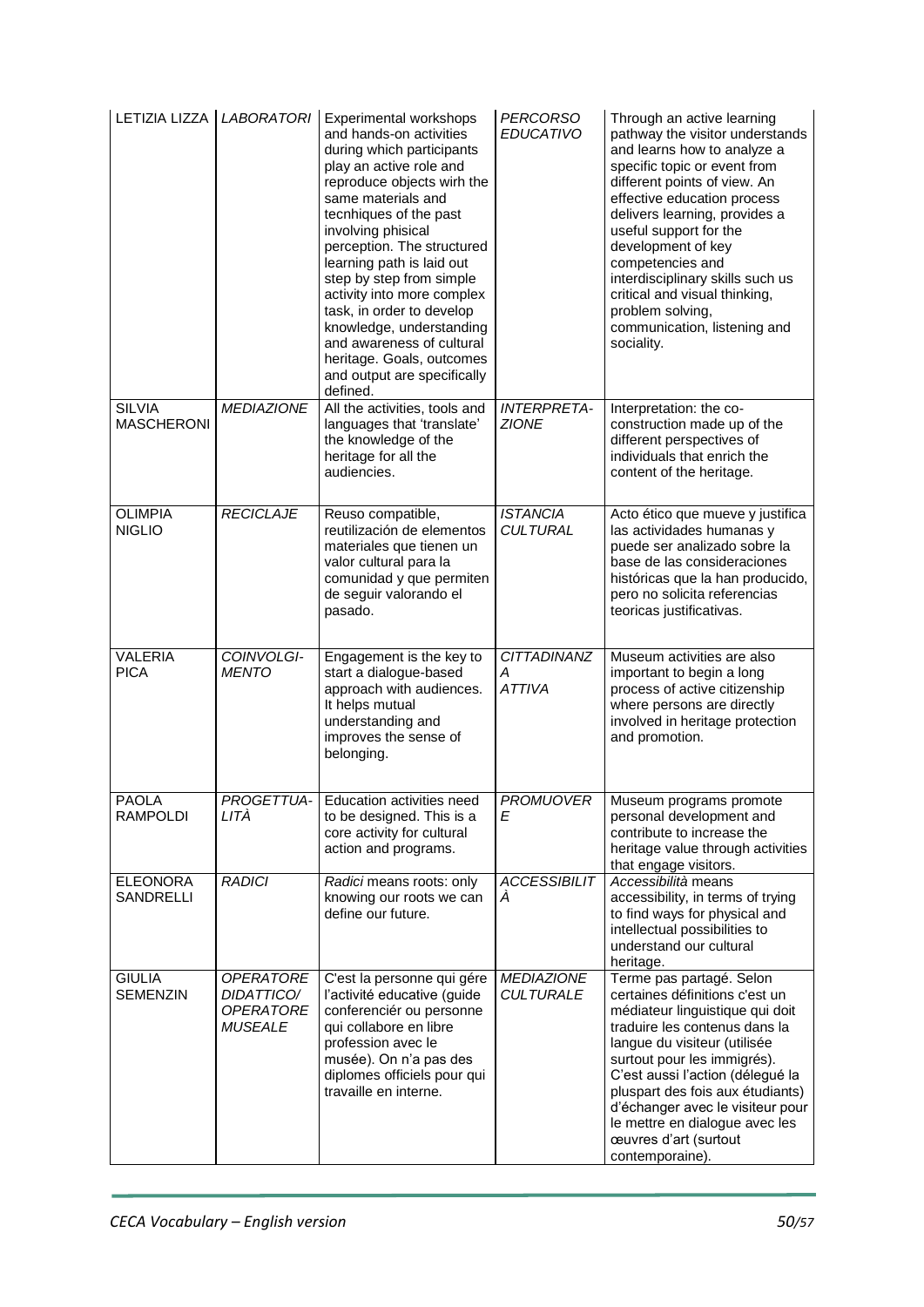| <b>VALENTINA</b><br><b>ZUCCHI</b> | CREATIVITÀ | Très souvent les<br>programmes culturels<br>adressés aux enfants, aux<br>écoles et aux jeunes<br>contiennent le mot<br>« créatif/créativité ». Le<br>mot est à mon avis trop<br>souvent utilisé et mal<br>interprété, en banalisant<br>sa signification plus<br>profonde et véridique. |  |  |
|-----------------------------------|------------|----------------------------------------------------------------------------------------------------------------------------------------------------------------------------------------------------------------------------------------------------------------------------------------|--|--|
|                                   |            |                                                                                                                                                                                                                                                                                        |  |  |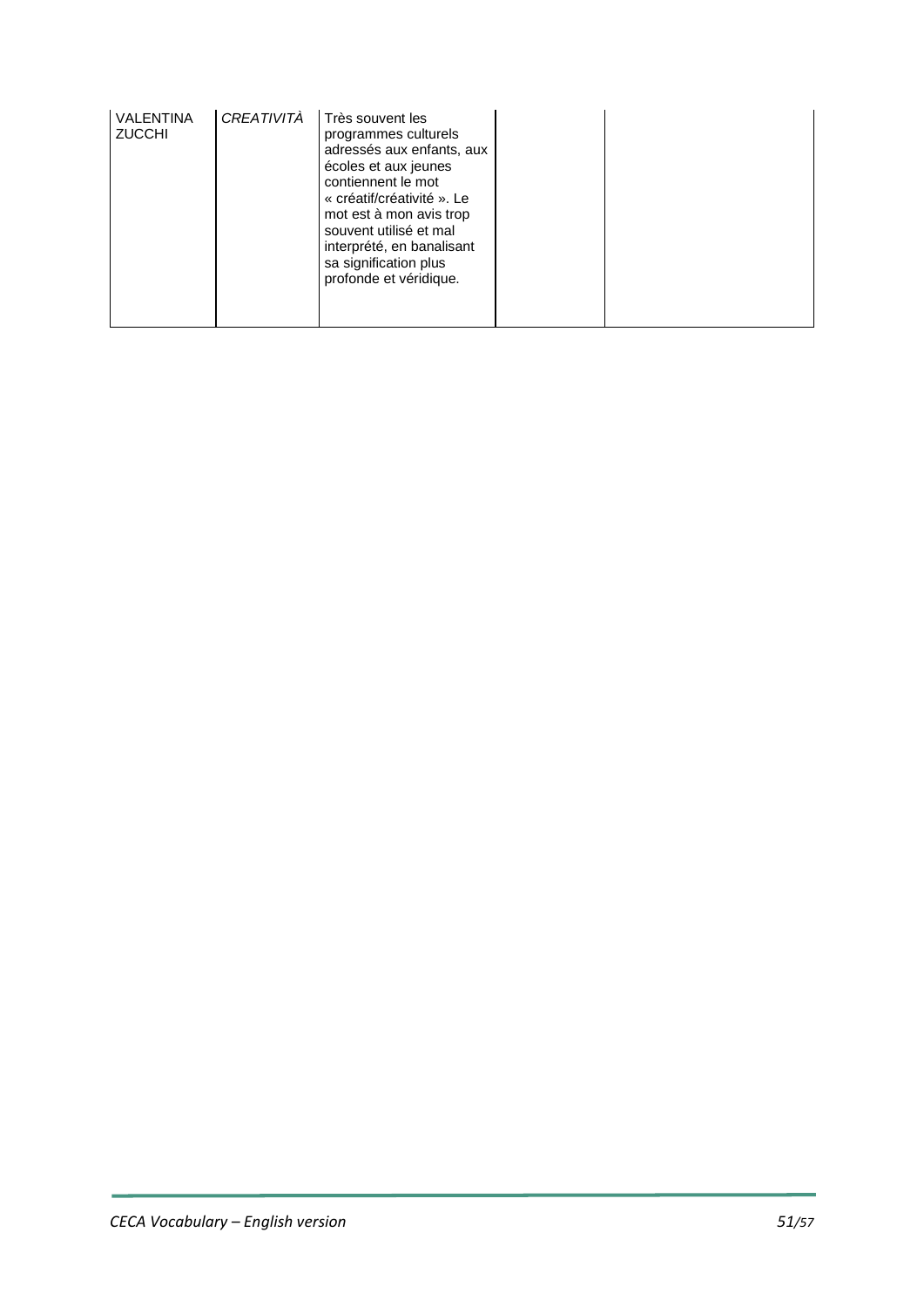| <b>Description of your function?</b><br>For example: educator / facilitator / communicator / or? |                                                                                                                          |                                                                                                                                                                                                                                                                                                                                                                                                                                                                                                                                                 |  |
|--------------------------------------------------------------------------------------------------|--------------------------------------------------------------------------------------------------------------------------|-------------------------------------------------------------------------------------------------------------------------------------------------------------------------------------------------------------------------------------------------------------------------------------------------------------------------------------------------------------------------------------------------------------------------------------------------------------------------------------------------------------------------------------------------|--|
| <b>Name</b>                                                                                      | <b>Function</b>                                                                                                          | <b>Description</b>                                                                                                                                                                                                                                                                                                                                                                                                                                                                                                                              |  |
| <b>MARTA</b><br><b>BRUNELLI</b>                                                                  | <b>DOCENTE</b><br><b>UNIVERSITARIO</b>                                                                                   | Since 2008 I have been appointed as university Assistant Professor in<br>General and Social Pedagogy in university (tenured position). Since<br>the same year, I have been appointed as a chair of 'Heritage<br>education and interpretation'. Since 2010 I am in charge of scientific<br>research and educational services for the 'School Museum Paolo &<br>Ornella Ricca' in the University of Macerata.                                                                                                                                     |  |
| <b>MARIO</b><br><b>CALIDONI</b>                                                                  | <b>DIRIGENTE</b><br>SCOLASTICO IN<br><b>PENSIONE -</b><br><b>ESPERTO DI</b><br><b>EDUCAZIONE AL</b><br><b>PATRIMONIO</b> | J'ai travailler dans l'école et aujourd' hui pour projets interdisciplinaires<br>d'éducation au patrimoine culturel.                                                                                                                                                                                                                                                                                                                                                                                                                            |  |
| <b>FRANCESCA</b><br><b>CAMBIELLI</b>                                                             | <b>GUIDA/EDUCATRICE</b><br><b>MUSEALE</b>                                                                                | The person accompanying groups (pupils and others) visiting a<br>museum.                                                                                                                                                                                                                                                                                                                                                                                                                                                                        |  |
| <b>LUCIA CECIO</b>                                                                               | <b>RESPONSIBLE</b><br><b>SERVIZI EDUCATIVI</b>                                                                           | Manager of the education and visitor service - working under the<br>supervision of the director- I'm in charge of all programmes, activities<br>and studies concerning the presentation of museum artefacts to<br>current and prospective visitors. Manager of the education assists in<br>drawing up an outreach policy for the museum and a programme of<br>activities directed at all target audiences. To this end, he/she sets up a<br>network of exterior contacts to relay information, to target audiences.<br>Flexibility is the core! |  |
| <b>MARILENA</b><br><b>CRISCUOLO</b>                                                              | <b>EDUCATRICE</b><br><b>MUSEALE</b>                                                                                      | This role connects the stories of museums and monuments with the<br>knowledge and skills of visitors in a non-formal approach.                                                                                                                                                                                                                                                                                                                                                                                                                  |  |
| <b>CLAUDIA</b><br><b>FREDELLA</b>                                                                | <b>RICERCATRICE</b>                                                                                                      | A researcher work with the museum staff, publics, schools and other<br>cultural institutions in order to study practices and design improving<br>methods in museum education.                                                                                                                                                                                                                                                                                                                                                                   |  |
| <b>CHIARA</b><br><b>LACHI</b>                                                                    | OPERATORE/<br><b>EDUCATORE</b><br><b>DIDATTICO</b>                                                                       | It is the most current definition used in the museum setting. I<br>personally define myself as a museum educator because i identify in<br>the etymology of the word the fundamentals of our role: the word<br>derives indeed from the latin verb 'educere' that means to pull out<br>what is inside, broadly intending a targeted intervention to extrapol<br>and enhance qualities and inexpressed competences.                                                                                                                                |  |
| <b>LETIZIA LIZZA</b>                                                                             | <b>EDUCATORE</b><br><b>MUSEALE</b>                                                                                       | Museum Educator: conception, planning and execution of educational<br>activities and workshops linked to permanent collections and<br>temporary exhibitions for different target groups. Conceiving and<br>drafting educational materials tailored to the content of exhibitions and<br>to target groups. Development of learning and cultural strategies;<br>organising the implementation of educational programmes. Liasing<br>with teachers, schools, service providers and stakeholders.                                                   |  |
| <b>SILVIA</b><br><b>MASCHERONI</b>                                                               | <b>RICERCATRICE -</b><br><b>FORMATRICE -</b><br><b>PROGETTISTA</b>                                                       | Researcher: expert in the field of learning-museums-public. Teacher<br>and tutor: at the University and in museums for training courses.<br>Project leader: who draws up every different step of a project.                                                                                                                                                                                                                                                                                                                                     |  |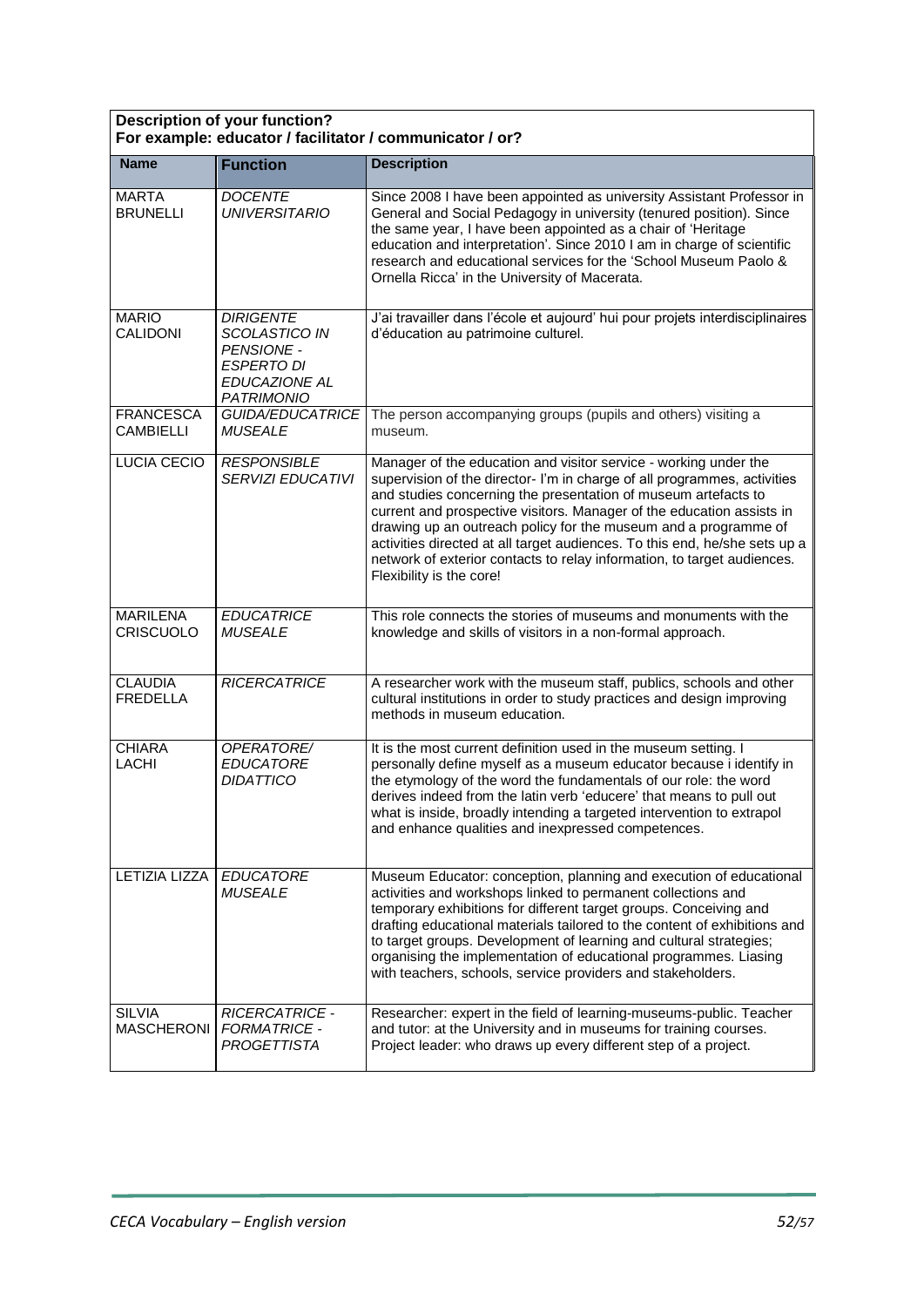| <b>OLIMPIA</b><br><b>NIGLIO</b>     | PROFESORA<br><b>TITULAR DE</b><br><b>HISTORIA DE LA</b><br><b>ARCHITECTURA</b><br>COMPARADA      | Desde el 2006 en la Universidad de Ibagué (Colombia) empenzé el<br>primer curso en Patrimonio Cultural con el fin de fortaceler el sentido<br>de apartenencia de la comunidad a su propio patrimonio. Desde esta<br>época seguí con el curso de Historia de la Arquitectura comparada<br>finalizado a conocer y al mismo tiempo a comparar la historia del<br>patrimonio cultural europeo con lo americano y proponer reflexiones<br>sobre el significado del valor cultural que obviamente tiene un sentido<br>distinto en los varios países. El curso de Historia de la Arquitectura<br>comparada analiza el patrimonio cultural de distintos países con un<br>enfoque interdisciplinario, propone semilleros de investigación, diseña<br>y realiza exposiciones internacionales de arte y arquitectura.<br>Investigadora internacional del grupo RASTRO URBANO de la<br>Universidad de Ibagué. |
|-------------------------------------|--------------------------------------------------------------------------------------------------|---------------------------------------------------------------------------------------------------------------------------------------------------------------------------------------------------------------------------------------------------------------------------------------------------------------------------------------------------------------------------------------------------------------------------------------------------------------------------------------------------------------------------------------------------------------------------------------------------------------------------------------------------------------------------------------------------------------------------------------------------------------------------------------------------------------------------------------------------------------------------------------------------|
| <b>VALERIA</b><br><b>PICA</b>       | <b>GUIDA MUSEALE</b>                                                                             | Museum educator is in charge of activities and workshops related to<br>the museum collection and its relationship with the history of the city<br>and the community. He/she is also asked to design tailored visits and<br>make the heritage accessible to all kind of audiences. As a result of<br>that, museum educator represents one of the most important<br>professional profiles in a museum to guarantee the scientific accuracy<br>of information, a constructive exchange between the museum and its<br>audience, and a direct feedback on visitors' reactions.                                                                                                                                                                                                                                                                                                                         |
| <b>PAOLA</b><br><b>RAMPOLDI</b>     | <b>CURATRICE</b>                                                                                 | A museum curator is responsible for the preservation and the<br>exhibition of the collection and for the cultural and educational<br>program.                                                                                                                                                                                                                                                                                                                                                                                                                                                                                                                                                                                                                                                                                                                                                     |
| <b>ELEONORA</b><br><b>SANDRELLI</b> | <b>RESPONSABILE</b><br>ATTIVITÀ DI<br>PEDAGOGIA DEL<br>PATRIMONIO                                | Organisation and coordination of educational activities connected with<br>museums, European Cultural Routes, schools etc.                                                                                                                                                                                                                                                                                                                                                                                                                                                                                                                                                                                                                                                                                                                                                                         |
| <b>GIULIA</b><br><b>SEMENZIN</b>    | <b>VOLONTARIA DI</b><br>SERVIZIO CIVILE<br><b>PRESSO SEVIZIO</b><br>ATTIVITA<br><b>EDUCATIVE</b> | Aide et support aux attachés du service activités educatives du musée<br>dans l'idéation et l'organisation des activités, gestion des réservations<br>groupes et organisation des cours de spécialisation/formation pour les<br>opérateurs et back office qui travail dans le musée.                                                                                                                                                                                                                                                                                                                                                                                                                                                                                                                                                                                                              |
| <b>VALENTINA</b><br><b>ZUCCHI</b>   | <b>RESPONSABILE</b><br><b>MEDIAZIONE</b><br><b>CULTURALE</b>                                     | Je suis responsable des services de médiation culturelle pour<br>MUS. E/Musei Civici Fiorentini. Pour la plupart des cas, mes collègues<br>sont désignés comme 'Responsabili/Referenti della didattica, del<br>dipartimento educazione, dei servizi educativi etc'.                                                                                                                                                                                                                                                                                                                                                                                                                                                                                                                                                                                                                               |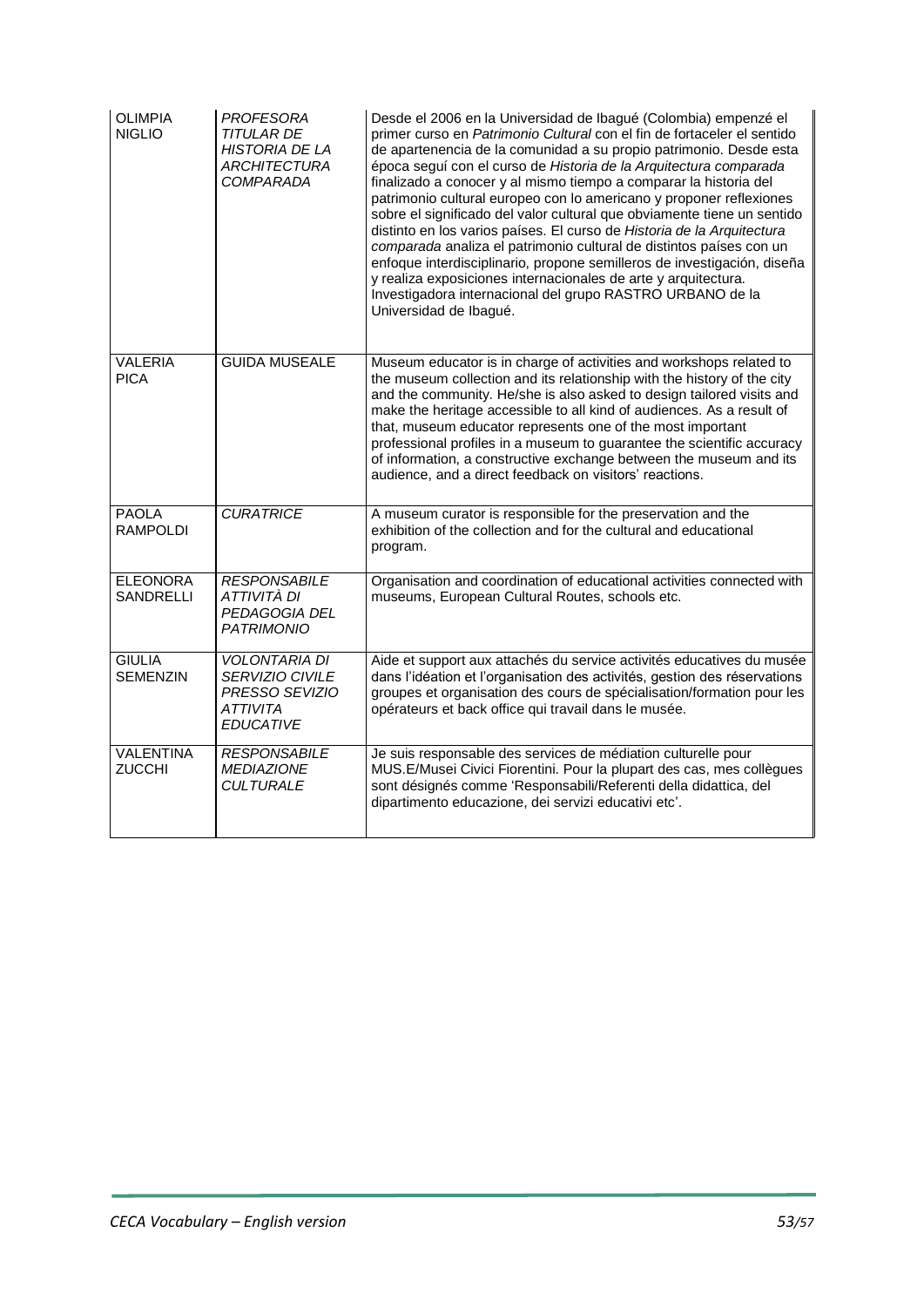# <span id="page-53-0"></span>**Appendix 5 - More about the vocabulary in United Kingdom**

*Input by Jenny Wedgbury (CECA-National Correspondent for UK)*

## **1. Four words/terms you use in your language**

The world of cultural learning in the UK and the jobs people do is wonderfully varied and as a result can sometimes be quite confusing. There are lots of different ways of describing the job titles and type of work people do who are involved in facilitating access to learning in museums and cultural organisations. For the purposes of this document, I'm going to use the term 'Museum Learning Professionals' as the general term to refer to those working in devising, programming, facilitating and delivering learning activities and opportunities to all ages in museums and cultural organisations.

Firstly, just to clarify, organisations tend to fall under the following descriptions and museum learning professionals can work in one or many of these fields throughout their careers.

- **Museums**
- **Galleries**
- **Heritage**
- **Libraries and Archives**
- **Other Cultural Organisations** (e.g. Film, Performance Art, Dance etc.)

We also tend to distinguish between:

- **Informal Learning** (e.g. working with Families, Early Years, Youth Groups, Adult Learners, Community Groups etc.)
- **Formal Learning** or those studying a formal learning qualification (e.g. working with Schools, Teachers and Students from 4 years to 18 years and University students, Apprentices and Trainees etc.)
- **Early Years'** babies 0-1 years old and toddlers and pre-schoolers 1-4 years old
- **Families**  intergeneration group of mixed ages, including children, parents, careers, siblings and grandparents.
- **Youth**  normally young people from 12-24 years depending on the programme or scheme.
- **Schools** students from 4-18 years and their teachers/ tutors.
- **SEND** students with Special Education Needs and Disabilities
- **Further Education** 16-18-year olds completing work-based learning qualifications, apprenticeships, diplomas or traineeships.
- **Higher Education** students 18 + years completing BA, master's or other Postgraduate qualifications in a University.
- **Adults** 18 + years, people who come to talks, workshops, seminars

Below I have tried to summarise the most common words we use to describe museum learning in the UK. I have given explanations and examples, so you can see how it works in practice.

**Word 1** (in your own language - English): Learning **Word 1** (in English): Learning

#### Short description:

Learning in or through museums has largely replaced the word 'education' in recent years to indicate that the visitor/user is the owner of his/her own learning. Museums often have a Learning Team/ Department and Learning Officers or Facilitators who deliver and plan activities for all ages and communities. The Learning Department's aim is to facilitate access to the museums' collections and stories through public activities such as workshops, sessions, talks, lectures and festivals. For example, the British Museum and the National Museum of Wales in Cardiff both have Learning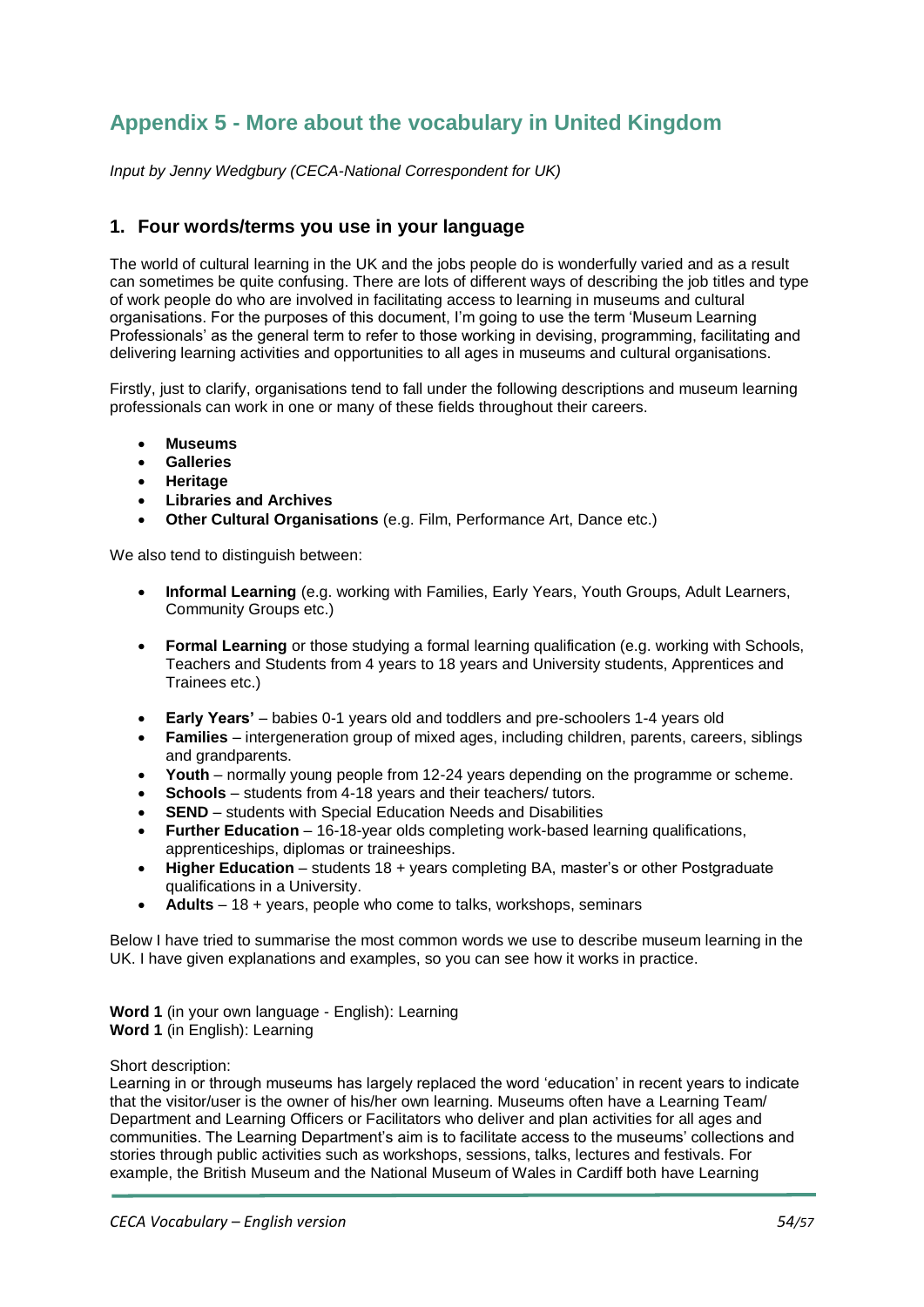Teams/ Departments<http://www.britishmuseum.org/learning.aspx>

[https://museum.wales/cardiff/learning/.](https://museum.wales/cardiff/learning/) Sometimes the term Learning is paired with other words that describe activities that involve learners and audiences such as Learning and Engagement or Learning and Interpretation.

**Word 2** (in your own language - English): Education **Word 2** (in English): Education

Short description:

Museum Education is also a common word used to describe learning in museums. It is a more traditional way of describing learning and can have connotations of a more formal approach, due to its connections with education in schools, colleges and universities. There seems to have been a shift from using the word 'Education' to 'Learning' from the early 2000's. It can be seen that 'Education' is about transmitting knowledge or information, putting the visitor/user in more a passive role. For example, the MA course at UCL, Institute of Education is called the Masters in Museums, Galleries in Education, one of the main sector support organisations is called the Group for Education in Museums and at the Ashmolean Museum in Oxford, the Education Team facilitate the schools sessions at the [https://www.ashmolean.org/plan-your-school-visit.](https://www.ashmolean.org/plan-your-school-visit)

**Word 3** (in your own language - English): Community Outreach and Engagement **Word 3** (in English): Community Outreach and Engagement

#### Short description:

Community Outreach and Engagement can be described as the process of reaching out to, engaging with and collaborating with diverse communities connected or not to the museum. These could be local, regional or national communities defined by location, faith, ethnicity, sexuality, politics or subject interest. The aim of Community Outreach and Engagement is often to find ways to make museums more welcoming, more diverse and the make collections relevant, useful and inspiring to people by getting new perspectives and hearing from voices. It is a two-way process and the best examples are where it is truly collaborative and mutually beneficial for the community and the museum. The term 'Outreach' usually by the museum to work with certain groups that normally do not find their ways to a museum. For example, Sacha Coward is the Community Participation Producer at Royal Museums Greenwich<https://www.rmg.co.uk/schools-communities>

**Word 4** (in your own language - English): Public Programme **Word 4** (in English): Public Programme

#### Short description:

Activity in or linked to the museum on certain days/hours. Visitors can come and join this programme. The public programme can contain different types of activities like guided tours, theatre performances, concerts, hands-on sessions, art workshops, talks, festivals and Lates. For example a definition of public programming from the Museums Association [https://www.museumsassociation.org/museum](https://www.museumsassociation.org/museum-practice/public-programming)[practice/public-programming](https://www.museumsassociation.org/museum-practice/public-programming)

# **2. Describing your profession**

**Title of profession** in English: Museum Learning Officer

Short description of what this means:

Probably the most common job title for those devising and delivering learning activities in museums for children, families, schools and adults is 'Museum Learning Officer'.

(N.B For higher level jobs, people are usually called Managers, Senior Producers or Head of (the area of activity they manage) Schools, Families and Young People for example.)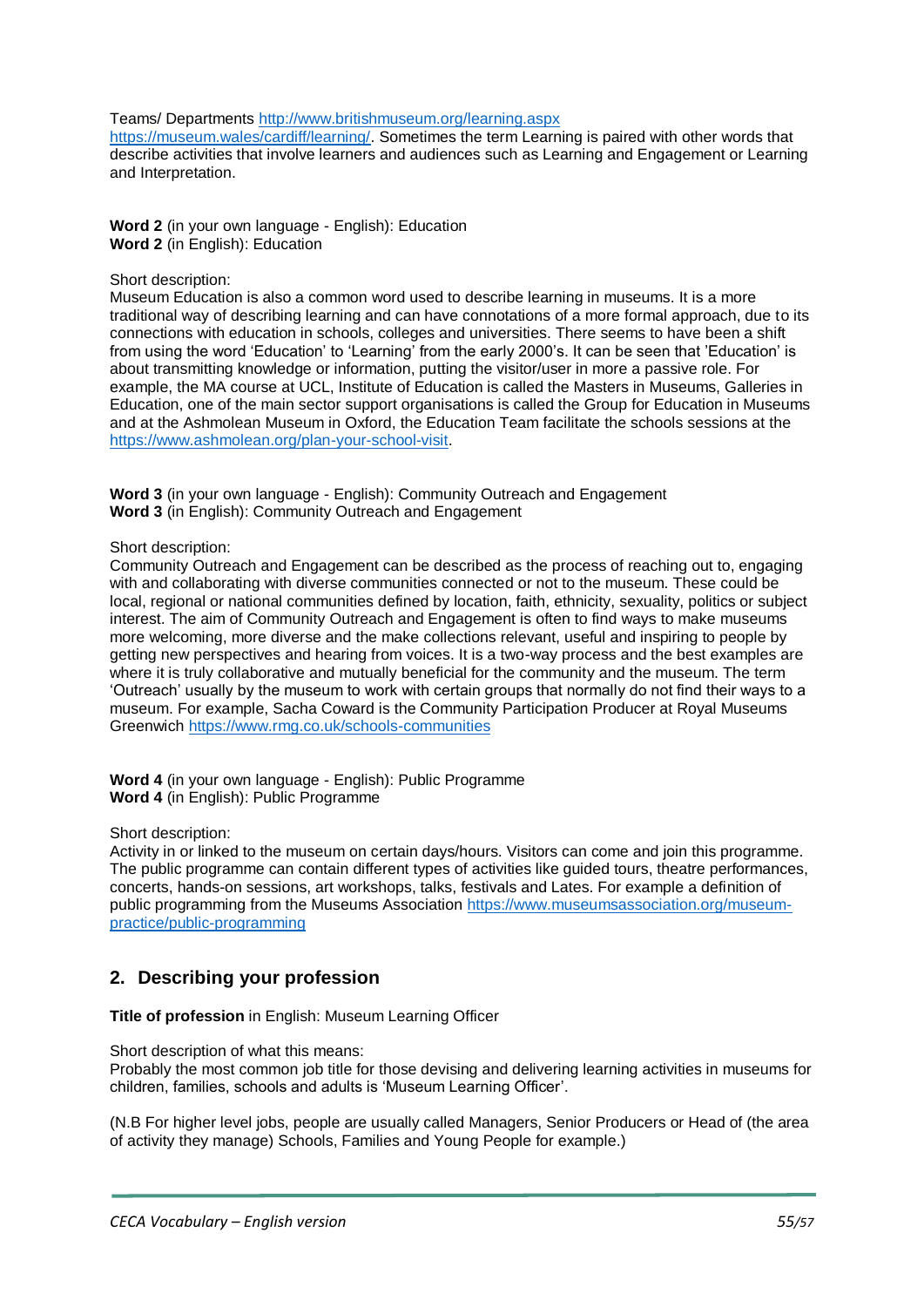There are however lots of other variations of this title, using words that describe the practice of organising, facilitating or producing access to culture and heritage.

Learning Coordinator/ Facilitator – organising and administrating activities for Learning Producer – developing

There is also a large community of Museum Learning Freelancers and Artist Educator, Storytellers, Musicians who deliver learning activities in museums.

As you can see, it is very difficult to offer a definitive description or set job title for museum learning professionals in the UK. Recently there was an email discussion on the Group for Education in Museums shared email list, asking museum learning professionals to share their experience of the different jobs titles they've had throughout their careers. People came back with lots examples of the different titles they've had, and how these job titles have changed over time (even if the work they've been doing has not!).

Here's the list that was compiled from around 20 people's feedback.

Learning Facilitator Learning Officer Learning Engagement Officer Learning Coordinator Learning Programmer Learning and Interpretation Officer Learning and Engagement Officer Learning Assistant Learning Leader Learning Practitioner Learning Programme Manager Learning Producer

Explainer Education Officer Collections and Learning Curator Curator (Collections Engagement) Education Enablers Families Activities Officer Digital Learning Officer School Programmes Manager Engagement Manager Life-long Learning Officer Schools Officer Education and Learning Officer Heritage Activities Officer Artist Educator Museum Learning Freelancer

# **3. Additional comments & thoughts**

In terms of CECA and its name, the definition of 'Cultural Action' in UK museums is a difficult concept to define. There are lots of fantastic projects happening across the UK where museums, galleries and heritage sites are working with local, national and international communities to address social issues, advocate for rights and social change and, improve access and inclusion. Whereas we might not use the term 'Cultural Action' directly, there is a big debate in the UK about the social role of museums and how museums can be 'useful' to their audiences, communities and the society we live in. Current trends in Museum Learning in the UK include, the Health and Wellbeing agenda and how museums can contribute to this working with people with mental health issues, dementia and older people in society for example.